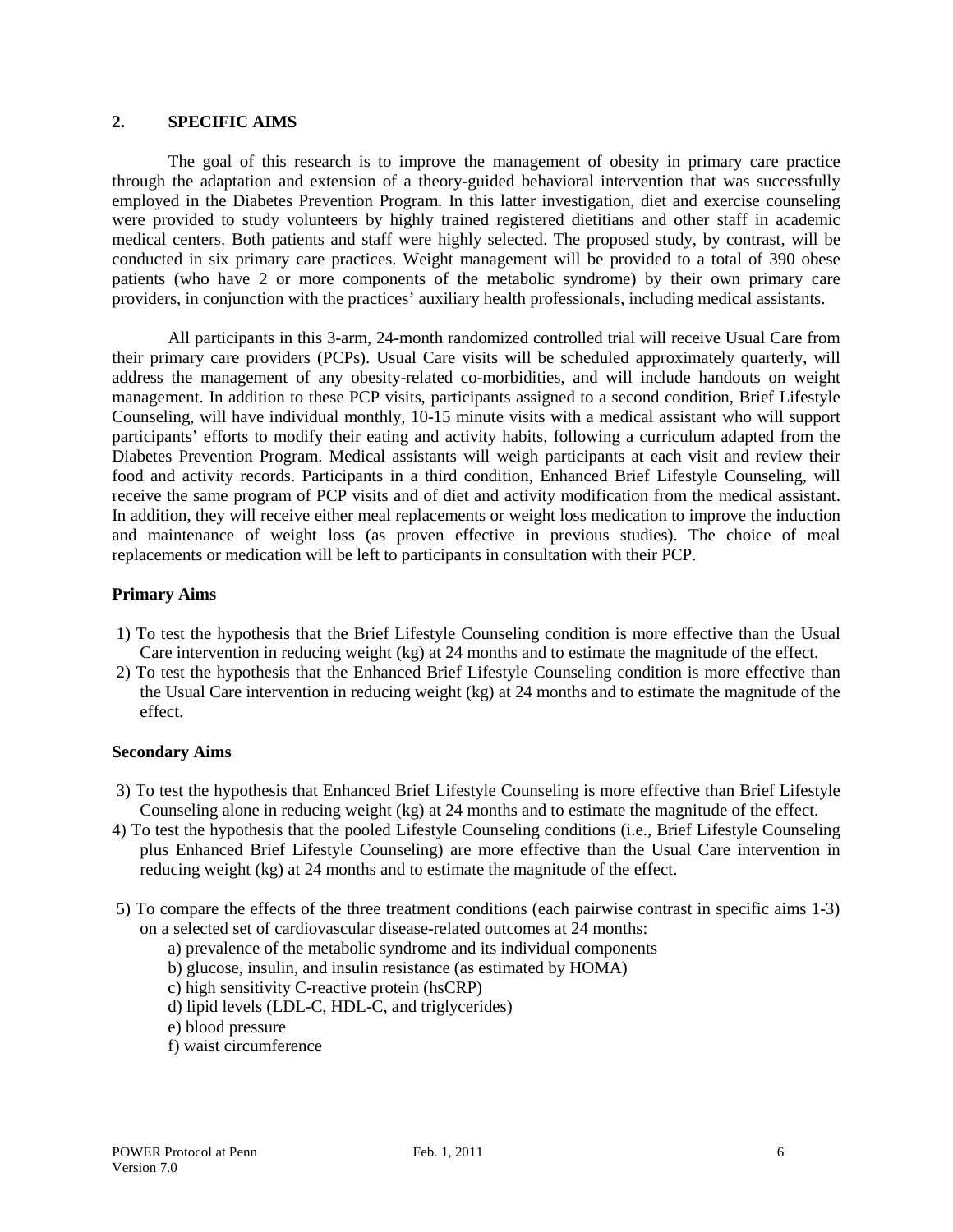- 6) To compare the effects of the three treatment conditions (each pairwise contrast in specific aims 1-3) on a selected set of measures that assess the following psychosocial and behavioral variables:
	- a) mood
	- b) health-related quality of life
	- c) sexual function
	- d) dietary intake
	- e) appetite and eating behavior
	- f) physical activity
- 7) To estimate the direct costs of implementing all three interventions and to conduct a cost-effectiveness analysis.

# **Other Aims**

- 8) To conduct the above aims using outcome data at months 6 and 12
- 9) To conduct the above aims using % change in initial body weight
- 10) To conduct subgroup analyses based on age, gender, ethnicity, and education
- 11) To disseminate the results of the trial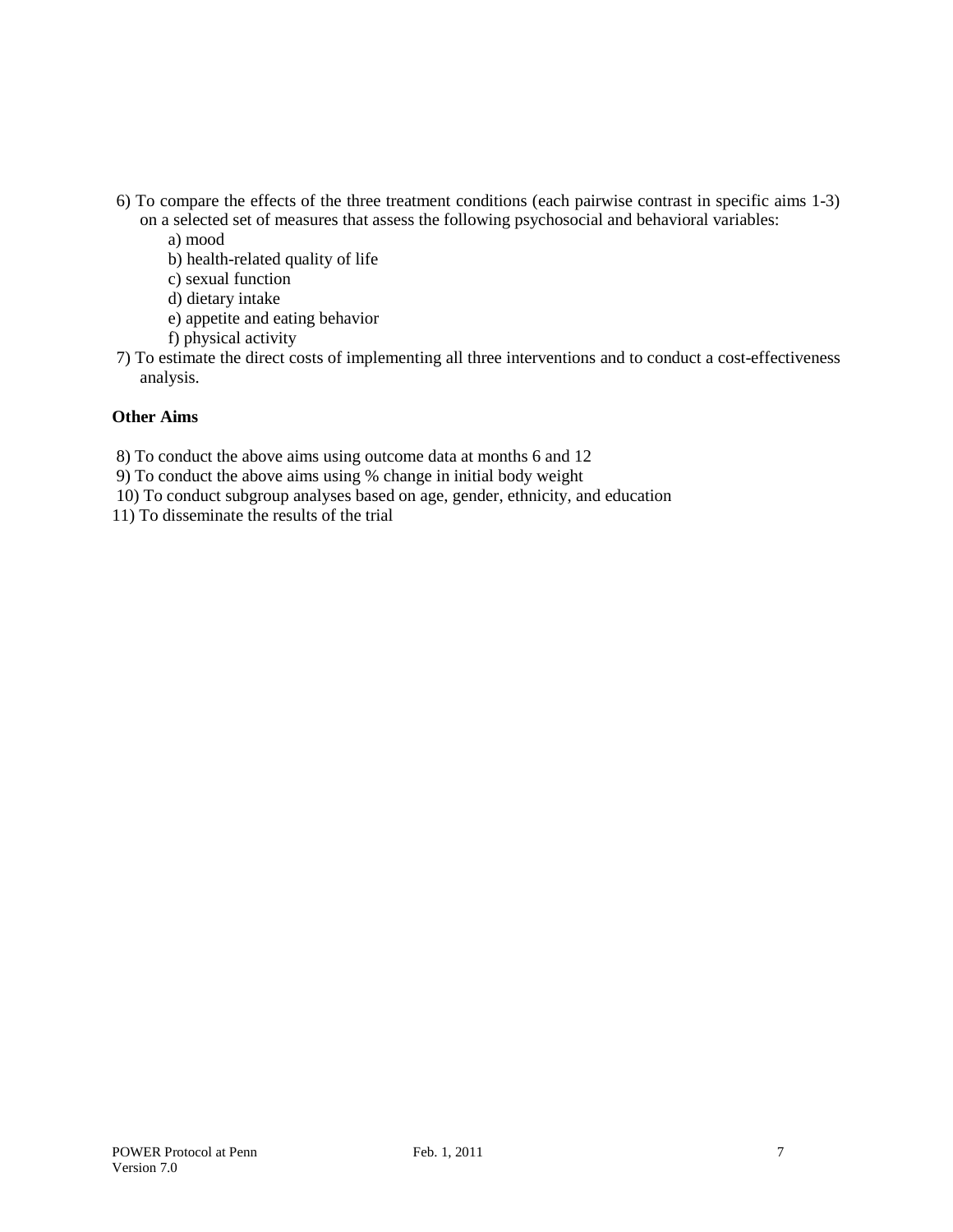#### **3. BACKGROUND AND SIGNIFICANCE**

Obesity is one of our nation's most pressing public health problems. Fully 31% of adult Americans are now obese,<sup>1</sup> as judged by a body mass index (BMI) of 30 kg/m<sup>2</sup> or greater, and an additional 35% are overweight, defined as a BMI of 25-29.9 kg/m². As a result, millions of Americans now suffer from weight-related health complications that include coronary artery disease, non-insulin dependent diabetes, several cancers, and osteoarthritis which cost our nation approximately \$100 billion a  $\text{year}^{2-5}$ 

#### **Health Benefits of Modest Weight Loss**

A large body of literature has shown that a loss of 5% to 10% of initial weight is associated with significant reductions in cardiovascular risk factors including blood pressure, blood glucose, triglycerides, and LDL cholesterol.<sup>6-8</sup> Intentional weight loss also appears to be associated with a reduced risk of cardiovascular mortality, as suggested by observational studies.<sup>6,9,10</sup> The Look AHEAD (i.e., Action for Health in Diabetes) study is currently investigating this hypothesis in a 12-year, randomized trial of 5,000 overweight individuals with type 2 diabetes.<sup>11,12</sup> The study is powered to detect an 18% difference in time to occurrence of both fatal (and nonfatal) myocardial infarction and stroke in persons assigned to a control group (i.e., Diabetes Support and Education) or a lifestyle intervention, designed to induce a loss of  $> 7\%$  initial weight and to increase physical activity to  $> 175$ min/week. Look AHEAD builds upon findings of the Diabetes Prevention Program (DPP), which has provided the strongest evidence to date of the health benefits of lifestyle modification.<sup>8</sup> Overweight participants with impaired glucose tolerance who lost approximately 7% of initial weight and exercised 150 minutes a week decreased their risk of developing type 2 diabetes by 58%, compared to control participants, and by 31% compared with individuals treated with metformin. Improvement was observed across all age, gender, and ethnicity subgroups. The lifestyle intervention also was associated with a significantly greater reduction in the incidence of metabolic syndrome, as compared with both metformin and placebo.<sup>13</sup>

**Metabolic syndrome**. As defined by the National Cholesterol Education Program (Adult Treatment Panel III),<sup>14</sup> the metabolic syndrome is characterized by having three of the following five characteristics: 1) waist circumference > 88 cm in women or > 102 cm in men; 2) triglycerides  $\geq 150$  mg/dl; 3) fasting blood sugar > 110 mg/dl; 4) blood pressure  $\geq 130/85$  mm Hg; and 5) high density lipoprotein (HDL) cholesterol  $< 40$  mg/dl in men or < 50 mg/dl in women. Approximately 24% of adult Americans meet the criteria for metabolic syndrome, with rates increasing to 44% in persons 60 years or older.<sup>15</sup> The metabolic syndrome is associated with an increased risk of developing type 2 diabetes, as well as with increased risk of mortality from cardiovascular disease.<sup>16,17</sup> Recent findings showed that the combination of type 2 diabetes and metabolic syndrome was associated with a 2-fold increased risk of cardiovascular death in women, and a 1.5-fold increase in men, as compared with the risk conferred by type 2 diabetes alone.<sup>16</sup> Other studies have found similarly increased risks associated with metabolic syndrome,<sup>17-20</sup> leading the National Heart Lung and Blood Institute (NHLBI) and the American Heart Association to call for the management of this condition.<sup>16</sup> Among obese individuals seeking weight reduction therapy, 40% to 68% of individuals have been found to have the metabolic syndrome.<sup>13,21,22</sup> Weight loss is associated with significant remission in the prevalence of metabolic syndrome.<sup>13,21,22</sup>

## **Current Status of Obesity Management**

**Lifestyle modification**. A program of diet, physical activity, and behavior therapy (i.e., lifestyle modification) is the cornerstone of treatment for most obese individuals,<sup>23</sup> as recommended by the NHLBI's Clinical Guidelines on the Identification, Evaluation, and Treatment of Overweight and Obesity in Adults.<sup>24</sup> In trials conducted in academic medical centers, persons treated by a 1200-1500 kcal/d diet, combined with regular exercise and a comprehensive program of group or individual lifestyle modification, lose approximately 7%-10% of initial weight in 20-26 weeks.25,26 Lifestyle modification has been incorporated in popular commercial programs such as Weight Watchers,<sup>27</sup> which was found in a randomized trial to induce a loss of 5.3% of initial weight in the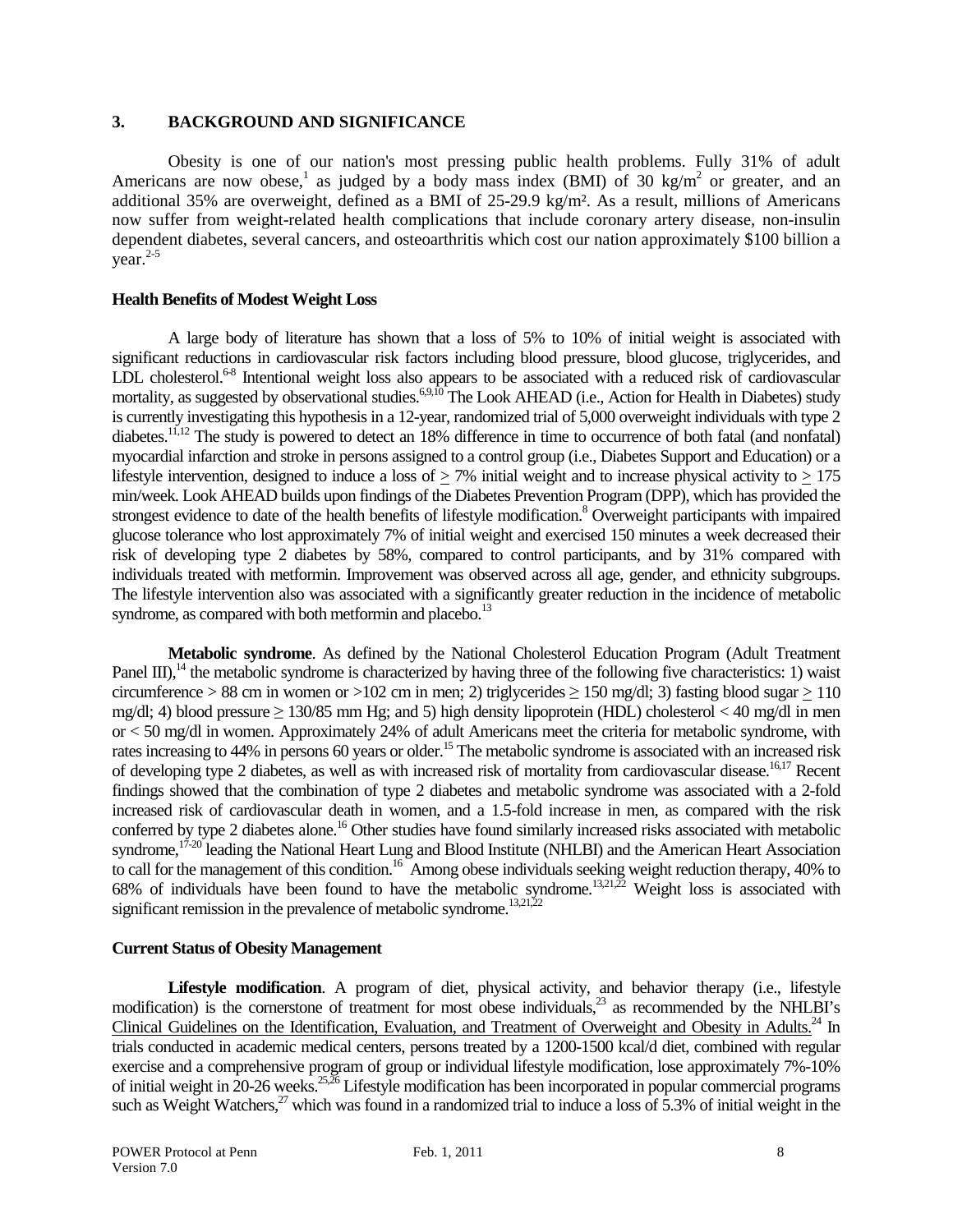first 26 weeks (and 3.3% at year 2).<sup>28</sup> Diet and exercise interventions are increasingly delivered by Internet programs, the most effective of which has induced a loss of about 4% of initial weight in 6 to 12 months.<sup>27,29,30</sup> The reduced efficacy of lifestyle modification in these two cases is probably attributable to the use of large group sessions (50 or more people) which limit individual attention (in Weight Watchers) and to the lack of frequent, face-to-face weigh-ins (in Internet programs) which improve participants' adherence to diet and activity recommendations.<sup>31</sup>

**Pharmacotherapy**. Following the NHLBI's stepped care algorithm for obesity treatment,<sup>24</sup> pharmacotherapy is an option for persons who have a BMI > 30 kg/m<sup>2</sup> (or > 27 kg/m<sup>2</sup> in the presence of comorbid conditions) and who are unable to lose 10% of initial weight with lifestyle modification alone. Two medications are currently approved by the Food and Drug Administration (FDA) for the "induction and maintenance of weight loss."<sup>32</sup> Sibutramine is a combined serotonin-norepinephrine re-uptake inhibitor that acts in the hypothalamus to increase satiation (i.e., fullness) and decrease hunger, thus, reducing food intake and body weight.<sup>33,34</sup> The medication is associated with mean increases in pulse of 4 to 5 beats per minute (BPM) and in systolic and diastolic blood pressure of 1 to 2 mm Hg, thus, making it inappropriate for persons with uncontrolled hypertension  $(>140/90$  mm Hg) or with cardiovascular disease.<sup>35-38</sup> These side effects can be controlled by monitoring vital signs regularly and by decreasing the dose of medication, typically from 15 mg/d to 10 or 5 mg/d. Orlistat is a gastric lipase inhibitor that reduces the absorption of fat contained in a meal by about 30%.<sup>37,39,40</sup> The medication's principal side effects are gastrointestinal events (e.g., oily stools, flatulence with discharge, fecal incontinence) that result from the drug's mechanism of action. Orlistat is provided in 120 mg capsules that are taken within 1 hour of meals. In the summer 2007, the FDA approved an over-the-counter version of orlistat, known as Alli™, that comes in 60 mg capsules. The 60 mg dose, compared to the 120 mg dose, is associated with significantly fewer gastrointestinal side effects, as well as a 1% smaller weight loss at 6, 12, and 24 months (data on file, Roche Laboratories). These findings suggest that orlistat might be more acceptable to patients if introduced in the 60 mg dose . Users are advised to take a multi-vitamin supplement to avoid possible deficiency in fat soluble vitamins (i.e., A, D, E, and K).<sup>40,41</sup> The side effects of orlistat may be reduced by patient's consuming no more than 20 grams of fat at a meal and limiting daily fat intake to 60 grams. Both sibutramine and orlistat, when combined with diet and exercise counseling, produce a loss of approximately 8% to 10% of initial weight in 6 months.<sup>32,34,40,41</sup> Sibutramine appears to be more efficacious than orlistat, as revealed by meta-analyses<sup> $42$ </sup> and one head-to-head comparison.<sup>43</sup> Placebo-subtracted weight losses for the two medications are 4.5 kg and 2.9 kg, respectively.<sup>42</sup>

# **Improving the Treatment of Obesity**

Investigators are currently addressing three principal issues in weight management: 1) increasing the size of initial weight losses; 2) improving the maintenance of lost weight; and 3) increasing the availability of treatment. These issues are selectively reviewed here as they apply to the proposed study.

**Increasing initial weight losses**. Although losses as little as 5% of initial weight are associated with improvements in health, larger losses are generally associated with greater improvements in glycemic control,<sup>44</sup> blood pressure,<sup>45</sup> and lipids.<sup>46</sup> The use of portion-controlled servings of conventional foods,<sup>47,48</sup> as well as liquid meal replacements,<sup>49,50</sup> is effective in increasing initial weight losses by approximately 3 kg, as compared with the prescription of a self-selected diet of conventional foods with the same calorie goal. Portion-controlled servings, by providing foods of pre-determined quantity and energy content, reduce obese individuals' tendency to underestimate their calorie intake, $^{26}$  which has been found to be as great as 50% when a self-selected diet of conventional foods is consumed.<sup>51</sup> The use of liquid meal replacements and snack bars contributed to the 8.6% reduction in initial weight achieved in the first year of the Look AHEAD study.<sup>52</sup> The addition of pharmacotherapy to lifestyle modification also increases initial weight loss by approximately 4 to 6 percentage points (e.g., from 6% to  $10\%$ ), compared with lifestyle modification alone.<sup>40,53,54,55</sup> This additive benefit is observed whether participants receive a modest program of lifestyle modification (e.g., a few visits with a dietitian)<sup>53</sup>or a comprehensive program (i.e., weekly group meetings).55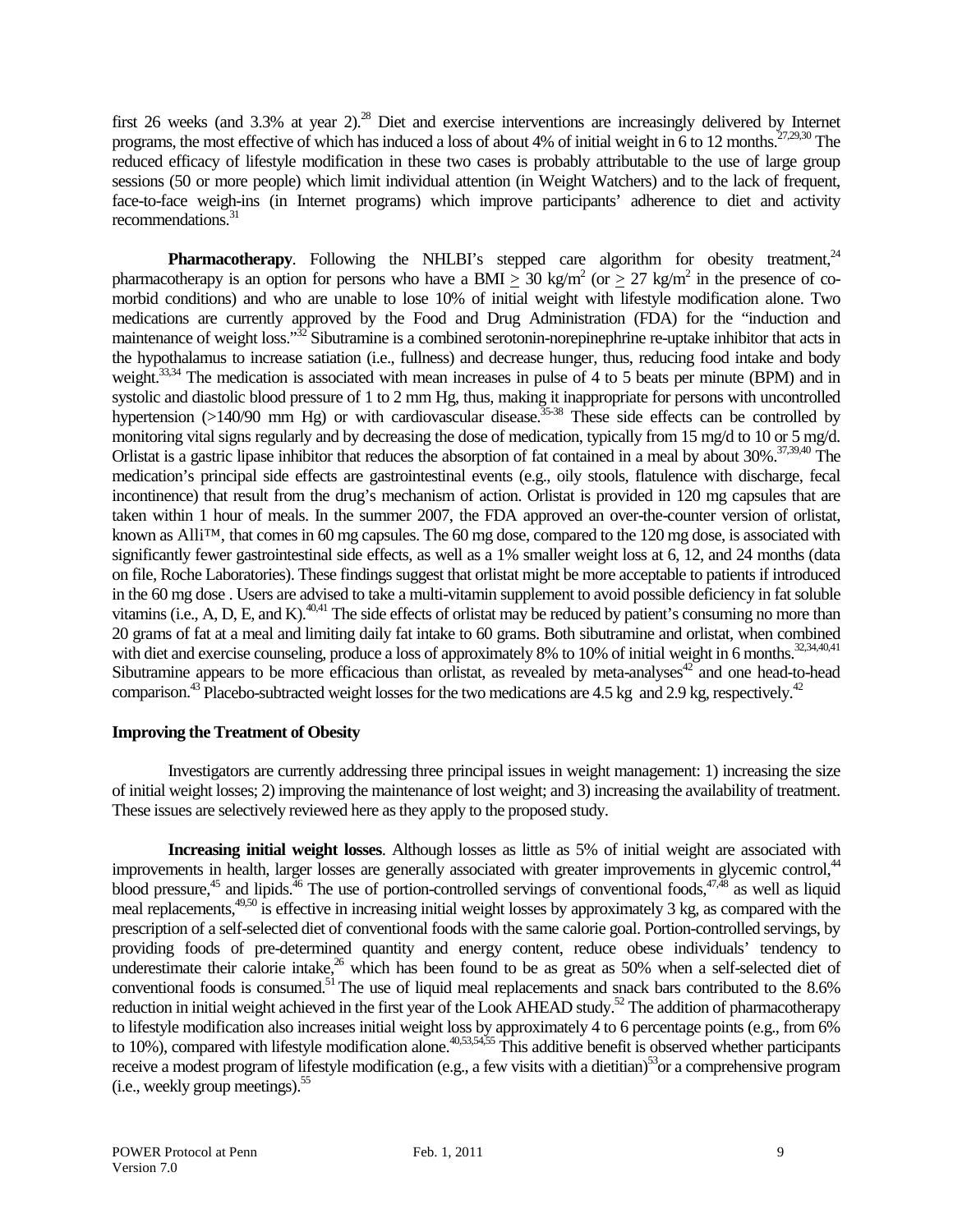**Improving the maintenance of lost weight**. Weight regain remains the Achilles Heel of behavioral treatment.<sup>25,26,56</sup> Obese adults, on average, regain one-third of their weight loss in the year following treatment, with increasing regain over time. Four treatment strategies have been shown to improve the maintenance of lost weight. The first is providing long-term patient-provider contact, following the period of initial weight loss. Perri and colleagues<sup>57-60</sup> have shown in a series of studies that twice monthly contact, whether in person or by telephone or mail, significantly improves weight maintenance, compared with no contact. Second, high levels of aerobic activity ( $> 200$  minutes/wk) are associated with improved maintenance of lost weight.<sup>61-63</sup> Recent research has investigated the efficacy of lifestyle activity for weight maintenance.<sup>64-66</sup> Pedometers provide an excellent method of tracking lifestyle activity; $\frac{67}{10}$  the goal is to increase the number of steps taken throughout the day, without regard for the intensity of the activity. Third, the long-term use of sibutramine and orlistat, significantly improves the maintenance of lost weight, as compared with placebo, for periods up to  $2-4$  years.<sup>34,40,68</sup> Fourth, there is growing evidence that long-term use of meal replacements may facilitate the maintenance of lost weight. This was revealed by Flechtner-Mors et al,<sup>69</sup> who found that persons who replaced one meal and one snack a day with shakes or meal bars for 4 years maintained an 8% reduction in initial weight at the end of this time. Any effort to induce and maintain a  $loss > 5\%$  of initial weight for 2 years should include one or more of these four strategies.<sup>12</sup>

**Improving the availability of treatment through translational research**. A third critical area of research is increasing the availability of weight reduction for the millions of Americans who need it. This includes translational research, designed to extend findings from randomized controlled trials to primary care and community practice, $\frac{70}{173}$  as well as ensuring that interventions are culturally appropriate for different populations.<sup>71-73</sup> This is particularly needed with African-American and Hispanic-American women, in whom the prevalence of obesity is approximately twice as great as in Caucasians.<sup>1,73</sup>

# **Management of Obesity in Primary Care Practice**

Obesity is the most frequently encountered problem in primary care practice and the one least likely to be addressed. Primary care physicians, by their own report (or that of their patients) do not discuss weight management with 50% or more of their overweight and obese patients.<sup>74-78</sup> Physicians' inactivity in this area appears to be attributable to multiple factors including providers' perceptions that: 1) discussing obesity is uncomfortable for both patient and provider; 2) most therapies are ineffective; and 3) treatment is not adequately reimbursed.79-83 Practitioners also believe they lack the training and time to provide adequate weight counseling.<sup>81,82</sup> Many of these concerns are understandable when the interventions delivered in randomized trials (in academic medical centers) are examined more closely. The Diabetes Prevention Program is an excellent example of an efficacy study in which participants were provided intensive treatment, without regard for cost.<sup>8</sup> During the first 26 weeks, each participant had 16 individual visits with a registered dietitian, followed by monthly contact in clinic or by telephone until the study's conclusion. Few primary care practices are equipped to provide such treatment.

**Weight control in primary care practice**. Numerous studies have shown that primary care providers, through brief interventions, can facilitate patients' efforts to stop smoking<sup>84,85</sup> and reduce alcohol intake.<sup>86,87</sup> By contrast, there has been remarkably little research on primary care interventions for weight management. Martin et al<sup>88</sup> recently reported a mean loss of 2 kg (in 6 months) in overweight and obese African-American women who had six brief (15 minutes) monthly visits with their primary care provider. Jeffery et al<sup>89</sup> similarly reported a loss of approximately 2 kg (at 1 year) in persons who participated in a 10-session weight control program that was delivered either by telephone or surface mail. While results of both studies are encouraging, mean weight losses probably would have been significantly greater (and more clinically significant) if participants had been asked to keep daily records of their food intake and physical activity (absent in Martin's study) and if they had "weighed in" at the clinic on a monthly basis (absent in Jeffrey's study). Multiple studies have shown that these two behaviors facilitate weight loss.<sup>31,55,50-92</sup>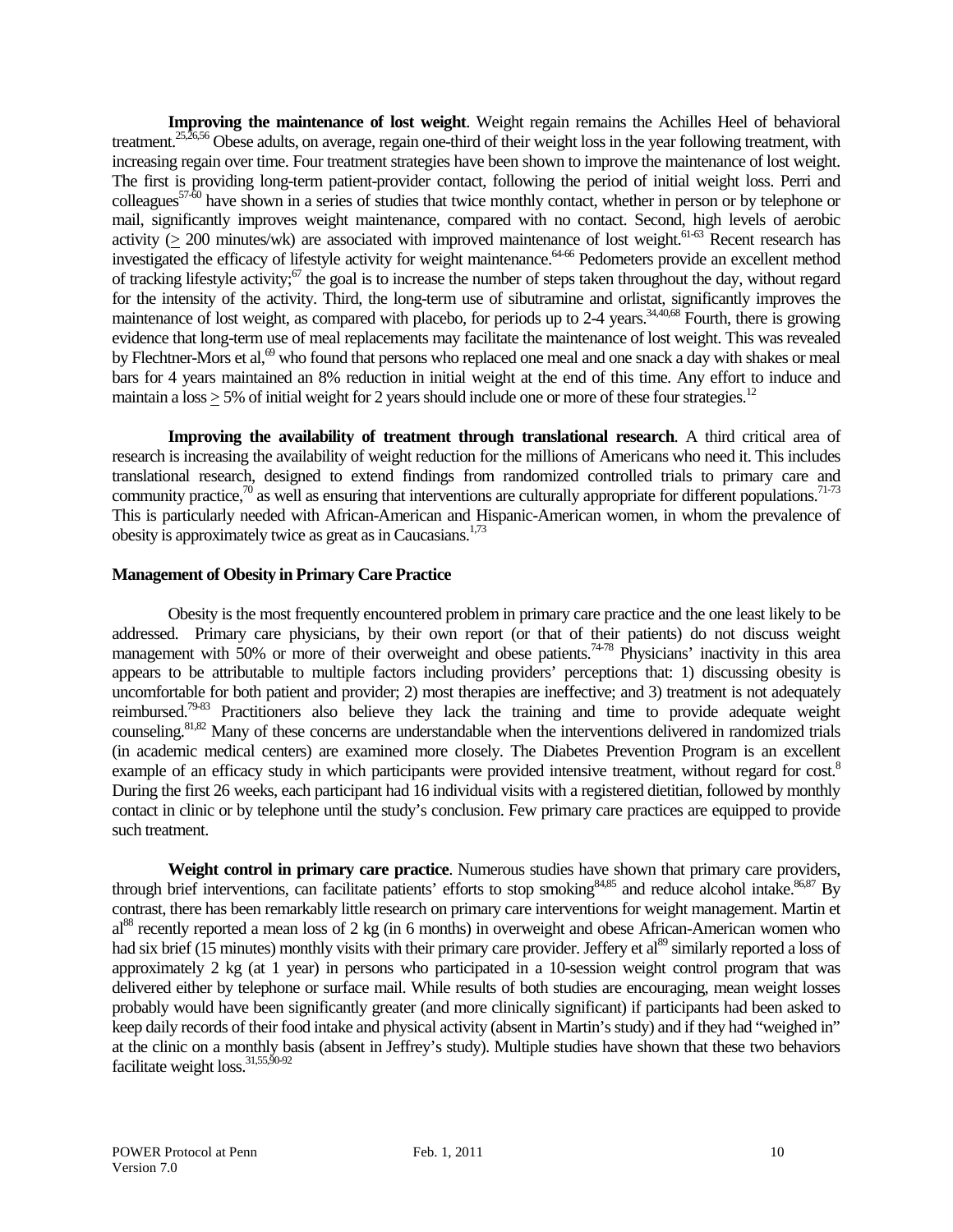Two other investigations, conducted in primary care, obtained larger weight losses by providing participants weekly or twice monthly counseling from registered dietitians, combined with meal replacements.<sup>93,94</sup> These, however, were efficacy studies that would be difficult to replicate in most primary care practices. The proposed study seeks to correct the shortcomings of these previous investigations and, by relying on the use of auxiliary health providers to support physicians, should provide weight management at a lower cost. We believe that auxiliary health care providers, such as nursing assistants and medical technicians, can be trained to provide weight counseling during brief contacts. This belief is based on findings that virtually all commercial weight loss programs (including Weight Watchers) employ lay persons who are trained by the company.<sup>27</sup> In addition, there appear to be few differences in the success of trained professionals versus lay persons in inducing weight loss.<sup>95</sup> Commercial programs hire persons who have natural empathy and enthusiasm and enjoy helping others.<sup>27</sup>

## **Rationale for Present Study**

The present study builds upon previous investigations at the University of Pennsylvania to improve the management of obesity through brief counseling visits, provided by an auxiliary health provider or primary care physician. A first investigation showed that obese participants who received a copy of the LEARN Program for Weight Control<sup>96</sup> and had 11 brief visits (5 to 10 min) with a research assistant, at which participants were weighed and provided a new set of food records, lost 3.3 kg (4.0%) in 52 weeks.<sup>97</sup> This study was conducted at the Center for Weight and Eating Disorders and has the potential bias of having selected highly motivated volunteers who were followed by experienced research assistants. Thus, our research team currently is conducting a follow-up investigation in two primary care practices at the Hospital of the University of Pennsylvania.<sup>98</sup> Obese individuals from these practices have been randomly assigned to a usual care condition, which includes quarterly medical visits with participants' own primary care provider, or to the same schedule of usual care combined with brief lifestyle counseling. During the first 6 months, this counseling consists of 8 brief visits (10-15 minutes) with a medical assistant (from the primary care practice) who provides instruction in weight management, following an abbreviated version of the Diabetes Prevention Program. A total of 33 participants have completed the first 6 months of treatment. Those assigned to Usual Care gained 0.1 kg (0.0%) at the end of this time, while those who received Brief Counseling lost 3.8 kg (4.3%). (This study serves as the basis for the Brief Lifestyle Counseling intervention in the proposed investigation.)

A third study from our group showed the benefits of combining the weight loss medication, sibutramine, with brief lifestyle counseling.<sup>91</sup> Participants who were prescribed sibutramine alone lost  $5.0$ kg at the end of 1 year, whereas those who received medication combined with 8 brief lifestyle counseling visits, conducted by a primary care physician, lost 7.5 kg. Larger weight losses were associated with a greater reduction in the odds of having the metabolic syndrome.<sup>99</sup> (This study provides support for the Enhanced Brief Lifestyle Counseling condition in the proposed investigation.) We will offer participants in the present study the choice of meal replacements, sibutramine or orlistat as part of the Enhanced Brief Lifestyle Counseling arm. Sibutramine is slightly more efficacious than orlistat but also is usually associated with more significant adverse events, including increases in blood pressure and pulse.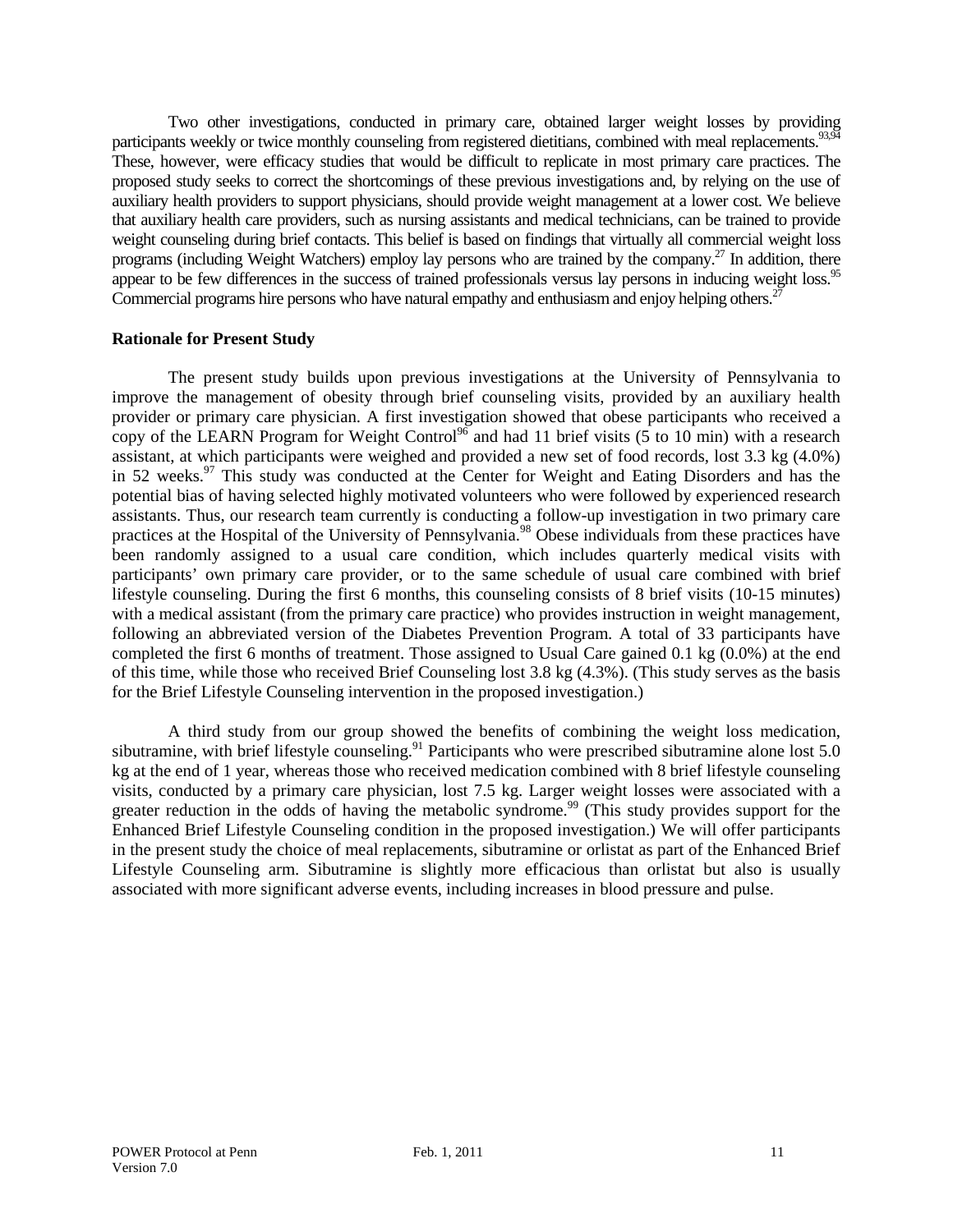#### **4. RESEARCH DESIGN AND METHODS**

This is a multi-site, randomized controlled trial, in which obese participants will be assigned to one of three conditions: 1) Usual Care; 2) Brief Lifestyle Counseling; or 3) Enhanced Brief Lifestyle Counseling (see study design Table 1, page 18). These three conditions will be compared on changes in body weight (kg), the prevalence of the metabolic syndrome (and its individual components), selected eating and activity habits, and psychosocial status. The primary hypothesis is that participants in Brief Lifestyle Counseling and Enhanced Brief Lifestyle Counseling will both lose significantly more weight at month 24 than participants in Usual Care. A secondary hypothesis is that participants in Enhanced Brief Lifestyle Counseling, by virtue of receiving either meal replacements or a weight loss medication, in addition to behavioral counseling, will lose significantly more weight at month 24 than participants treated by Brief Lifestyle Counseling alone. This third treatment condition represents an intensification of treatment, as proposed by the NHLBI weight management algorithm. The present effectiveness-oriented study seeks to reflect clinical practice in which physicians and patients can select from a variety of medications and diets in intensifying treatment. A traditional efficacy study would limit participants to the use of only one treatment option (e.g., sibutramine), which we wished to avoid in the present investigation, given its divergence from clinical practice. Both weight loss medications and meal replacements have been shown to increase mean weight losses by approximately 3 kg or more as compared with traditional lifestyle modification alone.

## **Study Sites**

A total of 390 participants will be enrolled, approximately 65 at each of 6 primary care practices in the Clinical Care Associates (CCA) practices of the University of Pennsylvania Health System. These sites were chosen in collaboration with Dr. Ron Barg, executive director of the CCA. Each site has at least two full-time primary care providers (PCPs) and at least two potential Lifestyle Coaches (e.g., medical assistants or other auxiliary health care providers) who will be trained to deliver the intervention. Each of the practices was visited by the research team prior to their selection as a study site. Thus, each practice has shown an interest in treating obesity and has the personnel and space required to conduct the study. In addition, each site has agreed to undergo monthly training sessions in which the research team will lead discussions of obesity and its treatment, as well as review implementation of the study protocol (see Standardizing Delivery of the Interventions page 24). After the first two years of treatment, training meetings will continue to take place on a regularly scheduled basis.

**Inclusion of Minorities.** Study sites were selected from CCA practices throughout the greater Philadelphia region to ensure a diverse sample of participants, both by ethnicity and by socioeconomic status. We anticipate that approximately 70% of participants will be non-Hispanic white, 25% African-American, and 5% of other ethnic origin (Latino or Asian). We also will attempt to recruit at least 30% men to ensure that the results obtained can be generalized to both genders.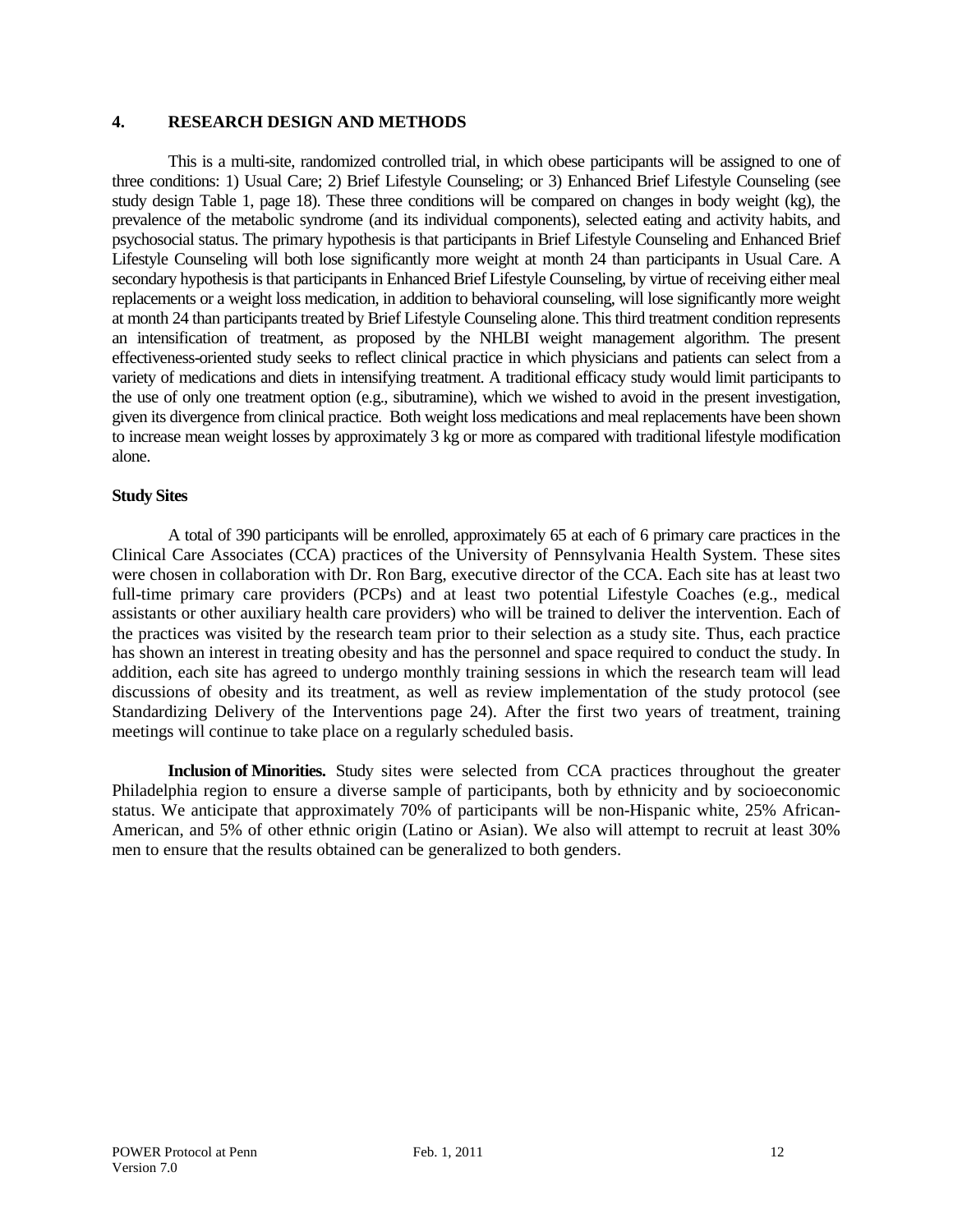# **5. INCLUSION/EXCLUSION CRITERIA**

We seek to enroll a sample of patients that is representative of those encountered in primary care practice, while ensuring the safety of participants during weight reduction. Thus, we aim to enroll individuals with controlled weight-related co-morbidities, such as type 2 diabetes, hypertension, and hyperlipidemia. Conversely, we will exclude individuals with a recent cardiovascular event, as well as those with serious internal organ disease, in whom weight loss is contraindicated. In addition, participants are required to have had a relatively stable weight prior to enrollment. Thus, individuals who have lost  $\geq$ 5% of initial weight in the 6 months prior to enrollment will be excluded. The detailed inclusion and exclusion criteria are listed below. The requirement that participants have at least 2 of the 5 components of the metabolic syndrome is expected to result in a sample in which approximately half of participants meet criteria for the full syndrome (at least 3 out of 5 components).

## **Inclusion/Exclusion Criteria**

# Inclusion Criteria:

- Age  $\geq$  21 years
- BMI 30-50 kg/m<sup>2</sup> and weight  $\leq 400$  lbs.
- At least 2 of 5 criteria for metabolic syndrome
	- o Elevated waist circumference  $(> 102 \text{ cm for men}, > 88 \text{ cm for women})$
	- o Elevated blood pressure ( $\geq$  130/85 mmHg)
	- o Impaired fasting glucose ( $\geq 100$  mg/dl)
	- o Elevated triglycerides ( $\geq 150$  mg/dl)
	- $\circ$  Low HDL cholesterol (< 40 for men, < 50 mg/dl for women)
- Willing to change diet, physical activity and weight
- Willing to accept randomization to each group
- Able to give informed consent
- Patient of participating PCP

Persons with the following conditions are eligible with PCP approval:

- Diabetes mellitus
- Prior CVD event  $> 6$  months before randomization
- Stable CVD or peripheral vascular disease

# Exclusion Criteria:

- Serious medical condition likely to hinder accurate measurement of weight, or for which weight loss is contraindicated, or which would cause weight loss (e.g., end-stage renal disease on dialysis, cancer diagnosis or treatment within 2 yrs)
- Prior or planned bariatric surgery
- Chronic use (at least past 6 months) of medications likely to cause weight gain or prevent weight loss (e.g. corticosteroids, lithium, olanzapine, risperidone, clozapine)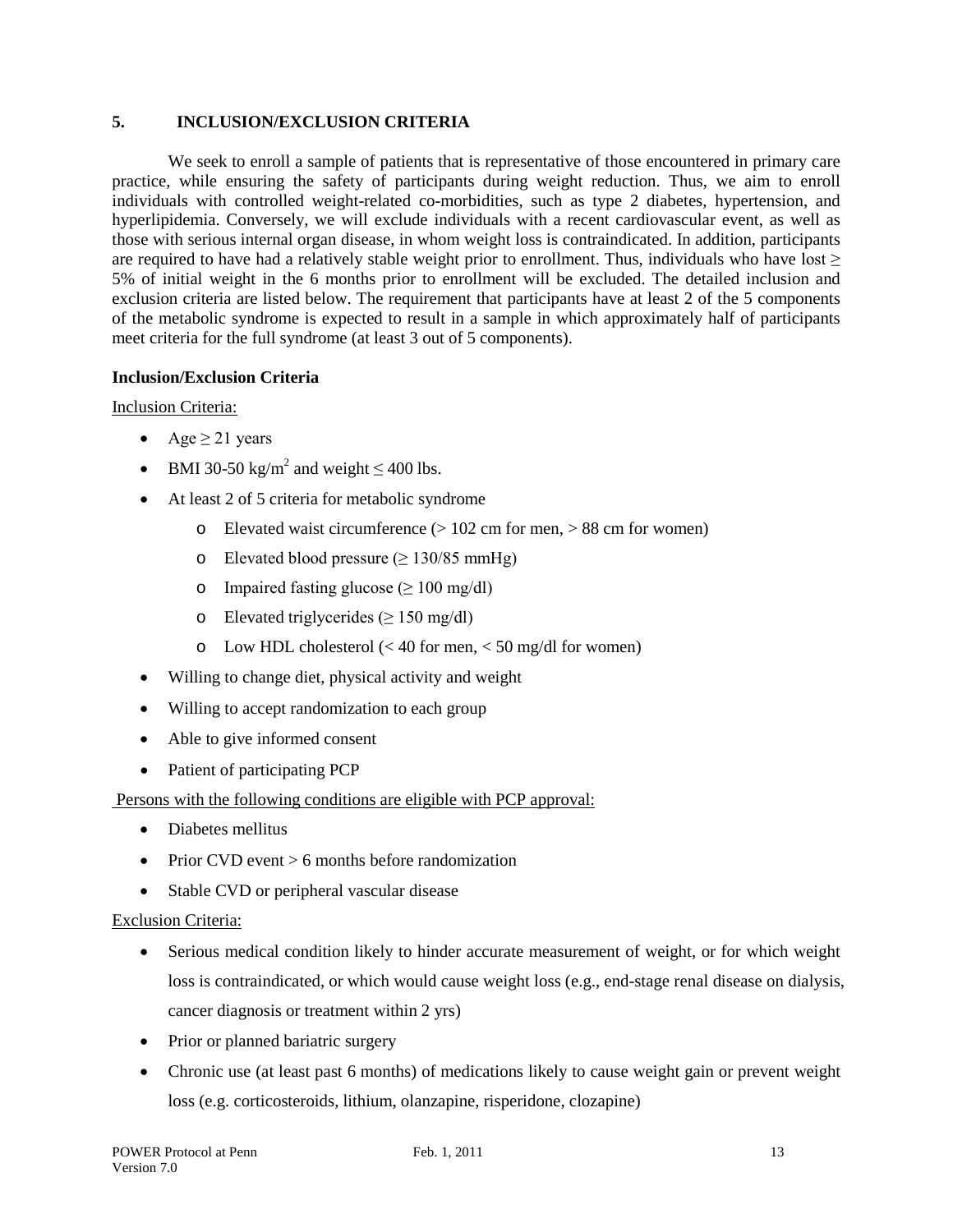- Unintentional weight loss within 6 months of enrollment ( $\geq$  5% of body weight)
- Intentional weight loss within 6 months of enrollment ( $\geq$  5% of body weight)
- Pregnant or nursing within past 6 months
- Plans to relocate from the area within 2 years
- Another member of household is a study participant or staff in the trial
- Consumes  $> 14$  alcoholic drinks per week
- Current use of illicit substances
- Psychiatric hospitalization in last year
- Psychiatric condition likely to impair adherence to treatment (e.g., schizophrenia)
- Blood pressure  $\geq 160/100$  mmHg; patient may be re-screened in 1 month
- Principal Investigator or PCP discretion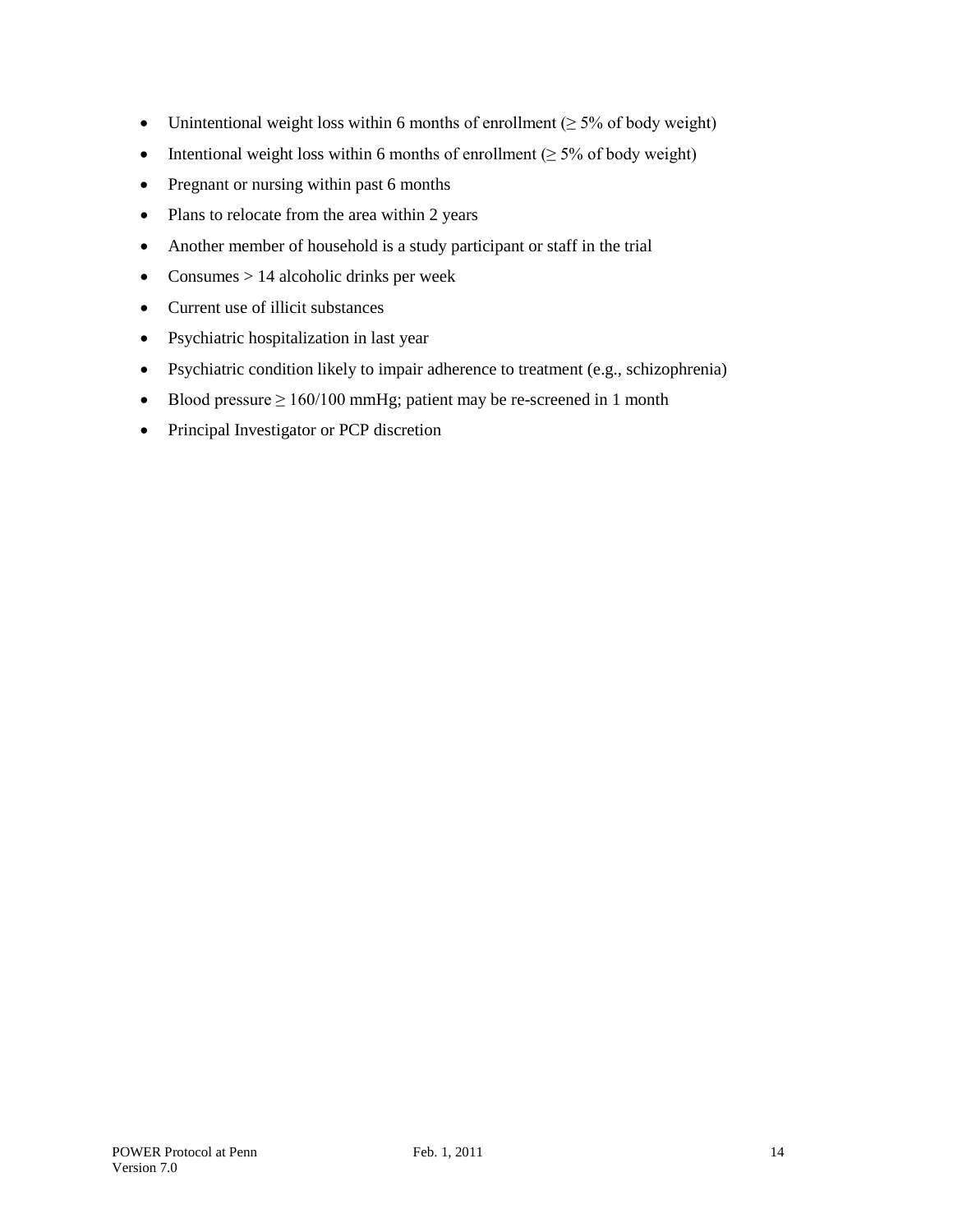#### **6. RECRUITMENT**

Participants will be recruited from six University of Pennsylvania Clinical Care Associates practices in the greater Philadelphia area. Approximately 65 participants(or potentially more) will be enrolled at each site, yielding 130 participants in each of the three treatment conditions (study-wide  $N = 390$ ).

Participants will be recruited during routine office visits. The majority of candidates will be identified by a Penn research assistant, who will regularly review lists of patients scheduled for the upcoming week and note those whom are thought to be eligible for the study. Simultaneously, PCPs seeing patients at their routine medical visits will discuss the study with appropriate individuals, determine the patient's interest in participating, and, as appropriate, direct the patient to the research assistant (who will be on-site for approximately 2 to 3 half-days per week). In both cases, the research assistant will complete a brief Patient Eligibility Checklist (see Appendix 2), which will be attached to patients' charts and will be confirmed by the PCP. Once a patient has been confirmed to be eligible, the assistant will review with the patient the nature and requirements of the study and emphasize that, in order to participate, patients must be willing to accept randomization to any of the three conditions, one of which would require them to consume at least two meal replacements a day for the first 4 months (and at least 1 per day thereafter) or to use weight loss medications. Written informed consent will be obtained by the research assistant or a trained Lifestyle Coach, and the next visit will be scheduled. Research assistants will track, with the PCPs, the numbers of patients who were identified as eligible and who ultimately declined, were excluded from, or achieved enrollment in the study.

Candidates also will be recruited by IRB-approved brochures, flyers, letters and other methods in the individual practices. Information sessions and research-study open houses potentially also will be held. Announcements will describe the study and direct interested persons to contact the research assistant, either on site or by phone at the Center for Weight and Eating Disorders. These individuals will be screened to determine eligibility in the same manner as described previously. Patients who are considered appropriate, and are approved by their PCP, will then be directed to meet with the research assistant to give their written informed consent to participate. The disposition of these candidates will be tracked in the same manner as described previously.

Recruitment goals include approximately 25% African Americans and 30% male. Three of the CCA practices selected, treat principally African-Americans, and thus, should ensure that we achieve ethnic diversity. The study-wide research team, as well as the participating sites, will use special recruitment strategies, as needed, to encourage the enrollment of minorities and men, who are typically underrepresented in weight loss trials.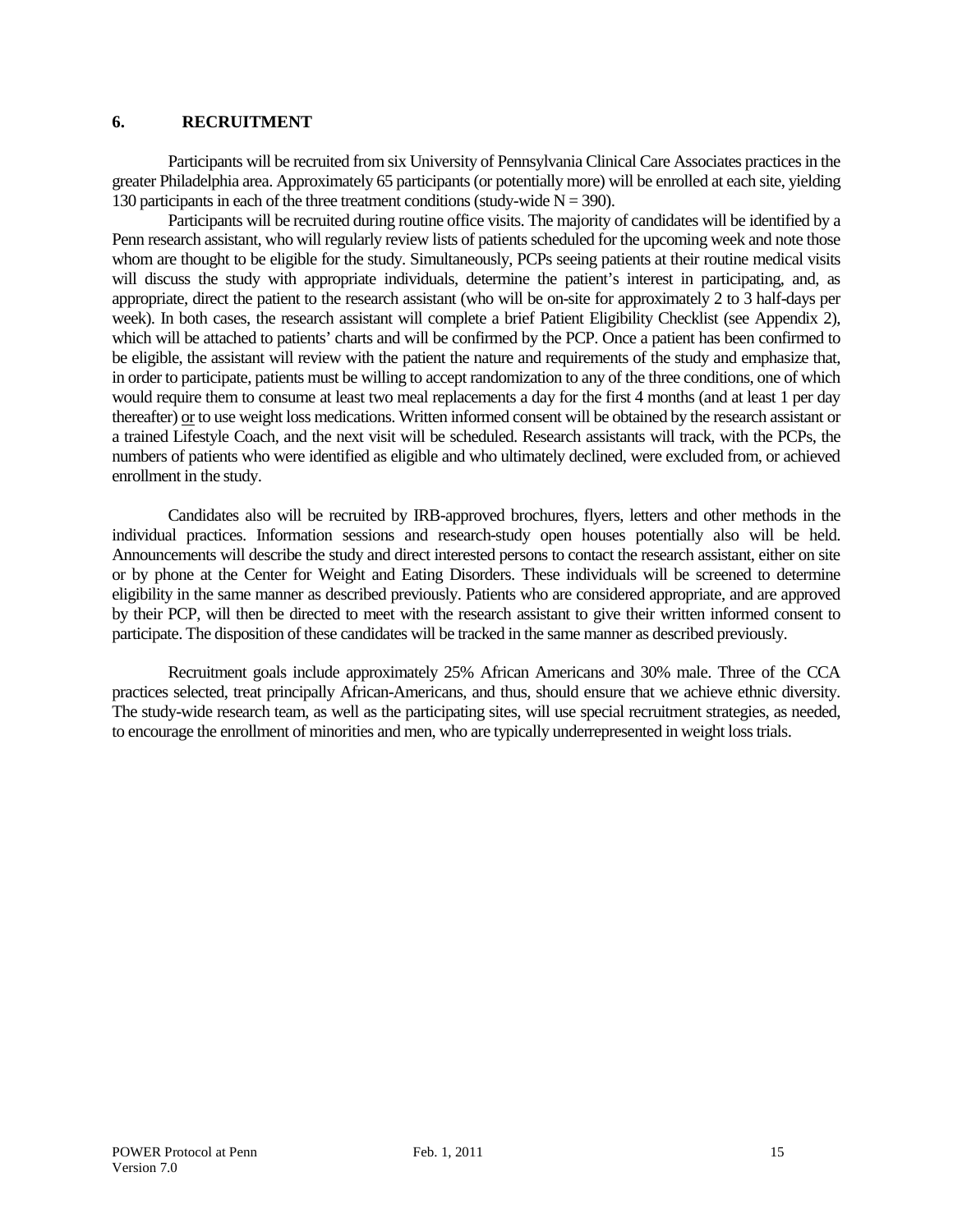# **7. RANDOMIZATION AND MASKING**

#### **Randomization**

Random assignment to one of 3 groups will be generated by a computer program after confirming that all screening activities have occurred, that the participant meets all eligibility criteria, and that all required baseline data have been collected. Assignment will be stratified by clinics to ensure balance within each clinic. Randomly varying block sizes (3, 6 or 9) will be used to prevent predictability of assignment.

Once the participants' eligibility has been confirmed, the Investigational Drug Service at the University of Pennsylvania will be notified by fax. The Investigational Drug Service will assign the participant to treatment and fax back the completed randomization assignment form. The completed form will include the participants' ID number, study site code and randomization kit number. The randomization kits will be stored at each primary care practice in a pre-designated secure location. Only research personnel directly affiliated with this study will have access to the randomization kits.

#### **Masking**

The research assistants who collect the outcome data will not be masked to the participants' intervention assignment. This is practically unfeasible given the limited number of study staff responsible for the collection of outcome data at the primary care sites. More importantly, such masking is not needed for the primary outcome of weight change, because weight is objectively measured with an electronic scale. In addition, the research assistants will collect outcome data without having knowledge of previously collected measures. This will prevent any digit bias that may otherwise occur.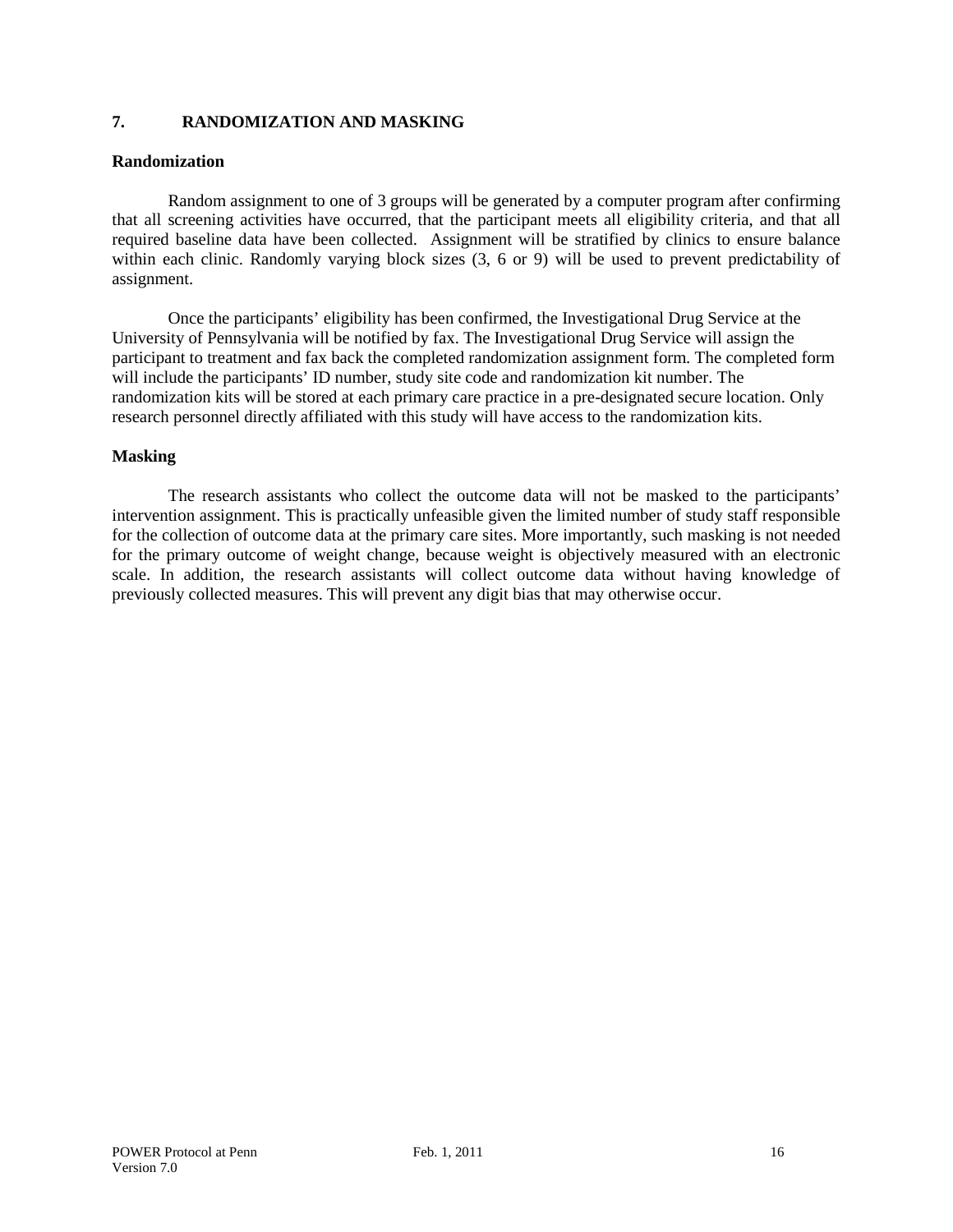#### **8. INTERVENTION METHODS**

#### **Introduction**

The interventions proposed in this study extend previous research that has shown that primary care practitioners, during brief office visits, can assist patients in changing health habits. These include curtailing cigarette smoking, increasing physical activity, and reducing body weight. The present study employs auxiliary health professionals (e.g., medical assistants) to provide weight management counseling in conjunction with primary care physicians. The study includes an evaluation of different intensities of obesity care, following a stepped-care algorithm proposed by the NHLBI.

## **Brief Overview of the Interventions**

Participants will be randomly assigned to one of three treatment conditions with the following objectives. All interventions will last 2 years:

**Usual Care.** Participants in this group will receive usual medical care, provided by their own primary care providers (PCPs). PCPs also will provide participants recommendations for weight management at quarterly-scheduled visits. This condition includes what we believe is a stronger standard for weight management in usual care, (as compared with what is normally provided) against which the effects of the two other interventions will be compared.

**Brief Lifestyle Counseling.** These participants, like those in the first group, will receive usual medical care from their PCPs, at approximately quarterly sessions, and will receive the same recommendations for weight management. In addition, these participants will have brief, monthly sessions with a medical assistant who will instruct them in behavioral methods of weight management, following the protocol adapted from the Diabetes Prevention Program.

**Enhanced Brief Lifestyle Counseling.** These participants will receive the same intervention as those in the second condition, including quarterly PCP visits and monthly sessions with a medical assistant who will instruct them in lifestyle modification. These individuals also will select, in consultation with their PCP, the use of either meal replacements or weight loss medication, to facilitate the induction and maintenance of weight loss.

## **Theoretical Rationale/Model Underlying the Interventions**

The two lifestyle interventions proposed in this study are derived principally from social cognitive and behavioral self-management theory. Both theories view participants as active problem solvers who are capable of regulating their affect, behavior, and cognition. Self-monitoring is used to identify times, places, emotions, people, and events associated with eating (or exercising) appropriately or inappropriately. Goal setting is facilitated by specifying behaviors to be adapted and when, where, how, and with whom they will be performed. Behavior change is reinforced by increased self-efficacy, by the inherent rewards in reaching a goal (i.e., weight loss or improved fitness), by social support (including encouragement from medical personnel) or by the use of external rewards. The provision of long-term treatment, including the addition of meal replacements and pharmacotherapy, recognizes that obesity, for most individuals, is a chronic condition that requires long-term care.

The delivery of the two interventions in primary care practice is guided by Wagner's Chronic Care Model. Using a team approach (i.e., PCPs and medical assistants), obese participants will be provided an evidence-based intervention (i.e., the Diabetes Prevention Program) that is translated to the demands of traditional office practice. Medical assistants will be trained to guide and support participants'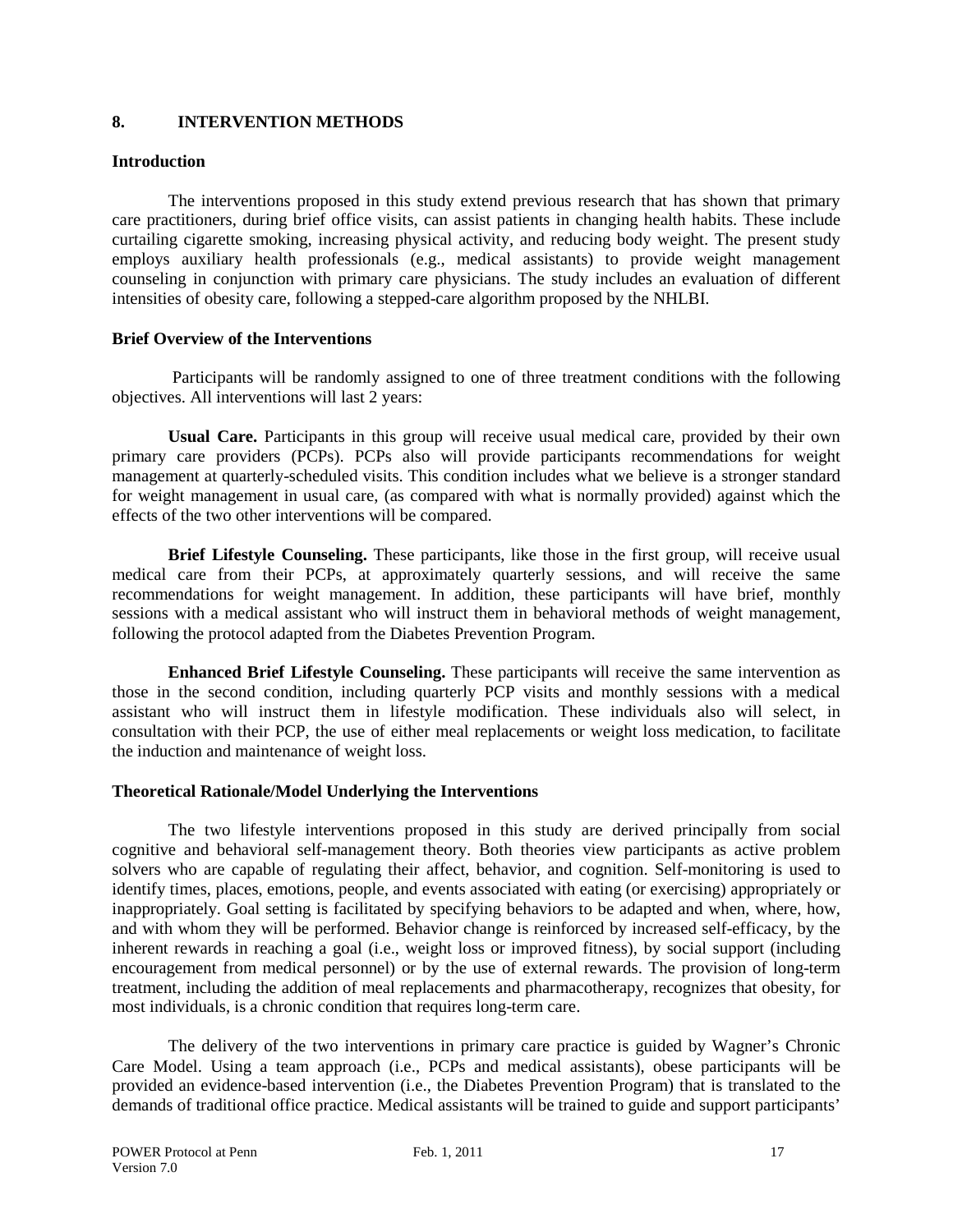efforts to improve their eating behavior and physical activity. In this regard, the intervention seeks to engender a "productive interaction" between an "informed, activated patient" and a "prepared, proactive treatment team."

# **COMMON GOALS AND METHODS ACROSS THE INTERVENTIONS**

Table 1 below summarizes: 1) the schedule of participants' intervention contacts; 2) the diet, activity, and lifestyle modification prescriptions for each intervention; and 3) other shared characteristics. As seen, participants in all three conditions will have brief quarterly visits with their PCP at which they will receive usual care for existing medical conditions. All participants also will receive the same diet and activity prescriptions, and accompanying handouts, but only those in the Brief Lifestyle Counseling and Enhanced Brief Lifestyle Counseling groups will meet with the medical assistant to develop behavioral strategies to meet these recommendations. Participants in the two lifestyle counseling groups will receive the same program of treatment, delivered on the same schedule, with one exception. Participants in the Enhanced Brief Lifestyle Counseling group, in consultation with their PCPs, will select either meal replacements or pharmacotherapy as part of their intervention.

|                                                                      | <b>Usual Care</b> | Usual Care $+$         | Usual Care $+$        |  |  |
|----------------------------------------------------------------------|-------------------|------------------------|-----------------------|--|--|
|                                                                      |                   | <b>Brief Lifestyle</b> | <b>Enhanced Brief</b> |  |  |
| <b>Treatment Component</b>                                           |                   | Counseling             | Lifestyle Counseling  |  |  |
| Quarterly Visits with Primary Care Provider                          | $\mathcal{N}$     |                        |                       |  |  |
| NHLBI Handouts: "Aim for a Healthy Weight"                           | $\mathcal{N}$     |                        |                       |  |  |
| Dietary goal:<br>Kcal goal based on body weight                      | V                 |                        |                       |  |  |
| Exercise goal:<br>$\geq$ 180 min/week of moderate intensity activity | $\gamma$          |                        |                       |  |  |
| Record Food Intake and Activity                                      |                   |                        |                       |  |  |
| Brief Monthly Counseling Sessions with Medical<br>Assistant          |                   |                        |                       |  |  |
| DPP Lifestyle Modification Curriculum                                |                   |                        |                       |  |  |
| Meal Replacements*                                                   |                   |                        |                       |  |  |
| FDA-Approved Weight Loss Medication*                                 |                   |                        |                       |  |  |

#### **Table 1. Comparison of Three Treatment Conditions**

\* Participants in this group will select the use of meal replacements or medication.

## **DESCRIPTION OF THE THREE INTERVENTIONS**

#### **Usual Care Condition**

**Goals.** This condition will serve as a control group against which the efficacy of the two lifestyle counseling interventions will be assessed. It is intended to reflect usual medical care, while also meeting the needs of patients participating in a randomized controlled trial.

**Description and delivery of the intervention.** Participants in this group will receive usual medical care from their PCPs (for existing conditions). In addition, PCPs will provide general recommendations for weight management, based on nine handouts from "Aim for a Healthy Weight," developed by the National Heart, Lung, and Blood Institute (NHLBI). The provision of the NHLBI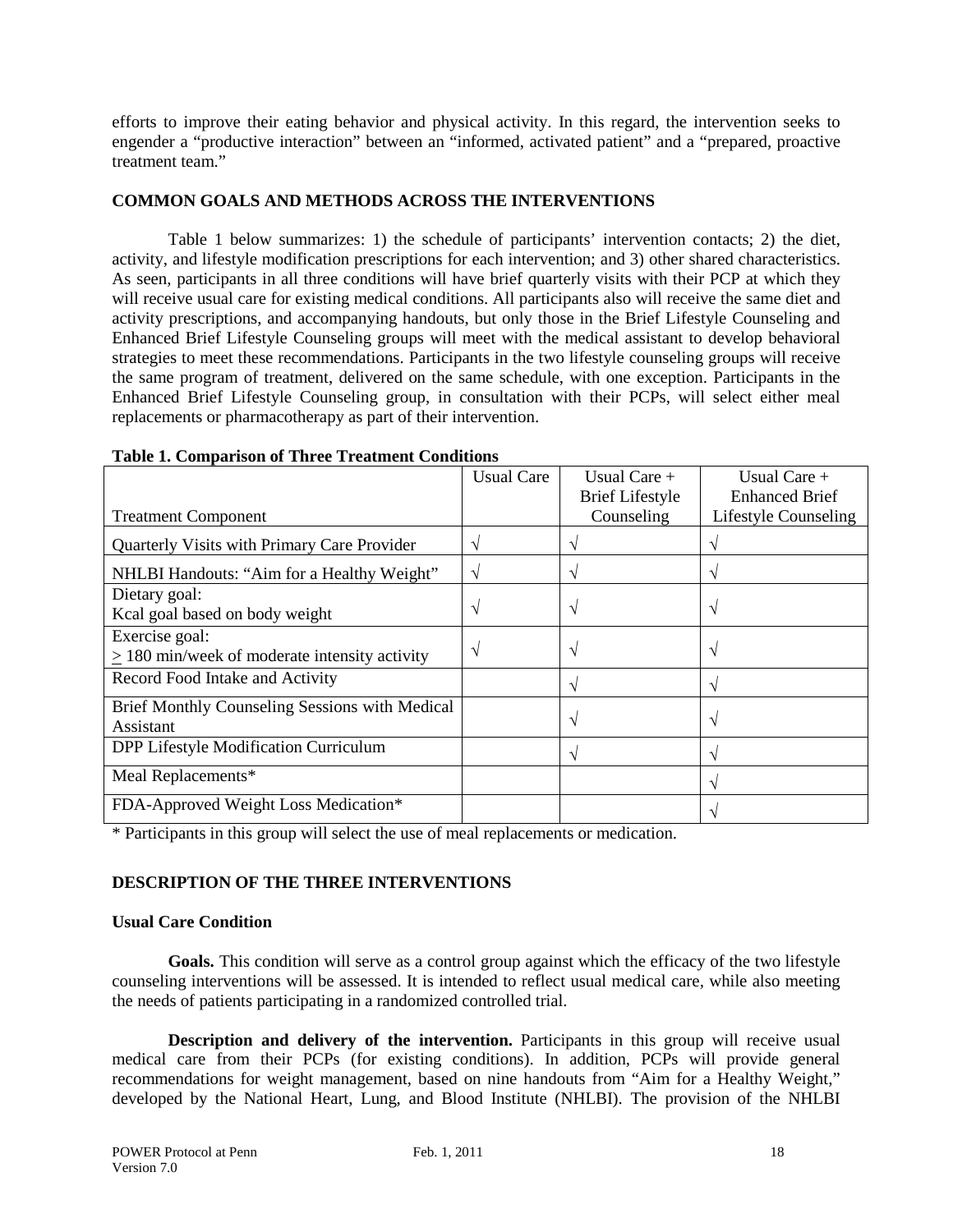materials may be viewed as increasing the standard for weight management during usual care visits. In addition, the provision of "Aim for a Healthy Weight" should reduce participants' likelihood of seeking treatment elsewhere during the 2-year study.

**Frequency, duration, and format of intervention contacts.** Participants in this condition will meet approximately quarterly with their PCP (at months 0, 3, 6, 9, 12, 15, 18, 21, and 24) during the 2 year trial. (A time window of + 6 weeks is acceptable for scheduling of visits.) This schedule of visits was selected in consultation with several PCPs and is believed to approximate the number of yearly visits made by obese individuals with two or more components of the metabolic syndrome (as required in this study). Additional visits, required by emergent medical issues, are expected in a subset of patients but, otherwise, participants in all three conditions will attend visits on approximately this schedule. These visits, which are expected to last approximately 15 minutes each, will focus largely on the management of weight-related co-morbidities (including components of the metabolic syndrome) and any other medical concerns that participants present. However, weight management also will be briefly addressed at each scheduled visit, with PCPs providing a handout from NHLBI's "Aim for a Healthy Weight" booklet. PCPs will review and respond to patients' weight changes (e.g., "Congratulations on your weight loss") but will not provide specific techniques or instructions to facilitate behavior change or weight loss (e.g., recommend the use of food or activity records). In addition, PCPs will not recommend the use of meal replacement products or prescribe weight loss medication.

**Dietary goals.** Participants in all three conditions will be prescribed a daily calorie goal based on body weight. Following recommendations of the Diabetes Prevention Program, persons who weigh  $\leq 114$ kg ( $\leq$  250 lb) will be prescribed 1200-1499 kcal/d and those  $\geq$  114 kg ( $\geq$  250 lb) 1500-1800 kcal/d. All participants will be encouraged to aim for the lower end of their range. Usual Care participants will be instructed to consume a diet of conventional table foods with  $\langle 30\%$  of calories from fat (including  $\langle 10\%$ ) from saturated fat), approximately 15%-20% of calories from protein, and the remainder from carbohydrate. This includes a goal of consuming up to 2.0 cups of fruits and 2.5 cups of vegetables a day. Participants in this group will be provided a calorie guide (e.g., Calorie King) to use as they wish.

**Physical activity goals.** Participants in all three conditions will be instructed to engage in moderately intense physical activity (principally walking or similar aerobic activity), building to  $> 180$ minutes a week in the first 6 months. At month 6, participants also will be provided pedometers. They will be instructed to gradually increase to 10,000 or more steps/day by the end of year 2. Following guidelines of the American College of Sports Medicine and Centers for Disease Control (ACSM/CDC), participants also will be informed of the benefits of strength/resistance training. They will be provided handouts that illustrate simple methods of engaging in strength training at home.

**Lifestyle modification goals**. The "Aim for a Healthy Weight" booklet provides information about decreasing portion sizes, reducing fat in the diet, practicing stimulus control, self-monitoring and related topics. Participants will be provided readings but no instructions in adopting such behaviors. Participants will also receive a Community Resource Guide. The Resource Guide will list community resources, physically near each practice, that may facilitate participants' efforts to lose weight and increase their activity. Exercise resources, for example, might include a list of parks, community centers, and commercial fitness centers. The guide will be distributed to all participants upon enrolling in the study.

**Assessment of participants' adherence to Usual Care.** Participants' adherence to this treatment condition will be assessed by tracking their attendance of scheduled visits with their PCP. Additional sick visits also will be tracked by reviewing participants' medical charts at regular intervals.

## **Brief Lifestyle Counseling Intervention**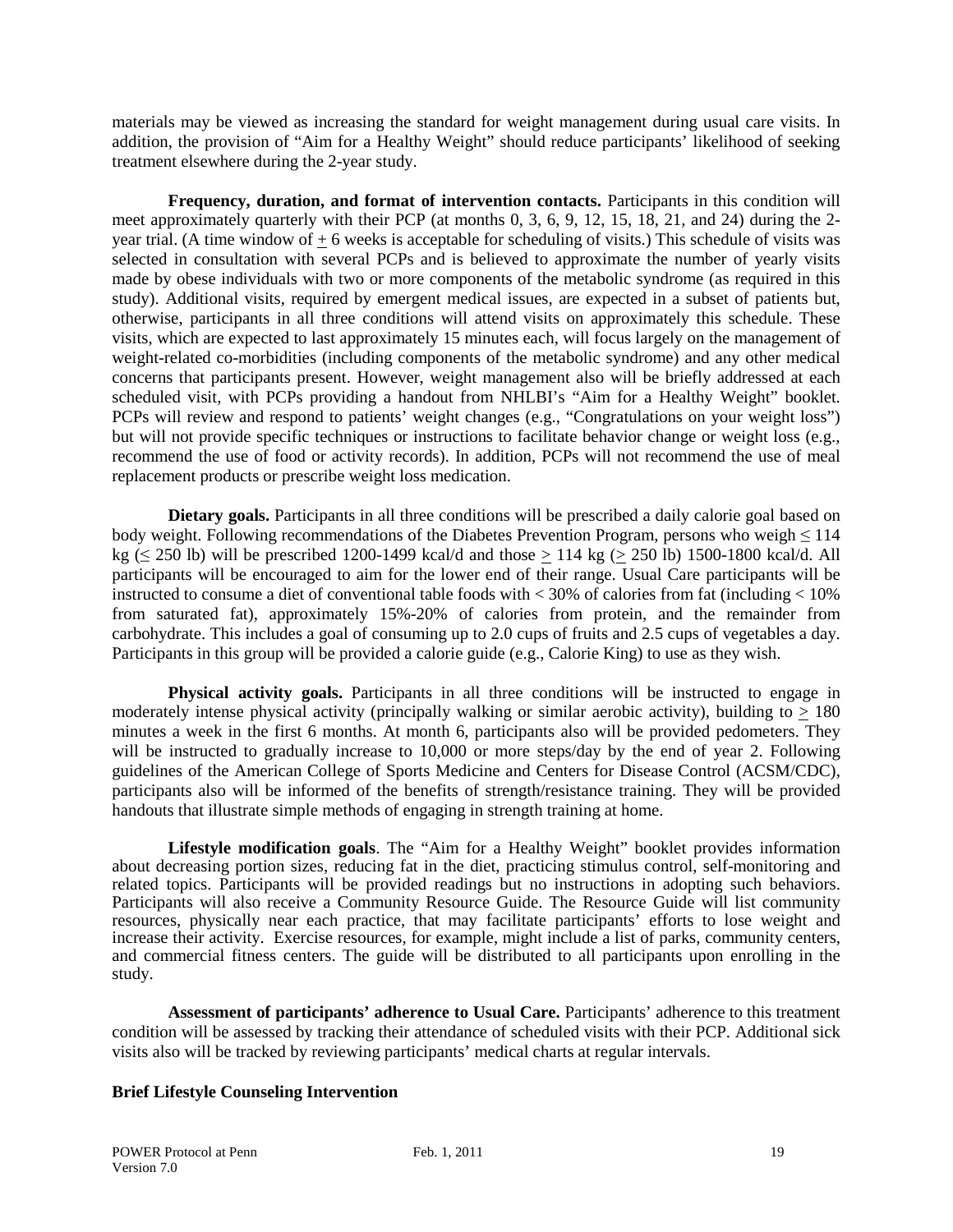**Goals.** The goals of this intervention are to induce a loss of 5% or more of initial weight and to increase participants' physical activity to  $\geq 180$  minutes per week and to maintain these improvements over 24 months. These goals will be achieved by providing participants a program of lifestyle modification, delivered by a medical assistant in conjunction with the patient's PCP.

**Description and delivery of the intervention.** Participants in this group will meet with their PCPs on the same schedule as those in the Usual Care group and receive the same attention for their comorbid conditions, as well as the weight management handouts.

In addition to Usual Care, participants in this condition will receive a program of lifestyle modification based on the curriculum used in the Diabetes Prevention Program (DPP). The lifestyle modification program will be delivered to participants during brief, approximately monthly individual visits conducted by medical assistants (Lifestyle Coaches). We elected to use the DPP materials because they have been shown to be effective across a wide range of participants and provide tailored dietary menus for African Americans and other ethnic minorities. The DPP materials have been adapted for delivery in primary care practice by medical assistants and have obtained a loss of approximately 3.8% of initial weight during  $6$  months of treatment.<sup>98</sup>

**Frequency, duration, and format of intervention contacts.** During the first year, participants will have 14 lifestyle counseling sessions, scheduled at approximately monthly intervals (i.e., at months 0, 0.5, 1, 2, 3, 4, 5, 6, 7, 8, 9, 10, 11, 12). Each visit will last approximately 10 to 15 minutes and will begin with participants being weighed and informed of their weight change. At each visit, the participant and Lifestyle Coach (i.e., medical assistant) will review the participant's completion of food and activity records since the previous visit. This will include examining the number of calories consumed and minutes walked each week, as well as any other homework assignments. The Lifestyle Coach will assist participants with problem solving and will then introduce the lesson from the DPP curriculum to be completed for the next visit. Participants will receive enough food and activity records to last until their next visit. Participants will have a window of  $+2$  weeks to complete all sessions. Visits that cannot be completed on-site (because of illness, travel, etc.) may be completed by phone.

During the second year, participants will have 12 (i.e., approximately monthly) lifestyle counseling sessions. At least six will be scheduled in-person visits, with the option of conducting others by phone. Visits during the second year will follow the same structure as those during the first. In addition to these scheduled meetings over the 2 years, all participants in this condition will have the opportunity to "drop in" at their clinic to measure their weight. For example, a clinic might designate Thursday from 5 to 6 PM as the drop-in time at which participants could stop by to measure their weight.

**Dietary goals.** Dietary goals for this condition are the same as those described for the Usual Care condition (based on the DPP). The principal difference between the Usual Care and Brief Lifestyle Interventions conditions is that participants in the latter group will be instructed, for at least the first 6 months, to record daily all foods and beverages consumed. This will begin at the first meeting with the Lifestyle Coach (at week 0). At the second meeting (Week 2), participants will be instructed to record their calorie intake with the assistance of the calorie guide provided (e.g., Calorie King). Food records will be reviewed at each meeting to determine participants' success in meeting calorie goals, and problem solving will be used to facilitate adherence. Over time, participants also will monitor the times, places, and activities associated with their eating. The Lifestyle Coach also will help participants develop an eating plan in which they consume breakfast, lunch, and dinner, with snacks as needed. Snacks will include fruits and vegetables to meet the goals described previously. Participants also will be provided meal plans (from the DPP) that suggest choices for breakfast, lunch, dinner, and snacks.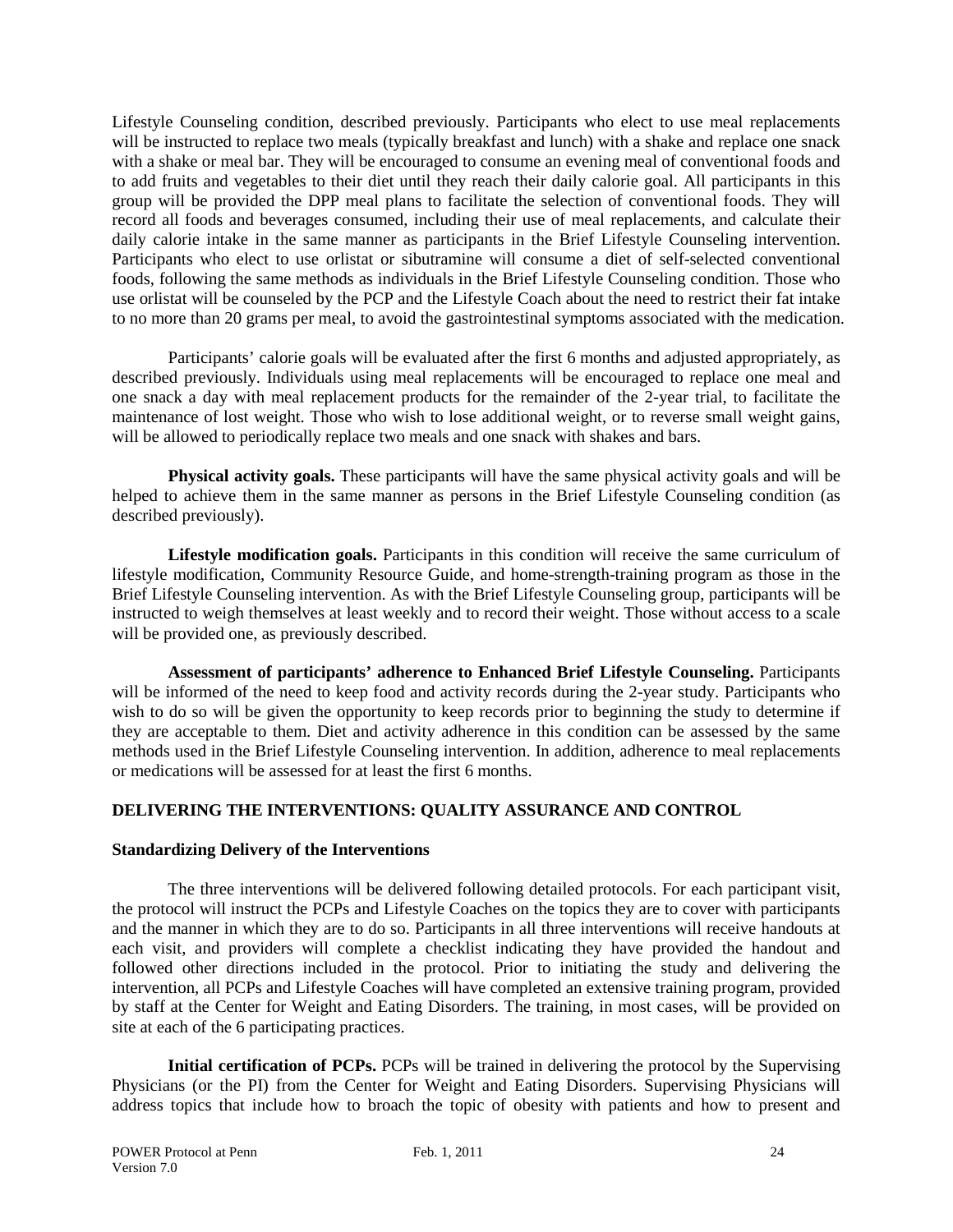explain the handouts that will be provided to all participants during their quarterly visits with their PCPs. Extensive attention will be devoted to educating PCPs about the use of orlistat and sibutramine. Prior to treating study participants, all PCPs will have been certified in delivering the interventions. Initial certification will be conducted by the Supervising Physicians who will observe each PCP providing sessions from the Usual Care and Enhanced Brief Lifestyle Counseling conditions to a confederate (i.e., University of Pennsylvania study staff) during a simulated treatment session (i.e., role play). Supervising Physicians will use a checklist (adapted from the Look AHEAD study) to assess PCPs' adherence to the protocol. PCPs will be certified when their performance meets criterion for each of at least two simulated sessions in each treatment condition. Feedback will be provided after each simulation, and additional certification sessions will be scheduled, if needed, until PCPs perform to criterion.

**Ongoing monitoring and certification of PCPs.** Throughout the first two years of the trial, PCPs will meet at least once a month (by phone or on site) with their Supervising Physician to review their adherence to the Usual Care and Enhanced Brief Lifestyle Counseling protocols. After the first two years of the trial, these training meetings will continue to take place on a regularly scheduled basis. Supervising Physicians will continually remind PCPs not to prescribe medications or meal replacements for participants in the Usual Care condition.

PCPs will be re-certified by the Supervising Physicians every 6 months. On each occasion, the Physician will observe (or listen to audiotapes of) two randomly selected sessions with patients from the Usual Care condition and two with patients from the Enhanced Brief Lifestyle Counseling condition. Supervising Physicians will rate the PCPs' adherence to the treatment protocol using a checklist (adapted from the Look AHEAD study). Detailed feedback will be provided to PCPs. The PCP must obtain acceptable ratings on each of the observations in each condition to be recertified in that condition.

**Initial certification of Lifestyle Coaches.** Lifestyle Coaches will be selected from among each practice's existing medical assistants, based on their warmth, strong interpersonal skills, and interest in weight management. The Lifestyle Coaches will receive an intensive program of training that, in most cases, will be provided on site by Lifestyle Coach Supervisors from the Center for Weight and Eating Disorders. Prior to reviewing the implementation of the protocol per se, Lifestyle Coaches will be provided background information on the causes and consequences of obesity, the prejudice and discrimination to which obese individuals are subjected, and empirically supported diet and exercise interventions for obesity. The training will then focus on how the Lifestyle Coaches will deliver the lessons contained in the curriculum adapted from the DPP. This will include training in developing a prescription for behavior change (i.e., what behavior is to be adopted and when, where, and how will it be practiced), as well as in using problem solving skills (to help participants when they encounter barriers to change).

Before treating study participants, Lifestyle Coaches will have been certified following the same methods used with the PCPs. For the Brief Lifestyle Counseling condition, Lifestyle Coach Supervisors will observe each Lifestyle Coach conducting the initial treatment session with a confederate (i.e., University of Pennsylvania study staff). For the Enhanced Brief Lifestyle Counseling condition, Lifestyle Coach Supervisors will observe each Lifestyle Coach conducting the third treatment session when meal replacements, orlistat, or sibutramine are introduced to the patient. Using a checklist (adapted from the Look AHEAD study), the Lifestyle Coach Supervisor will assess adherence to the protocol, as well as the Lifestyle Coach's interpersonal skills (e.g., communication style, rapport, empathic listening). Extensive feedback will be provided after each simulated session. Lifestyle Coaches will be certified in each intervention when they have a satisfactory rating on each of the treatment sessions.

**Ongoing monitoring and certification of Lifestyle Coaches.** Throughout the 2-year trial, Lifestyle Coaches will meet at least once a month (on site or by phone) with their Lifestyle Coach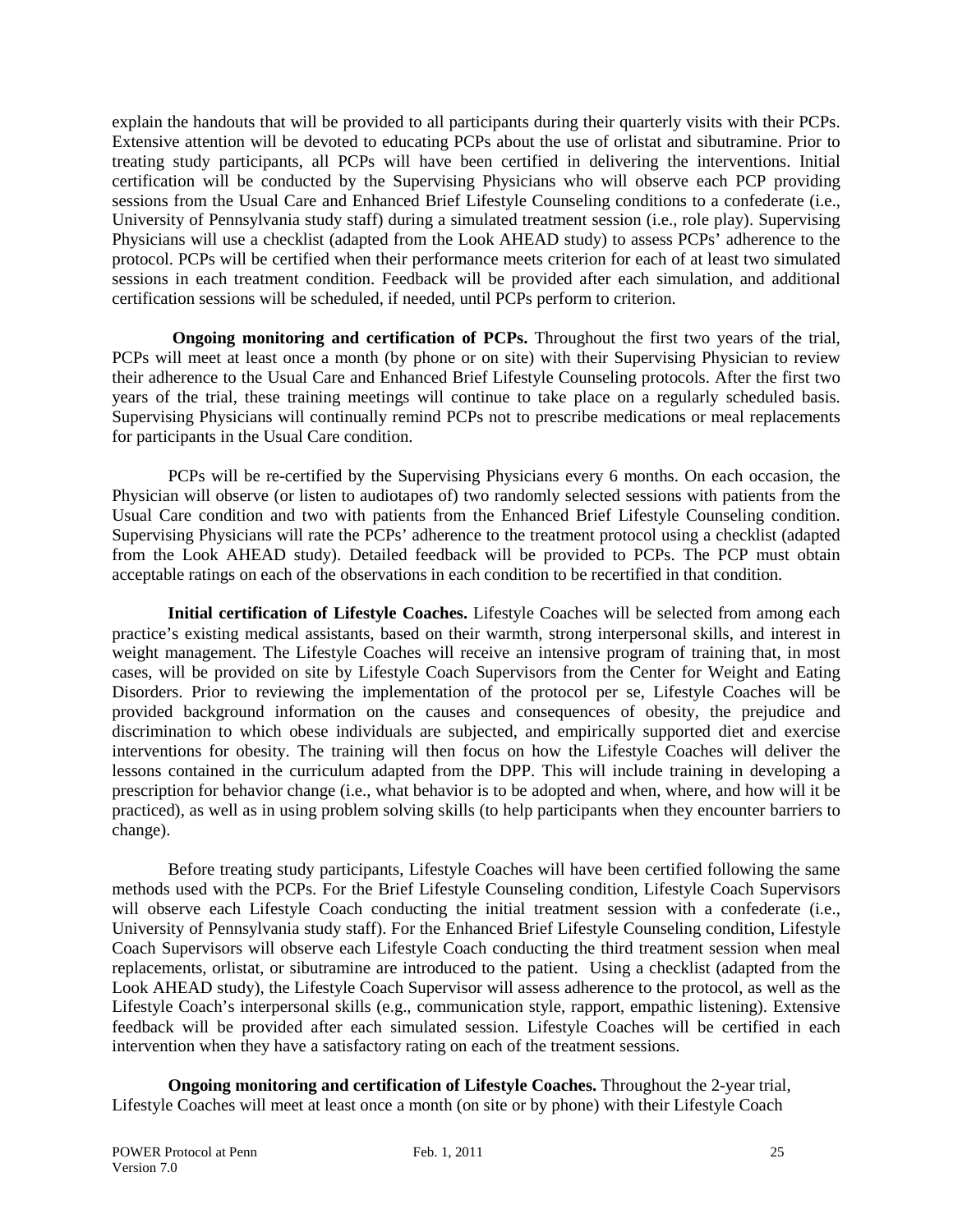Supervisor to review the protocol for the upcoming month and to discuss any clinical issues concerning participants. Supervisors will continually reiterate the importance of strictly adhering to the protocol and not introducing the use of meal replacements or medications with participants in the Brief Lifestyle Counseling group. Lifestyle Coaches will be recertified every 6 months for the duration of the study. On each occasion Supervisors will observe (or review audiotapes of) two randomly selected sessions from each of the two interventions (i.e., Brief Lifestyle Counseling and Enhanced Brief Lifestyle Counseling). Lifestyle Coaches must receive acceptable ratings on both tapes from each intervention to be recertified. Additional sessions and instructions will be added to train Lifestyle Coaches to criterion, if necessary.

#### **Retention of Study Participants in the Intervention**

All study visits, with both PCPs and Lifestyle Coaches, will be entered into the automatedscheduling system at each of the 6 practice sites. This will be done by office staff, in conjunction with the part-time research assistant at each practice site (who will be responsible for monitoring participants' visit attendance). The scheduling system will automatically prompt office staff to call patients to remind them of upcoming visits. In addition, it will track their completion of visits. In the event that a participant misses a visit, he or she will be contacted within 24 hours by the Lifestyle Coach or research assistant, and the visit will be rescheduled (preferably in the same week or the following week).

Retention will be further facilitated by the medical assistant and research assistant reviewing, on a weekly basis, all completed and upcoming visits. The research assistant will share the results of this meeting with study staff during a weekly administrative meeting at the Center for Weight and Eating Disorders.

We will employ a number of retention strategies that have been used successfully in previous long-term trials. Research and clinical staff at all sites will be instructed in methods of establishing a strong therapeutic relationship with participants. As an example, staff will send birthday and holiday cards to participants or small "weight loss milestone" gifts (e.g., University of Pennsylvania mugs or t-shirts). In addition, parking costs will be covered at all sites at which it is not free of charge. Finally, participants will be given a \$50 honorarium (i.e, in the form of a gift card or check) to cover the costs of time and travel required to complete outcomes assessments at baseline and months 6, 12, and 24 and a \$25 honorarium for the 18 month visits. Additionally, participants will receive \$25 if they are required to return to their PCP's office to repeat any part of a research visit if there is a problem with their lab draw, questionnaires or physical measures, and the research team needs to repeat any test to gather this missing information. In the event that a participant stopped attending treatment visits with the Lifestyle Coach, we still should be able to collect much of the outcome data during the participant's routine visits with his or her PCP.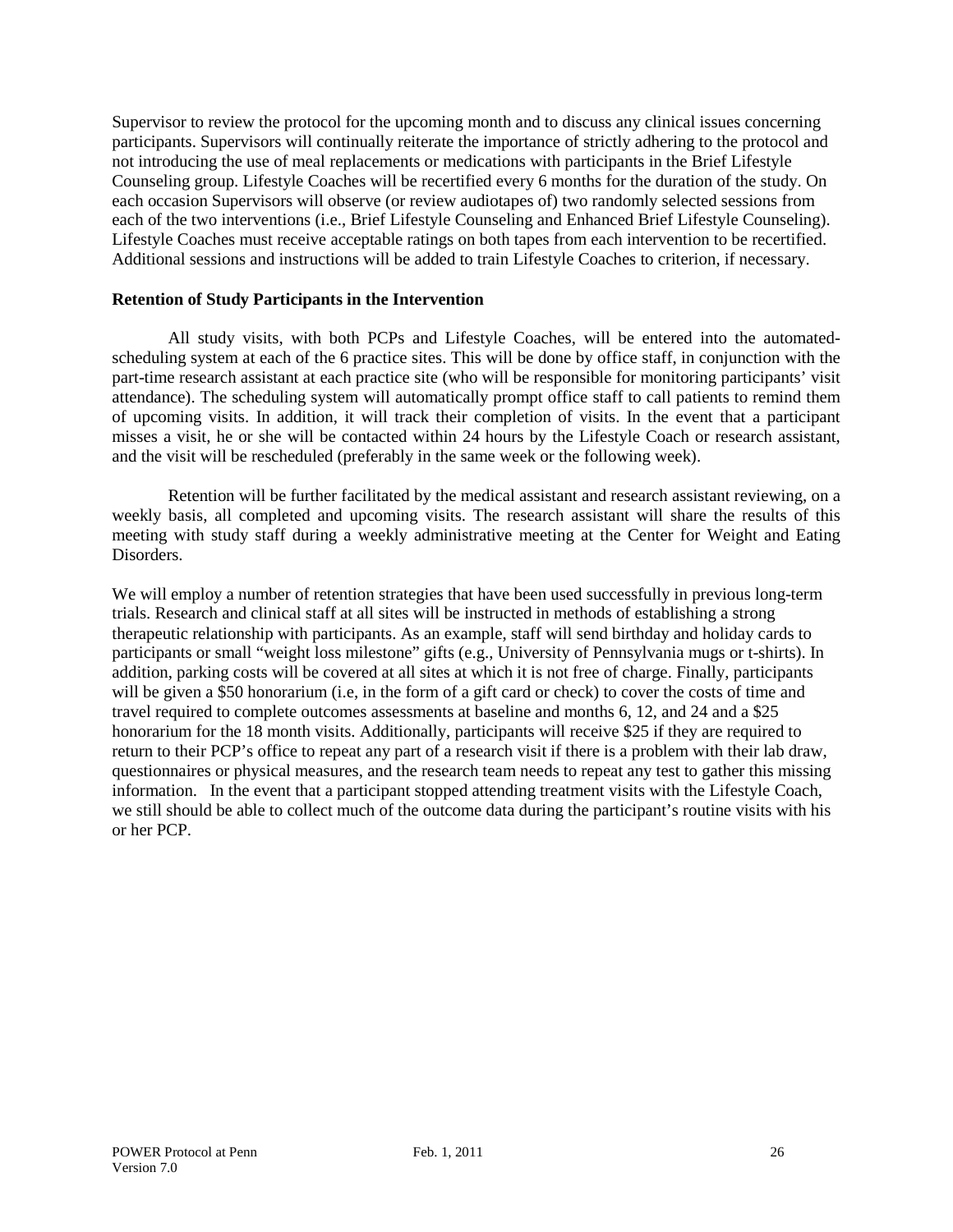## **9. DATA COLLECTION**

#### **MEASUREMENTS AND METHODS**

Complete outcome data will be collected at two screening visits (SV1 and SV2), at a randomization visit (RV), and at follow-up visits at months 6, 12, and 24 (V6, V12, and V24). At the 18 month visit, physical measures will be assessed and medication usage will be updated, adverse events will be recorded and the participant will compete a participant cost follow-up questionnaire. The variables to be assessed and the measurements taken are described below.

#### **Physical Measurements**

Standardized equipment and protocols will be used to obtain physical measurements.

 **Weight.** Weight is the primary outcome for this study and will be measured to the nearest 0.1 lb, in duplicate, at each assessment visit. Participants will be dressed in light indoor clothes without shoes. Each primary care clinic will be provided a Tanita BWB 800 digital scale, which will be calibrated monthly by the research assistant using standard weights, following the procedure defined in the Look AHEAD protocol. The participant will be instructed to stand still in the middle of the scale platform with head erect and eyes looking straight ahead. When the scale's display indicates that it has "locked" on a reading to the nearest 0.1 lb, the participant will be instructed to step off the scale. The research assistant will set the scale to zero, then repeat and record the weight measurement. If the two readings are discrepant, the above procedure will be repeated until two consecutive identical readings are obtained. Weight also will be measured at month 18.

**Height.** Height will be measured and recorded in cm at SV1 or SV2 and at V24 using a wallmounted stadiometer. Body mass index will be calculated as  $\text{kg/m}^2$  to verify eligibility. A Seca 202 wallmounted stadiometer graduated in centimeters or millimeters, with a horizontal measuring block, will be provided to each clinical site. The participant will stand erect on the platform without shoes and with his/her back parallel to the vertical mounted measure scale (but not touching the wall). The participant will look straight ahead with feet flat on the floor and his/her head in the Frankfort horizontal plane [the horizontal plane is defined by the lower margin of the bony orbit (the bony socket containing the eye) and the most forward point in the supratragal notch (the notch just above the anterior cartilaginous projections of the external ear)]. The horizontal measuring block will be brought down snugly, but not tightly, on the top of the head. The participant's height will be recorded to the nearest 0.5 cm (or 50 mm). The research assistant will instruct the participant to step away. The measuring block will be raised and the participant asked to return and repeat the measurement. Measurement of height will be repeated until two consecutive identical values are obtained.

**Waist Circumference.** A Gulick II Tape Measure (model 67020) will be used to obtain duplicate waist girth measurements to the nearest 0.1 cm at each assessment visit. This is a non-metallic, no-stretch, self-calibrating device that applies a known amount of tension (four ounces) to the measuring tape. A tension indicator minimizes subjective and measurement error. Participants will be standing with feet together and the measure will be taken around the abdomen horizontally at midpoint between highest point of the iliac crest and lowest part of the costal margin in the mid-axillary line. The midpoint will be marked on both sides using a washable marker. (Participants may be asked to assist in passing the tape around the abdomen by holding the end of the tape in position.) The tape will be aligned with the markings and positioned in the horizontal plane at the correct height. The research assistant will then mark the position of the tape on the participant's back in order to ensure proper placement for the second reading. The participant will be instructed to keep arms relaxed at the sides, breathe naturally, and, after breathing in and out, hold at the end of a normal exhalation. Appropriate tension will be ensured by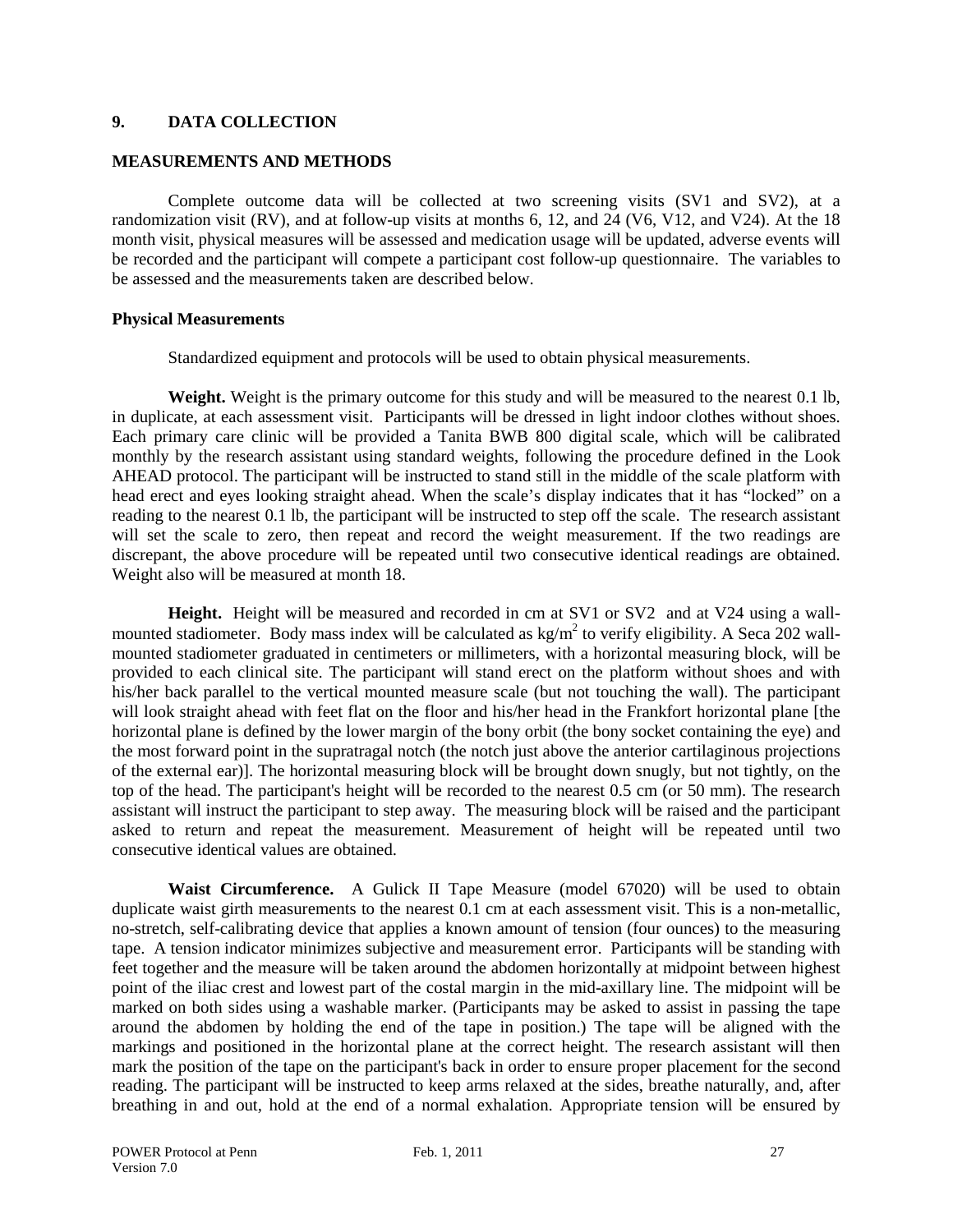pulling on the end of the tensioning mechanism until the calibration point is just seen. The measurement will be taken from the tape's "zero line." Circumference will be recorded to the nearest 0.1 cm. The tape will be removed and the procedure repeated until two consecutive measurements within 0.5 cm are obtained.

**Blood Pressure and Pulse.** Blood pressure and pulse will be measured in triplicate at each assessment visit using the Omron HEM-907-XL automated sphygmomanometer. This study will use the same equipment and procedures for measuring blood pressure and pulse as were used in the OMNI-Heart study. Measurements will be taken at least 30 minutes after last consumption of caffeine or nicotine. Arm circumference will be measured on the bare upper arm (preferably the right arm), with participants standing and holding their arm parallel to the floor. First, length will be measured from the acromion (bony protuberance at the shoulder) to the olecranon (tip of the elbow), using a metric tape and the midpoint will be marked on the dorsal surface of the arm. Participants will then relax their arm along side of the body and a measuring tape (the same model used to measure waist circumference) will be drawn around the arm at the midpoint. Each site will have four cuff sizes available and a chart that indicates the appropriate cuff sizes for arm circumference. The chart will be attached to the sphygmomanometer for easy reference: small (arm circumference of 17-22 cm), medium (22-32 cm), large (32-42 cm), and extra large  $(> 42 \text{ cm})$ . The participant will be seated in a quiet room with back supported, legs uncrossed, and the elbow and forearm resting comfortably on the table with palm turned upward. The brachial artery will be located by palpation and the skin marked with a felt-tipped marker. The cuff will be placed around the upper right arm (the left may be used if the right is compromised) with the midpoint of the length of the bladder positioned over the brachial artery. The mid-height of the cuff will be at heart level and the cuff should be tight enough that only one finger can be inserted between the cuff and arm. After the participant has sat quietly for 5 minutes, the sphygmomanometer will be set to take three readings, separated by 30 second intervals. Blood pressure and pulse, for a given visit, will be recorded as the mean of the three measurements. Blood pressure and pulse also will be measured at month 18.

**Biochemical Measurements.** Nine-hour fasting blood samples will be obtained at SV1 or SV2 and all subsequent assessment visits. Specimens will be processed and sent to a central laboratory for analysis of the following: comprehensive metabolic panel, compete blood count (at SV1 or SV2 only); lipid levels and lipoproteins (triglycerides, LDL-C, HDL-C, and total cholesterol); glucose; insulin; and high sensitivity C-reactive protein. Insulin sensitivity will be determined using the homeostasis model assessment (HOMA).

**Metabolic Syndrome.** The presence of metabolic syndrome (and whether participants meet threshold values for its individual components) will be assessed at screening (using values obtained at SV1 and SV2) and all subsequent assessment visits. The methods for obtaining these measures have been described previously. ATP-III guidelines will be used to determine whether participants meet criteria for metabolic syndrome and its individual components (i.e., waist circumference  $> 102$  cm for men or  $> 88$ ) cm for women; triglycerides  $\geq 150$  mg/dL; HDL-C < 40 for men or < 50 for women; blood pressure  $\geq$ 130/85 mmHg; and fasting glucose > 110 mg/dL). The exception to this is fasting glucose, where we will accept a glucose  $\geq 100$ , following the most recent guidelines from the American Diabetes Association for impaired fasting glucose. A participant must meet at least two components of the metabolic syndrome to be eligible for the study (and three components must be present to meet criteria for the metabolic syndrome).

## **Questionnaires/Chart Abstraction**

**Demographics**. A self-report demographic questionnaire will be administered at baseline to assess patient characteristics that include age, race/ethnicity, socioeconomic status (employment, education, and income), internet usage, health status, and health insurance status.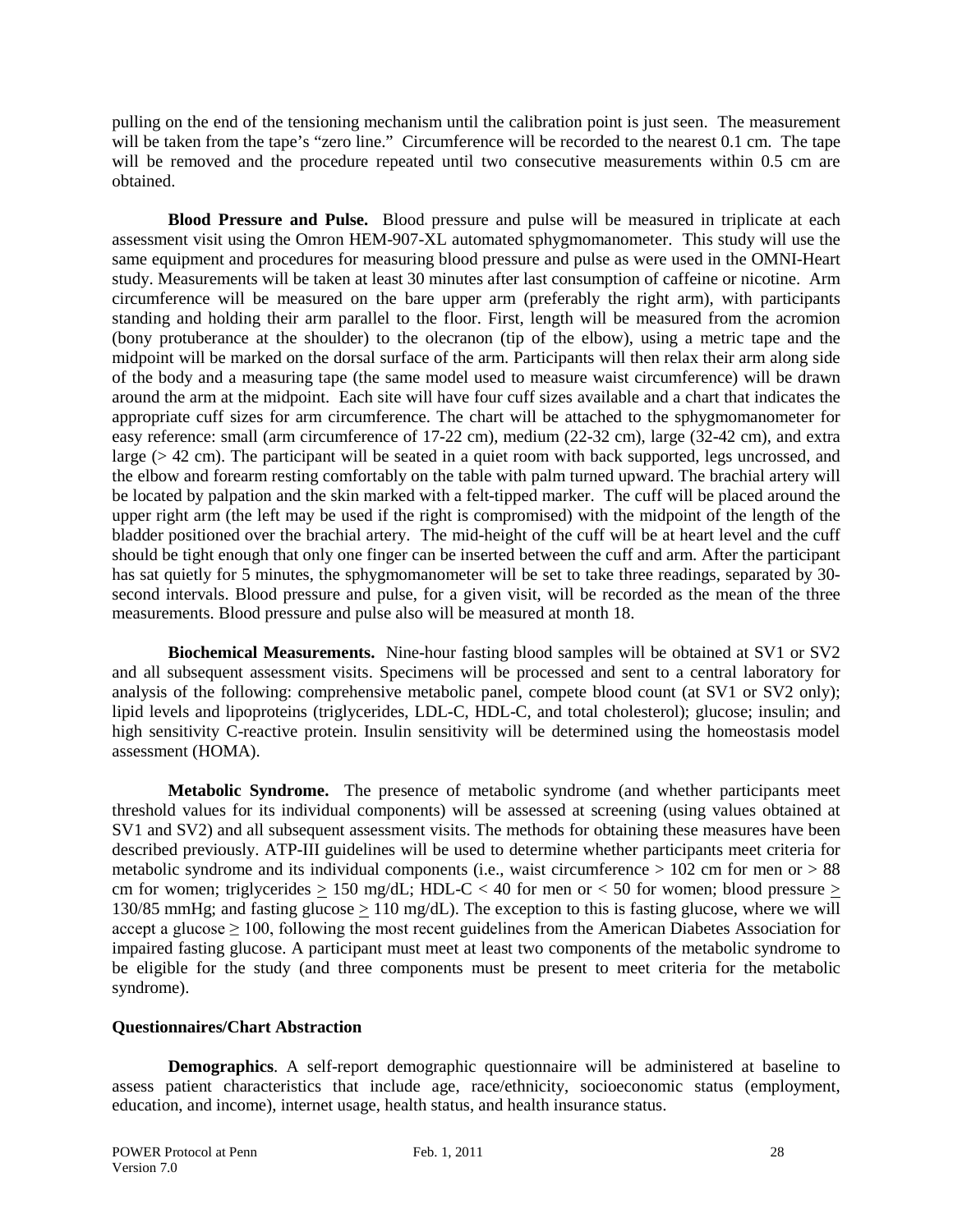**Medical History and Medication Usage.** Participants will report medical conditions and medications at RV and all subsequent assessment visits to monitor any adverse events and changes, particularly in antihypertensive, antidiabetic, and lipid-lowering medications. Patients' medical charts will be reviewed periodically to ensure completeness of their reports.

**Dietary Intake.** Self-report measures of fruit, vegetable, and dietary fat intake will be administered at each assessment visit. The fruit and vegetable screener that will be used in this study was developed for the Eating at America's Table Study and assesses the frequency, variety, and portions of participants' fruit and vegetable intake in the past month. The fat screener was developed by the National Cancer Institute's Risk Factor Monitoring and Methods staff. It assesses the approximate percentage of energy from fat by asking participants to report the frequency with which specified high-fat foods were consumed in the past 12 months.

**Appetite and eating behavior.** Participants will use visual analogue scales to rate their hunger, fullness, cravings and related dimensions of appetite. The Eating Inventory will be used to assess cognitive restraint, disinhibition, and hunger. <sup>105</sup> These instruments will be administered at each visit.

**Physical Activity.** Physical activity will be measured at each visit using three questions from the College Alumnus survey (commonly known as the Paffenbarger Survey), which allow for calculation of self-reported leisure time, physical activity and kilocalorie expenditure per week. <sup>106</sup> Additionally, a fivepart item from the Harvard Medical School Nurses' Health Study will be administered at each visit to assess the number of hours per week spent sitting or standing in various activities. This measure includes assessment of "monitor time" (e.g., time spent watching television/videos).<sup>106</sup>

**Mood.** The Patient Health Questionnaire-8 will be used to measure symptoms of depression at SV2 for screening purposes and at all subsequent visits to assess changes from baseline. This is a shortened version of the PRIME-MD PHQ, which focuses exclusively on symptoms of depression.<sup>107</sup>

**Quality of Life.** Quality of life will be measured at RV and all subsequent assessment visits with the Medical Outcomes Study Short Form 12 (SF-12) and the Impact of Weight on Quality of Life-Lite (IWQoL-Lite). The SF-12 (a shorter version of its parent instrument, the SF-36) measures overall healthrelated quality of life related to physical and mental health (e.g., mobility, activities of daily living, pain, mood), while the IWQoL-Lite is the short form of an obesity-specific measure of quality of life .<sup>108, 109</sup> Both instruments will be used to measure changes in quality of life during the trial.

**Sleep Quality.** The Pittsburgh Sleep Quality Index will be used to measure sleep quality and the frequency of sleep disturbance over the past month.<sup>110</sup> This self-report instrument will be administered at baseline and all subsequent assessment visits.

**Sexual Function.** Males and females will complete the International Index of Erectile Function and Female Sexual Function Inventory, respectively.<sup>111, f12</sup> These widely used self-report measures will be completed at RV and all subsequent assessment visits.

**Weight Terms Questionaire.** This questionnaire will be administered at RV only. It measures participants' preferred terms for describing their obesity.<sup>114</sup>

**Economic Analysis.** A one-page questionnaire will be administered to participants at RV and all subsequent assessment visits. This instrument will inquire about time spent to attend study visits, which will be converted to a per-hour cost based on the individual's occupation. The questionnaire also will ask about changes in costs for food and for physical activity (e.g., exercise equipment). The items for this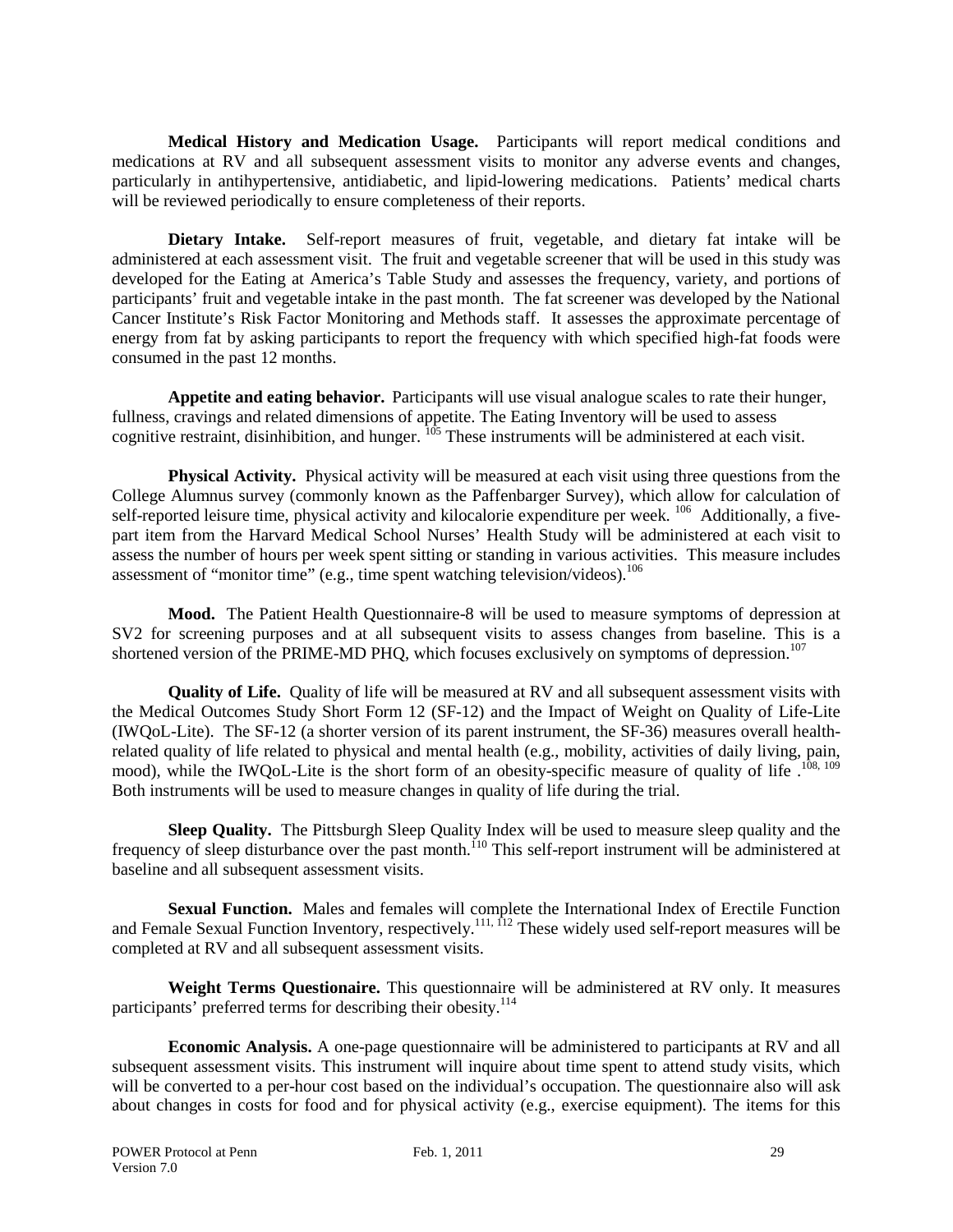instrument are based on those used in the Diabetes Prevention Program. The EuroQoL-5D (EQ-5D) also will be given at all assessment visits, beginning with RV. The EQ-5D is a "health states preference" measure that estimates quality-adjusted life years (QALYs) and will be used to measure cost per QALY for the economic analysis. $113$ 

## **SCHEDULE**

In addition to the study assessment visits (i.e., SV1, SV2, RV, V6, V12, V18 and V24), weight will be measured for clinical purposes at each treatment visit. Blood pressure also will be monitored at each treatment visit for participants in the Enhanced Brief Lifestyle Counseling group who take sibutramine. During V24, participants will be given the opportunity to sign an addendum to the consent form which offers participants the possibility of participating in a 36 month follow-up visit if study funds become available. This visit will follow the same format as the 24 month assessment visit.

SV1 will be conducted immediately after patients see their PCP for a routine clinical visit. The PCP will review patients' medical histories and medications for inclusion/exclusion criteria (aided by a checklist), briefly assess patients' interest in participating in the study, and refer patients to the on-site research assistant who will review eligibility and obtain informed consent. Consenting individuals will be scheduled for SV2, at which a fasting blood sample will be drawn. Screening weight, height, waist circumference and blood pressure may be measured at SV1 or SV2. Patients who remain eligible will be scheduled for the RV within 6 weeks. At the RV, participants will receive their group assignment and begin treatment. Given the proximity of the SV2 to RV, screening blood test results will serve as baseline values. Additionally, the screening height value will serve as the baseline value. Baseline values for weight, waist circumference, and blood pressure will be taken at RV. Table 2 below summarizes the data collection items and schedule.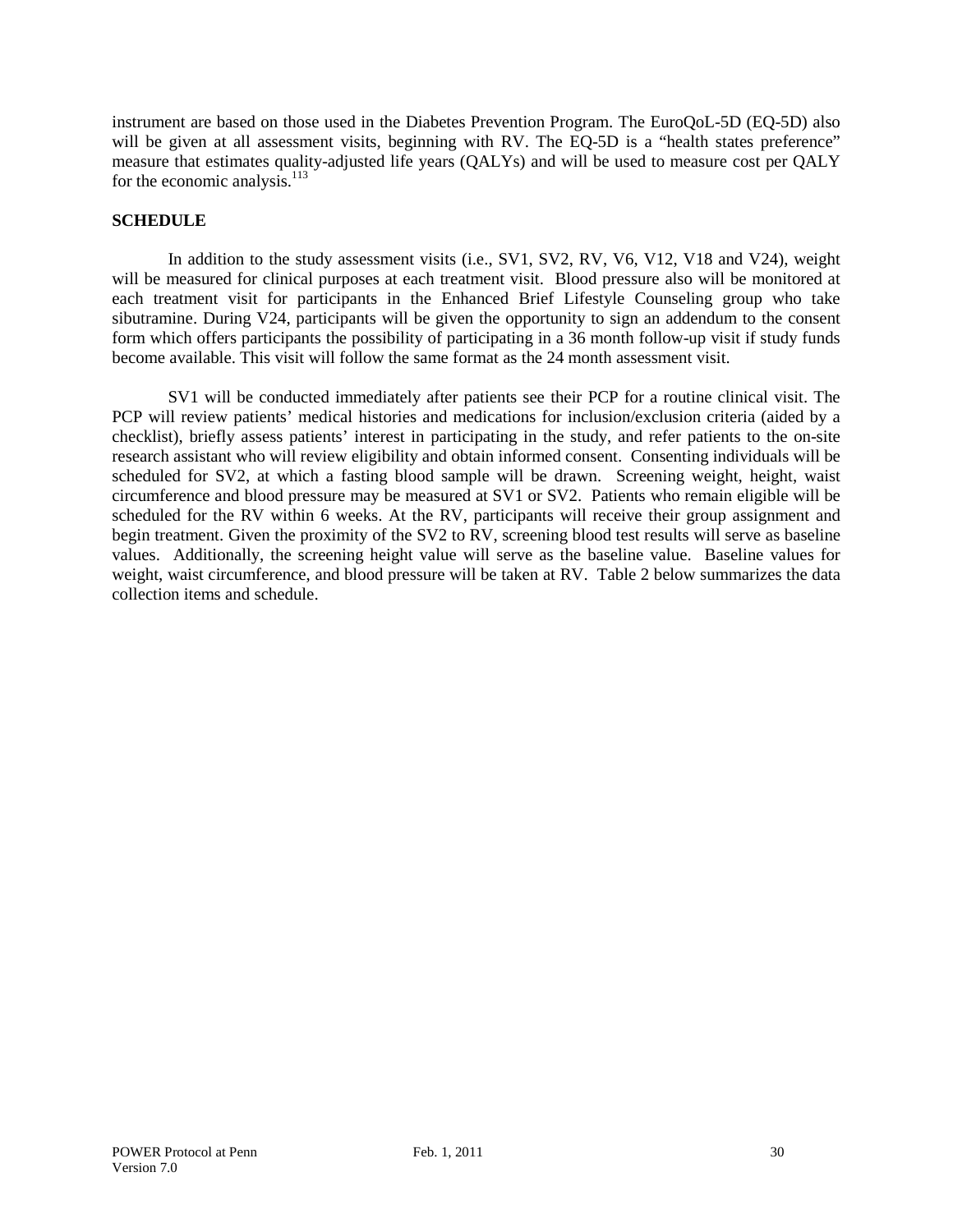# **Table 2. Study Visits and Measurements**

| Visit                                                                                              | SV <sub>1</sub>                           | SV2                        | RV               | V <sub>6</sub>            | V12         | V18 | V24 |
|----------------------------------------------------------------------------------------------------|-------------------------------------------|----------------------------|------------------|---------------------------|-------------|-----|-----|
| Month                                                                                              | -6<br>to<br>$-1$<br>week                  | $-6$<br>to<br>$-1$<br>week | $\boldsymbol{0}$ | 6                         | 12          | 18  | 24  |
| Eligibility                                                                                        | X                                         |                            |                  |                           |             |     |     |
| Physical Measurements*                                                                             | X                                         |                            | X                | X                         | X           | X   | X   |
| Addendum<br>36<br>Consent<br>for<br>month visit                                                    |                                           |                            |                  |                           |             |     | X   |
| Demographics<br>1. Baseline Information<br>2. Weight Terms Questionnaire<br><b>Medical History</b> | X<br>X                                    |                            |                  |                           |             |     |     |
| <b>Concomitant Medications</b>                                                                     | X                                         |                            |                  |                           |             |     |     |
|                                                                                                    | $\boldsymbol{\mathrm{X}}$                 |                            | X                | X                         | X           | X   | X   |
| <b>Adverse Events</b><br>1. Adverse Events Form                                                    |                                           |                            |                  |                           |             |     |     |
| 2. Interim Events Form                                                                             |                                           |                            |                  | X                         | X           | X   | X   |
| 3. Serious AE Form                                                                                 |                                           |                            |                  |                           |             |     |     |
| <b>NCI Fat Screener</b>                                                                            |                                           |                            | X                | X                         | X           |     | X   |
| NCI Fruit & Veg Screener                                                                           |                                           |                            | X                | X                         | X           |     | X   |
| Paffenbarger                                                                                       |                                           |                            | X                | X                         | X           |     | X   |
| PHQ-8 (Mood)                                                                                       |                                           | X                          | X                | X                         | X           |     | X   |
| SF-12 (Quality of Life)                                                                            |                                           |                            | X                | X                         | X           |     | X   |
| <b>IWQoL-Lite</b>                                                                                  |                                           |                            | X                | X                         | X           |     | X   |
| Eating Behaviors (EBQ)                                                                             |                                           |                            | X                | X                         | X           |     | X   |
| Eating Inventory                                                                                   |                                           |                            | X                | X                         | X           |     | X   |
| Pittsburgh Sleep Quality Index<br>(Sleep Quality)                                                  |                                           |                            | $\mathbf X$      | $\mathbf X$               | $\mathbf X$ |     | X   |
| EuroQol-5D                                                                                         |                                           |                            | X                | $\boldsymbol{\mathrm{X}}$ | X           |     | X   |
| <b>Patient Cost Baseline</b>                                                                       |                                           |                            | $\mathbf X$      |                           |             |     |     |
| Patient Cost Follow-Up                                                                             |                                           |                            |                  | X                         | X           | X   | X   |
| Provider Baseline                                                                                  | X                                         |                            |                  |                           |             |     |     |
| Practice Manager Baseline                                                                          | $\mathbf X$                               |                            |                  |                           |             |     |     |
| Cost of Intervention                                                                               | To be administered monthly to study staff |                            |                  |                           |             |     |     |
| Erectile Function (EF)                                                                             |                                           |                            | X                | $\mathbf X$               | X           |     | X   |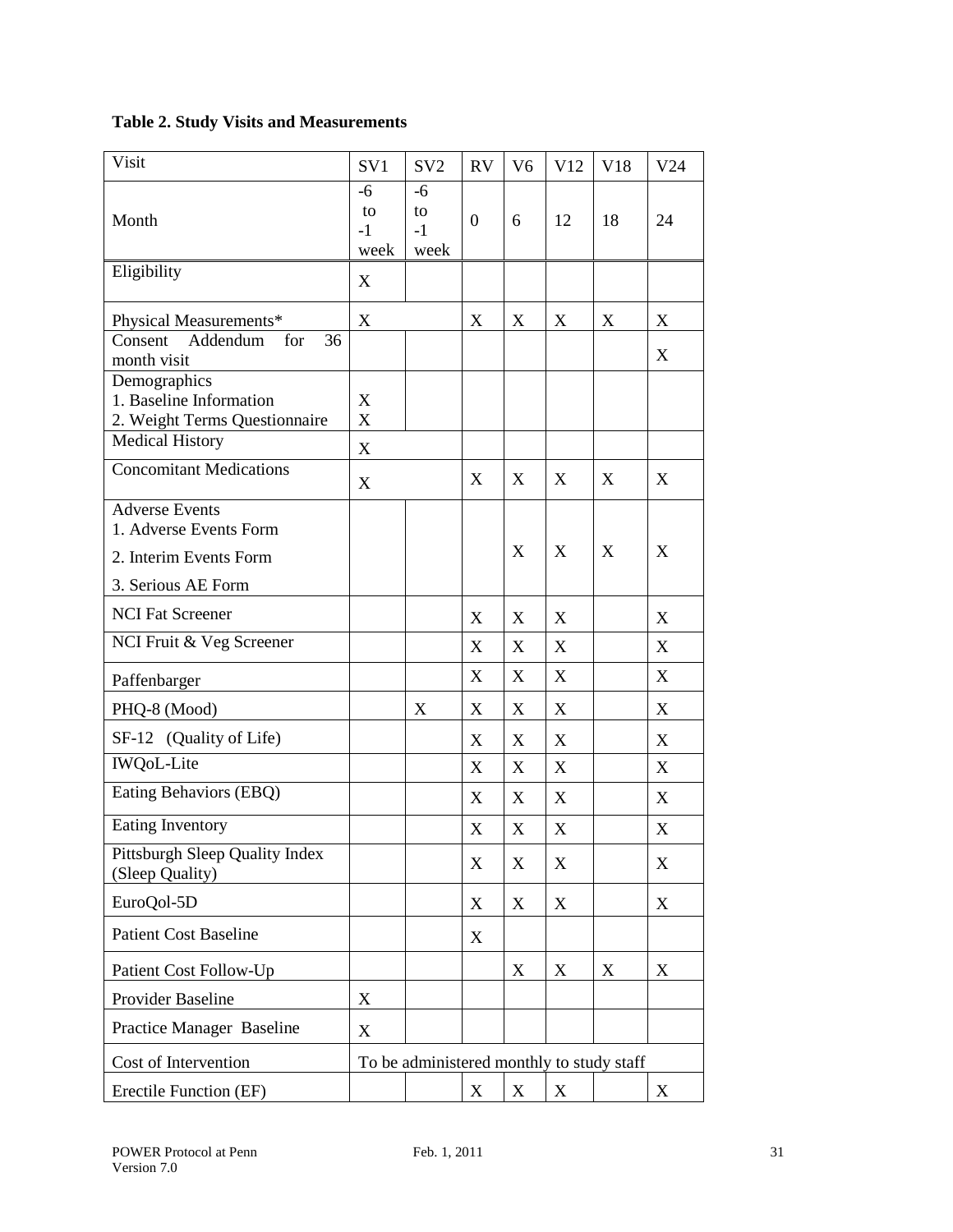| <b>Female Sexual Function Index</b> |  | - -<br>. . | $ -$<br>. . | . . |
|-------------------------------------|--|------------|-------------|-----|
|                                     |  |            |             |     |

\* Physical measurements: Height (at SV1 or SV2 and V24), Weight, Waist Circumference, Blood Pressure and Heart Rate.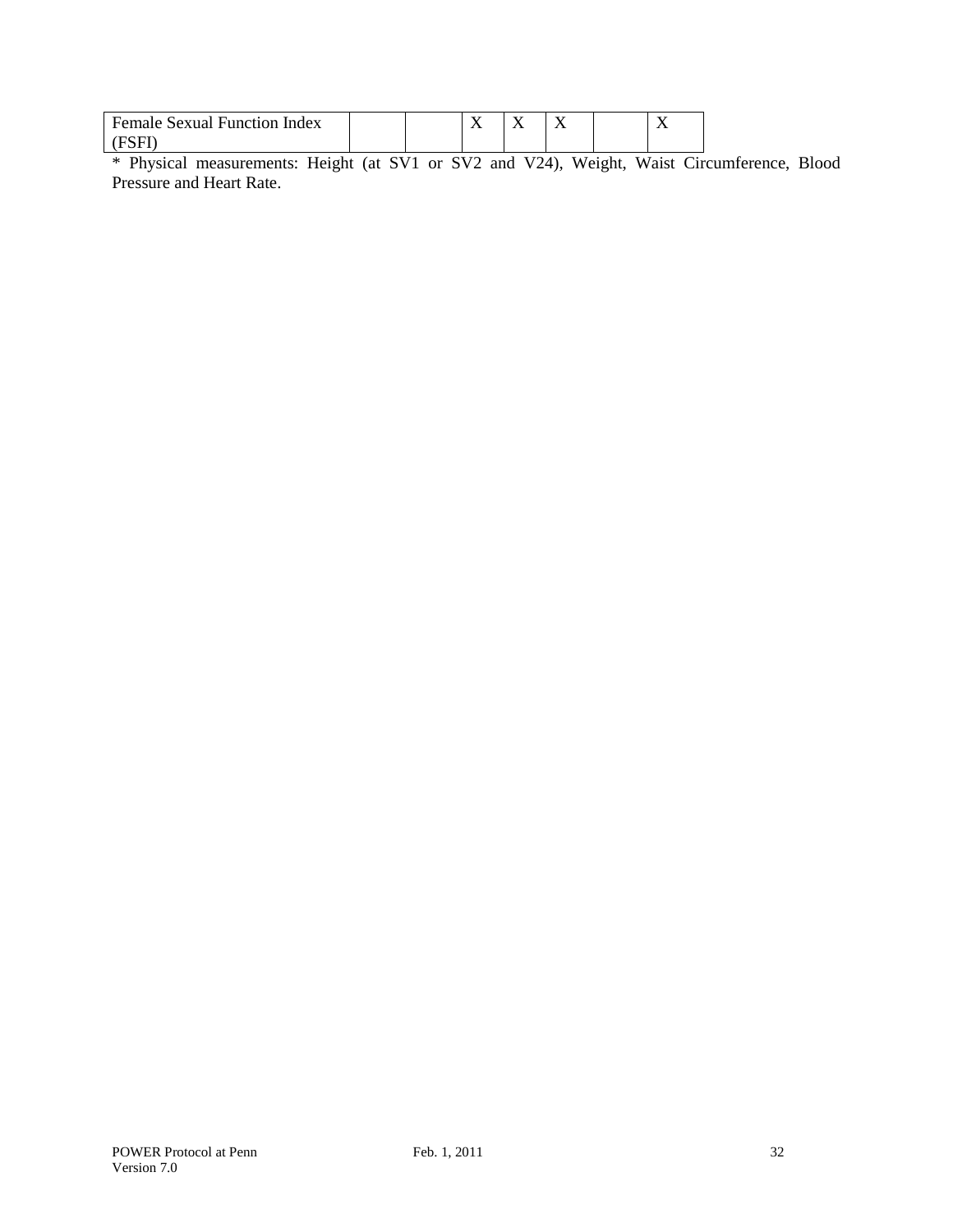# **10. QUALITY ASSURANCE AND QUALITY CONTROL**

Quality Assurance (QA) pertains to activities that promote collection of high quality data, while Quality Control (QC) pertains to activities that detect emerging issues. Our basic approach to QA is as follows:

- prepare a well-documented manual of operations
- implement a master-trainer model to train and certify other staff
- train and certify all primary data collectors, with special emphasis on procedures related to trial outcomes
- recertify data collectors at least annually
- establish proficiency requirements before initial certification of technicians
- routinely observe technicians
- routinely calibrate equipment
- pilot test new questionnaires and data collection procedures (particularly web-based data collection)
- develop individualized reports of completed tasks by visit, and
- maintain logs of certified staff and calibrated equipment

(Note that QA and QC procedures for the interventions are covered separately in the Intervention section.)

To identify problems with sufficient time to institute appropriate corrective actions and to quantify the quality of data collected during the trial, we intend to perform the following QC activities:

- monitor counts of completed visits and key data collection items
- monitor distributions of trial outcomes, overall, by technician and practice
- assess reproducibility of laboratory studies
- record lag time in data entry
- review quality of web-based data entry
- review types and distribution of data entry errors and
- prepare QC reports for staff, investigators, and oversight bodies (NHLBI and DSMB)

## **Certification and Recertification**

The Penn research assistants responsible for data collection will be trained in study procedures for measuring weight, height, waist circumference, blood pressure and pulse, as well as procedures for ensuring eligibility and abstracting relevant data from participants' medical charts. Standardized procedures, manuals and educational materials will be developed. Research staff, Lifestyle Coaches, and Primary Care Providers will be certified and recertified in the use of study materials. Further details concerning quality assurance and quality control are provided in the Data Management section of the protocol and in Appendix 3.

In order to be certified in the measurement of weight, height, waist circumference, blood pressure and pulse, each Penn research assistant must obtain these measurements, using the procedures described above, for at least three non-participants (e.g., clinical site staff, study personnel, other volunteers). The master trainer or project manager will observe these measurements to certify the research assistants. Research assistants may not obtain these measurements for actual study participants until they have been certified in each procedure. Recertification of the master trainer will occur yearly and recertification of the research assistants will be required at 6-month intervals for the duration of the study. As with original certification, recertification of the research assistants will require observation by the study coordinator. However, measurement procedures only need be performed on two individuals and those individuals may be actual study participants.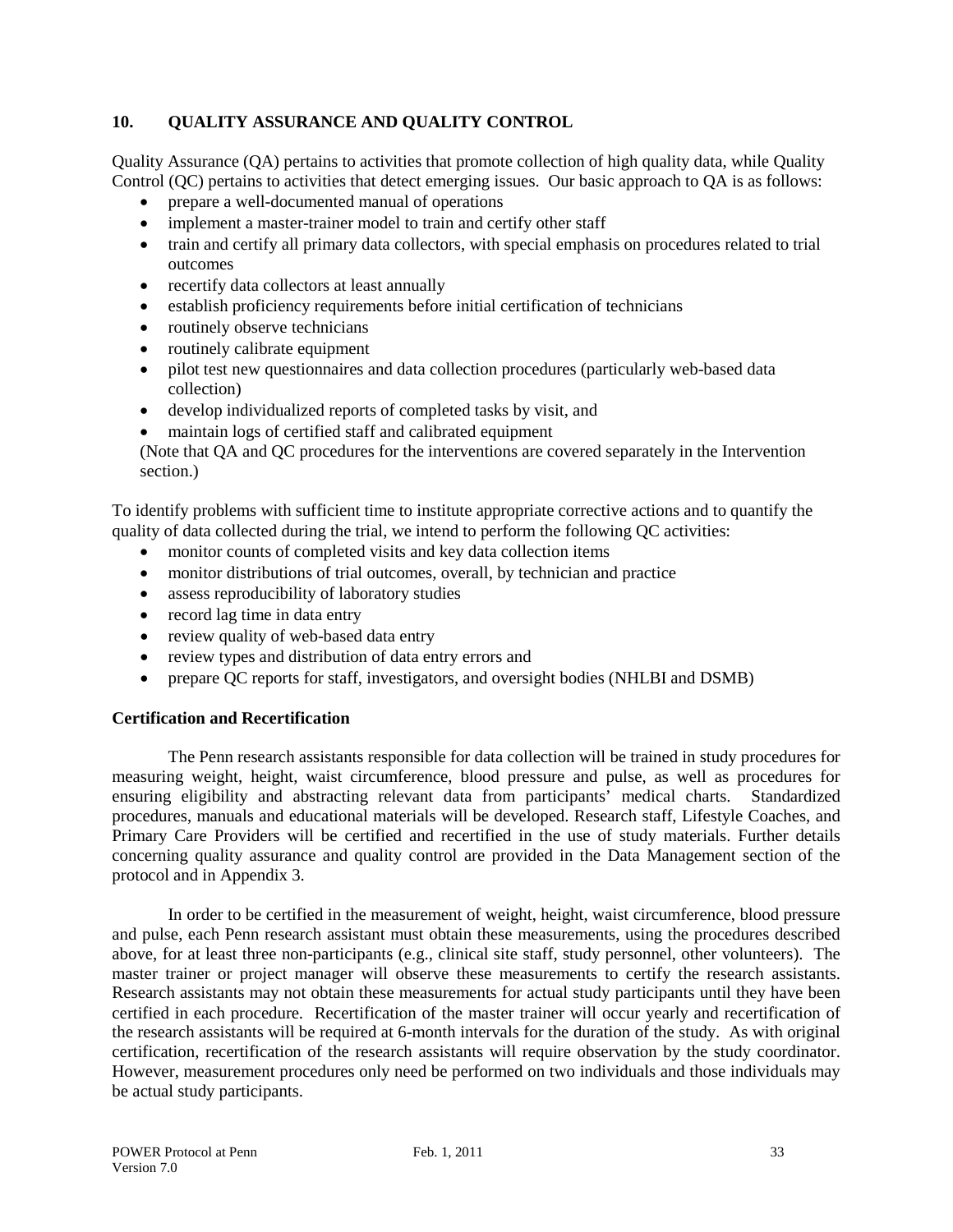Certification in chart abstraction methods also will be supervised by the project manager, who will select the medical charts of three participants and review the charts for inclusion and exclusion criteria, as well as medical history and medication usage. The initial review by the project manager will be guided by a form that queries for medical history (including diagnoses and treatments), medication changes, and the reasons for and outcomes of each contact with the health care system in the previous 6 months. The research assistant must review the same charts, using the same forms. Certification will be granted when research assistants have reviewed at least three charts, with 100% agreement with the study coordinator for at least two consecutive charts (additional charts will be reviewed if necessary to obtain perfect agreement). Research assistants will be recertified at 6-month intervals for the duration of the study. To be recertified, research assistants must obtain 100% agreement with the study coordinator for at least two consecutive, randomly selected, participant charts.

Certification in the completion of study source documents (e.g. adverse event forms, questionnaires, physical measurement forms) will be supervised by the project manager. Certification will be granted when research assistants have successfully administered, completed and reviewed the study documents for three "test" participants. Research assistants will be recertified through a random, 100% source document review, of three enrolled participants at 6-month intervals for the duration of the study.

Research assistants who fail certification or recertification on a given procedure will receive corrective feedback by the certifying observer and will not be permitted to obtain the corresponding measurements until certification or recertification criteria have been met.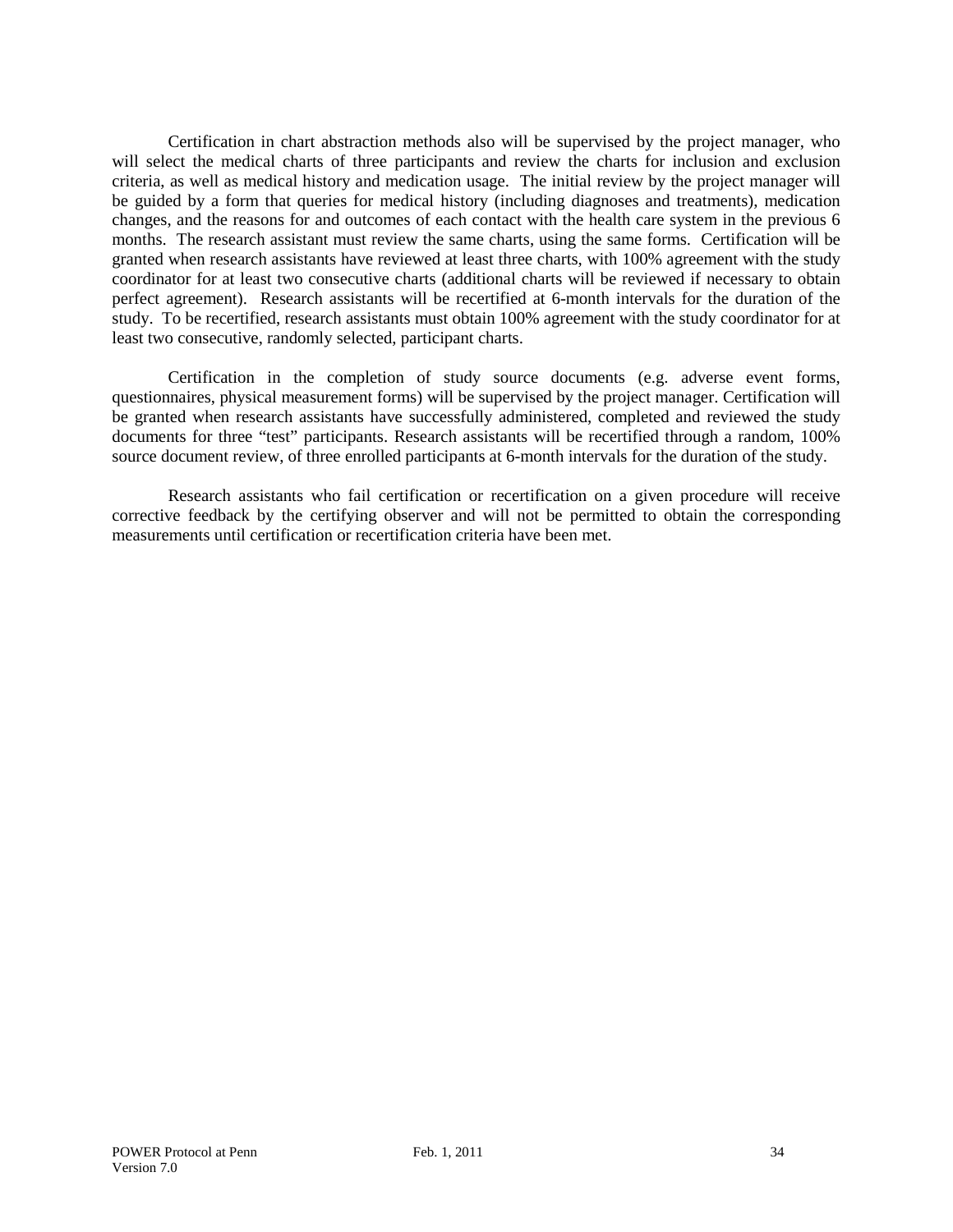## **11. SAFETY AND SAFETY MONITORING**

#### **Overview**

The study will monitor the medical safety of participants. One aspect of this monitoring is to evaluate potential volunteers at screening to determine whether it is safe for them to participate in the planned intervention. Since this is an effectiveness trial conducted within primary care offices, safety evaluation will be done in close collaboration with the participant's PCP. PCPs in the study will be active members of the treatment team. They will be very familiar with the intervention that their patients are receiving.

Another aspect of safety is monitoring the safety of participants enrolled in trial. If a volunteer has a medical or surgical illness, the safety of continuing or resuming participation in interventions will be ascertained by the participant's PCP. Finally, surveillance for serious adverse events and other relevant clinical events will occur by interview at regularly scheduled intervals.

## **Potential Risks**

The following sections describe potential risks associated with the study, along with procedures to minimize risk.

**Physical activity.** We recognize the need to minimize the potential risks of physical activity in previously sedentary individuals with CVD risk factors. In this study, the responsibility must be met in the context of a lifestyle modification intervention in which 1) primary care is provided by the participant's own clinician and not by the study personnel, and 2) we can recommend that participants follow safety advice but cannot force them to do so. In order to protect participants' safety, while respecting their autonomy, we will continuously reinforce our recommendation to engage in moderateintensity physical activity and to undergo a safety evaluation with their PCP if a participant wishes to progress to vigorous physical activity (as they would do in routine clinical care).

**Nutrient intake.** Calorie restriction can potentially lead to inadequate nutrition. To minimize this risk, participants will be encouraged to eat a variety of foods from all food groups and to maintain a moderate degree of calorie restriction (500-1000 calories/day) during the period of active weight loss. If severe caloric restriction is suspected (as noted by marked and prolonged weight loss) and is unresponsive to advice from the Lifestyle Coaches, the intervention will be suspended and the participant will be referred to the PCP. Patients will be advised that the consequences of marked and sustained caloric restriction include serious health risks, such as gallstones and/or cholecystitis.

**Hypoglycemia related to exercise and lifestyle interventions.** For participants who may be susceptible to hypoglycemia due to use of anti-diabetic medications, weight loss interventions have the potential to increase the risk of hypoglycemia, especially during the time when diet and/or physical activity interventions are implemented. Participants with diabetes will require approval from their PCP prior to enrolling. PCPs will be provided with an algorithm from the multi-center Look AHEAD trial for reducing medications prior to starting or during the study. The algorithm will be strongly emphasized among participants in the Enhanced Brief Lifestyle Counseling group who use meal replacements, as this group seems to have a higher risk of hypoglycemia. (This is not thought to be due to the composition of the meal replacements themselves, but rather because persons using meal replacements achieve a greater calorie deficit.) In addition, participants with diabetes will be educated about symptoms of hypoglycemia and instructed to self-monitor glucose levels more frequently during active weight loss. They will be urged to contact their PCP if they have symptoms or blood glucose values suggestive of hypoglycemia. Changes in diabetic regimens and overall management of diabetes will remain under the control of the participant's PCP.

**Symptomatic hypotension related to exercise and lifestyle interventions.** For participants who may be susceptible to hypotension because they are using medications that lower blood pressure, weight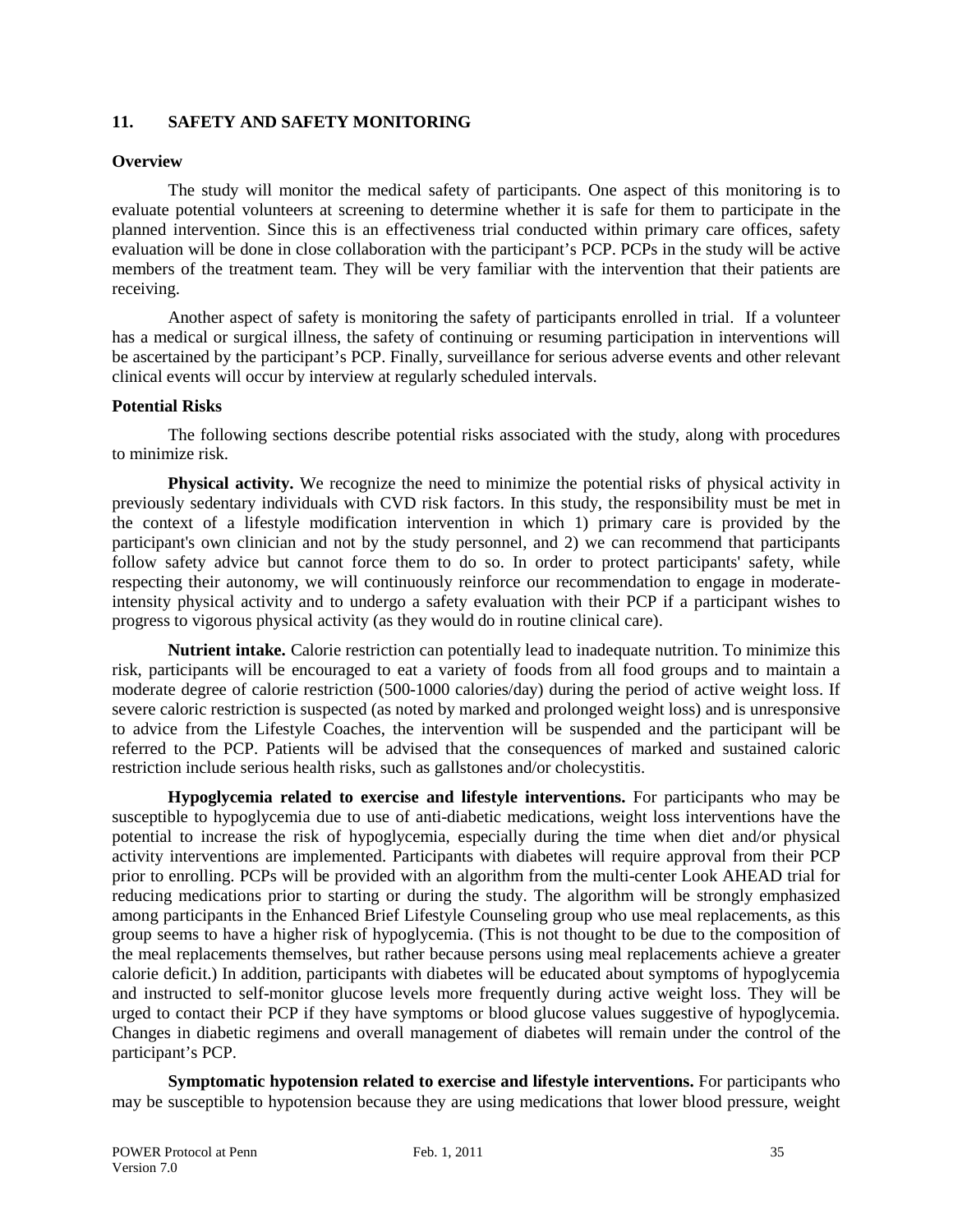loss interventions have the potential to increase the risk of hypotension, especially during the time when diet and/or physical activity interventions are implemented. Participants will be educated about symptoms of hypotension and urged to contact their PCP if they have symptoms suggestive of hypotension. In addition, research staff will contact the PCP for any participants receiving medication for blood pressure control, who develop symptomatic hypotension, to discuss adjustment or discontinuation of these medications. Changes in blood pressure regimens and overall management of hypertension remain under the control of the participant's PCP.

**Pharmacotherapy.** Participants assigned to Enhanced Brief Lifestyle Counseling will choose between meal replacements (e.g., Slim-Fast) or weight loss medication (orlistat, taken with meals, or sibutramine, 10 mg taken once daily during the first year, with the option of 15mg/day in the second year). Orlistat does not affect the central nervous system. Persons taking this drug, however, have a  $> 10\%$  risk of experiencing the following side effects: headache; oily spotting (of stools); abdominal pain or discomfort; flatus with discharge; fecal urgency; fatty/oily stool; increased defecation; back pain; and upper respiratory infection. Participants who choose orlistat have a rare chance of severe liver injury. Participants should stop taking the medication and immediately report any signs and symptoms of severe liver injury include itching, yellow eyes or skin, fever, weakness, vomiting, fatigue, dark urine, light-colored stools, or loss of appetite to their primary care provider and research staff. Participants who have gastrointestinal side effects will be instructed to eat fewer than 20 grams of fat at each meal to avoid these symptoms. All participants taking orlistat will be instructed to take a multivitamin at night (separated by at least 2 hours from the dinnertime dose of the drug) to avoid the possibility of fat-soluble vitamin deficiency (Vitamins A, D, E, and K).

Participants who choose sibutramine are at  $a \geq 10\%$  risk of experiencing the following side effects: headache; insomnia; dry mouth; anorexia; and constipation. However, the most clinically significant side effects of the drug are increases in blood pressure and pulse. All persons taking this drug will have blood pressure and pulse checked at least monthly during the first 3 months and at least quarterly thereafter. At each monthly visit, the Lifestyle Coach will report participants' blood pressure and pulse to the PCP. Patients who have sustained increases in blood pressure ( $\geq 10$  mm Hg systolic or  $\geq$ 5 mm Hg diastolic) or pulse rate (≥ 15%) *after the first 3 months* will either be titrated down (from 10 mg daily to 5 mg daily) or, if necessary, be discontinued from drug. During the first 3 months, increases in blood pressure (up to 20 mm Hg systolic and up to 10 mm Hg diastolic) and pulse (up to a 20% increase) will be tolerated, as these often improve with time. These parameters for monitoring participants' vitals signs while on drug are based on four published studies of sibutramine conducted by the Penn investigative team, two trials in adolescents and two in adults.<sup>55, 90, 91,101</sup> However, PCPs will have ultimate discretion over the use of weight loss medications based on the participant's medical status.

Using the lower doses (5 mg or 10 mg) of sibutramine in the first year should limit the number of patients who experience significant increases in blood pressure or pulse. In addition, all participants using sibutramine will be carefully screened to ensure that they meet all of the following criteria:

- Blood pressure must be at goal on  $\leq$  3 anti-hypertensives
	- o < 140/90 mm HG for general population
	- $\circ$  at goal for specific risk groups (< 130/80 mm Hg for diabetes or renal insufficiency)
- No history of CHD, CVD, PVD or CHF with the exception of diabetes o No evidence of prior MI on ECG, stress test, or echocardiogram
- No concomitant use of SSRI anti-depressants, stimulant agents (e.g., modafinil, methylphenidate), OTC weight loss medication/supplements, triptans for migraine, or lithium
- No ongoing arrhythmia that is clinically significant (e.g., atrial fibrillation)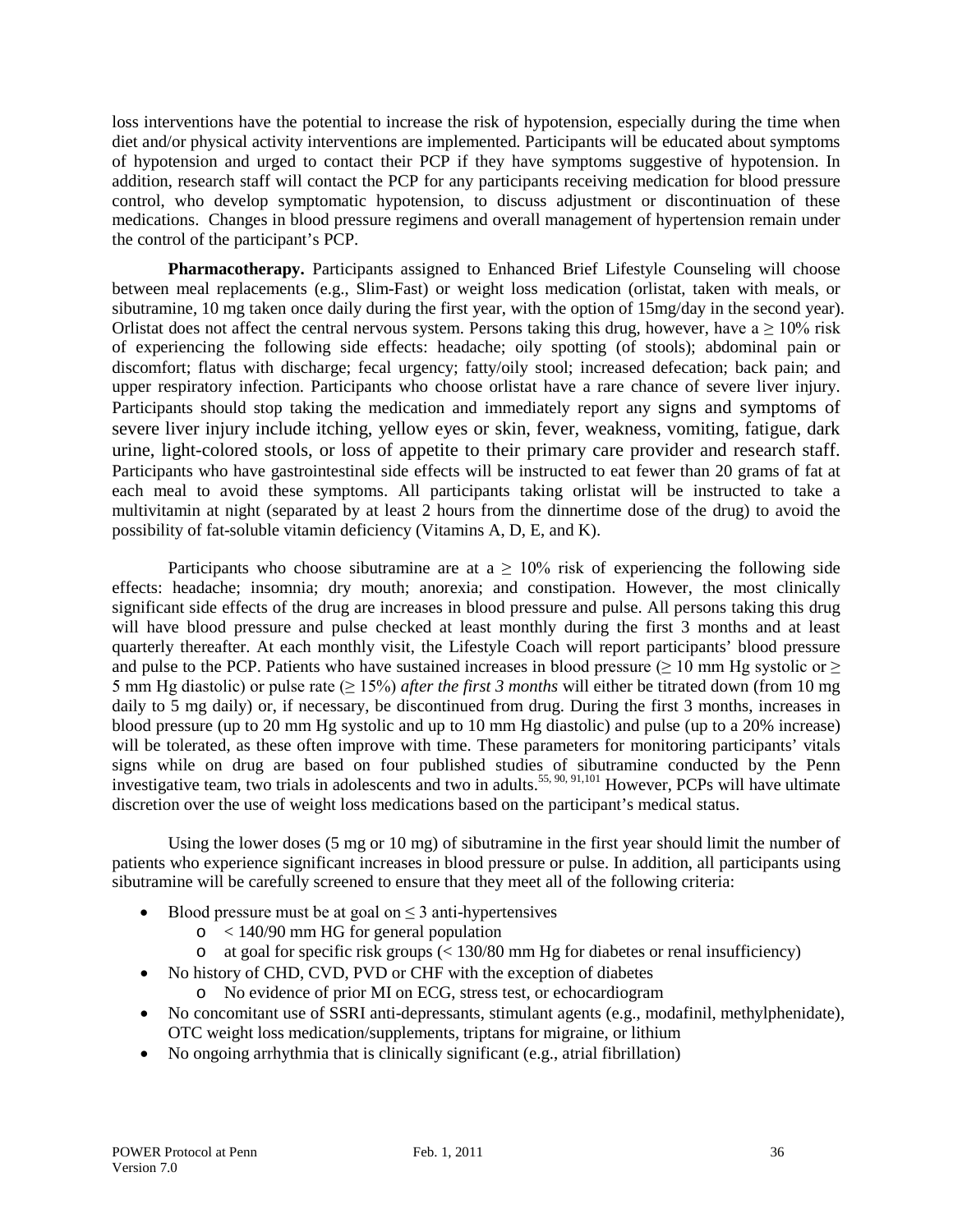**Cardiovascular events.** All participants with ASCVD will require approval from their PCP prior to enrolling. In addition, participants will be educated about CHD and CVD symptoms and urged to contact their PCP if they have a change in their symptoms. Overall, ASCVD management remains under the control of the participant's PCP.

Cardiovascular events also will be assessed as part of a standardized assessment for adverse events (AEs), conducted at months 6, 12, 18, and 24. When research staff learns that a cardiovascular event (including a procedure) has occurred, the intervention will be suspended, and the PCP will be contacted. The intervention may be resumed after approval from the participant's PCP.

Results of routine clinical labs and physical measures obtained as part of study visits will be provided to the participant and PCP, typically within 1 month. In addition, items meeting the criteria for "Alert Values" will be communicated more rapidly, as described in the table on the next page. Abnormal laboratory values not meeting alert value criteria will be handled as routine or more urgent, based on the opinion of study physicians and collaborating PCPs.

A study physician (or physician and nurse practitioner working together), with appropriate expertise, will be designated as the "Safety Officer(s)" and will review medical eligibility criteria, clinical measures, and laboratory reports. This individual also will serve as the primary contact for staff, participants, and their PCPs regarding medical issues. The Safety Officer also will be responsible for reviewing and reporting SAEs for the site, as detailed elsewhere. This person (or persons) will have appropriate back-up during vacations or other absences to provide continuous medical safety coverage for the duration of the study.

The Safety Officer will provide an additional layer of medical supervision, beyond that already provided by participants' own PCPs. Given that all three treatment interventions will be delivered by participants' PCPs (rather than by study personnel), PCPs will be very familiar with participants' medical status and will have the opportunity to learn from participants directly of any changes in heath that occur as a result of the treatment provided. PCPs also will receive copies of all laboratory reports at the same time study staff receive them.

Research staff, as well as Medical Assistants (Lifestyle Coaches), also will be informed of "alert" values (for blood pressure and other conditions) that will require them to notify participants (and potentially PCPs and the Safety Officer) for intervention. These alert values are shown in the table below. Because all study outcome measures will be obtained at the participants' primary care practice, immediate medical attention should be available for level-1 blood pressure readings (> 180/110 mm Hg), significant symptoms of depression, or other concerning events. The Safety Officer will be informed of all events listed on the right-hand side of the table and will confer with appropriate PCPs to determine the resolution of the events.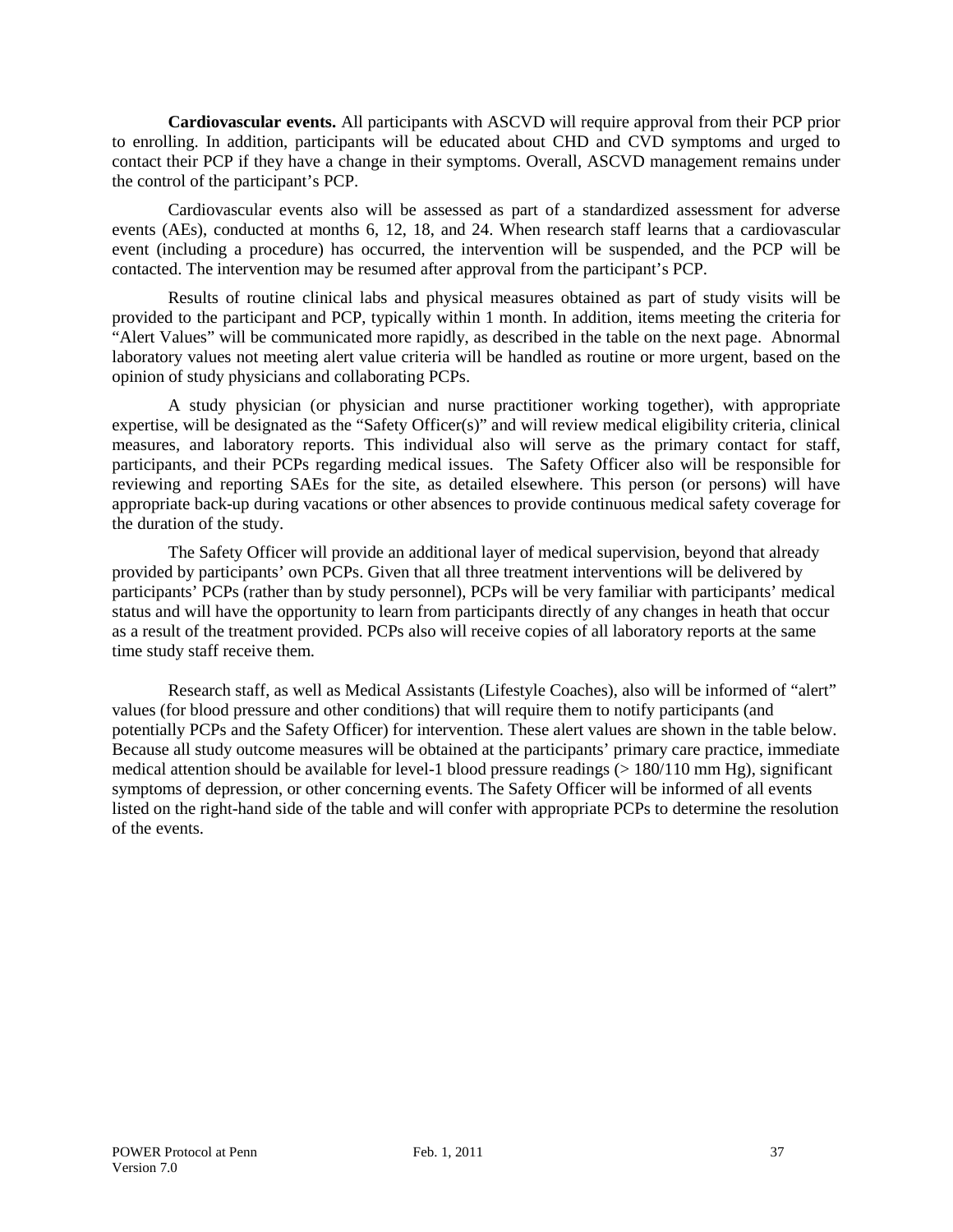| /alues<br>Alert |                 |                                         |                              |  |
|-----------------|-----------------|-----------------------------------------|------------------------------|--|
| Measure         | V alue<br>Alert | $\mathbf{v}$<br>- Notify<br>Participant | Officer<br>Notify PCP/Safety |  |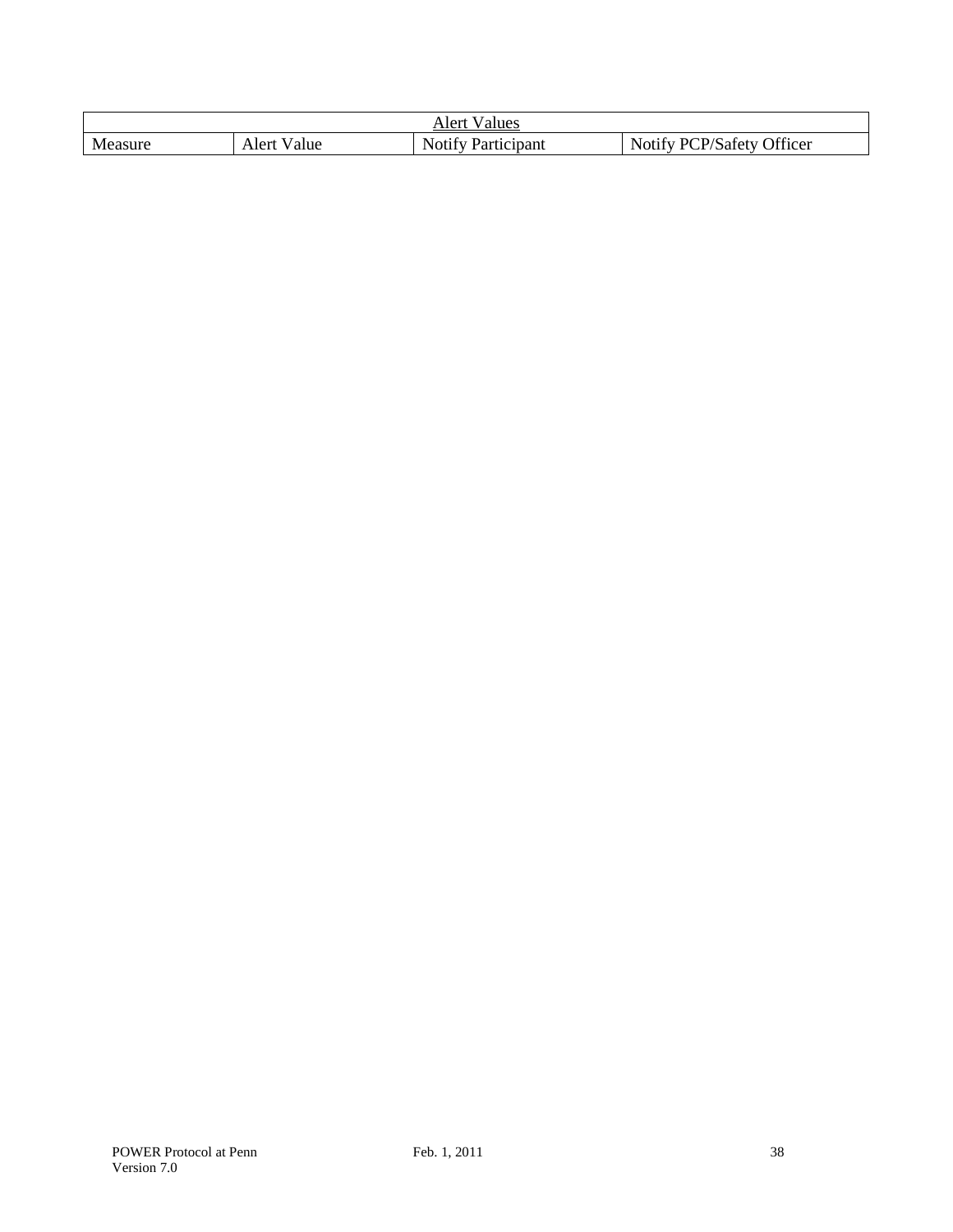|                                 | Level 1<br>$SBP \ge 180$ mm/Hg OR<br>DBP $\geq$ 110 mm/Hg                           | In clinic. Advise to follow-<br>up with PCP within<br>1 week.                                    | Within 1 week.<br>IF symptomatic (e.g. chest pain,<br>headache, short of breath), notify<br>safety officer and/or PCP<br>immediately.         |
|---------------------------------|-------------------------------------------------------------------------------------|--------------------------------------------------------------------------------------------------|-----------------------------------------------------------------------------------------------------------------------------------------------|
| <b>Blood Pressure</b><br>(Avg.) | Level 2<br>$SBP \ge 160$ mm/Hg OR<br>$DBP \ge 100$ mm/Hg<br>(and not Level 1 BP)    | In clinic. Advise to follow-<br>up with PCP within<br>1 month.                                   | Within 1 week.<br>IF symptomatic (e.g. chest pain,<br>headache, short of breath), notify<br>safety officer and/or PCP<br>immediately.         |
|                                 | Level 3<br>$SBP \ge 140$ mm/Hg OR<br>DBP $\geq$ 90 mm/Hg<br>(and not Levels 1 or 2) | In clinic. Advise to follow-<br>up with PCP within<br>2 months.                                  | Per routine reporting.<br>IF symptomatic (e.g. chest pain,<br>headache, short of breath), notify<br>safety officer and/or PCP<br>immediately. |
|                                 | SBP $\leq 90$ mm/Hg OR<br>DBP $\leq 50$ mm/Hg                                       | In clinic. Advise to follow-<br>up with PCP within<br>1 week.                                    | Within 1 week.<br>IF symptomatic (lightheaded,<br>feels faint), notify safety officer<br>and/or PCP immediately.                              |
| PHQ-8<br>(Depression            | Total Score $\geq$ 15 and<br>< 20                                                   | In clinic. Advise to follow-<br>up with PCP or mental<br>health care provider within<br>1 month. | None.                                                                                                                                         |
| Questionnaire)                  | Total Score $\geq 20$                                                               | In clinic. Advise to follow-<br>up with PCP or mental<br>health care provider within<br>1 week.  | Notify PCP OR participant's<br>mental health provider within 1<br>week.                                                                       |
| Laboratory tests*               |                                                                                     |                                                                                                  |                                                                                                                                               |
| Blood glucose                   | $<$ 50 mg/dl<br><b>OR</b><br>$>$ 400 mg/dl                                          | Within 1 week or sooner as<br>indicated by exact value<br>and clinician judgment.                | Within 1 week or sooner as<br>indicated by exact value and<br>clinician judgment.                                                             |
| Triglycerides                   | $TG \geq 1000$ mg/dl                                                                | Within 1 week or sooner as<br>indicated by exact value<br>and clinician judgment.                | Within 1 week or sooner as<br>indicated by exact value and<br>clinician judgment.                                                             |

\* The exact alert levels for glucose and triglycerides will be defined by the laboratory performing the assay and may change slightly over time. Other laboratory tests may be obtained (e.g. serum potassium and other measurements as part of chemistry panel. For these tests, we will also use the alert levels of the laboratory and will notify participants and PCP within one week or sooner, depending on the value and on clinical judgment.)

**Serious adverse events (SAE) surveillance.** As defined by the Food and Drug Administration, serious adverse events are defined by one of the following: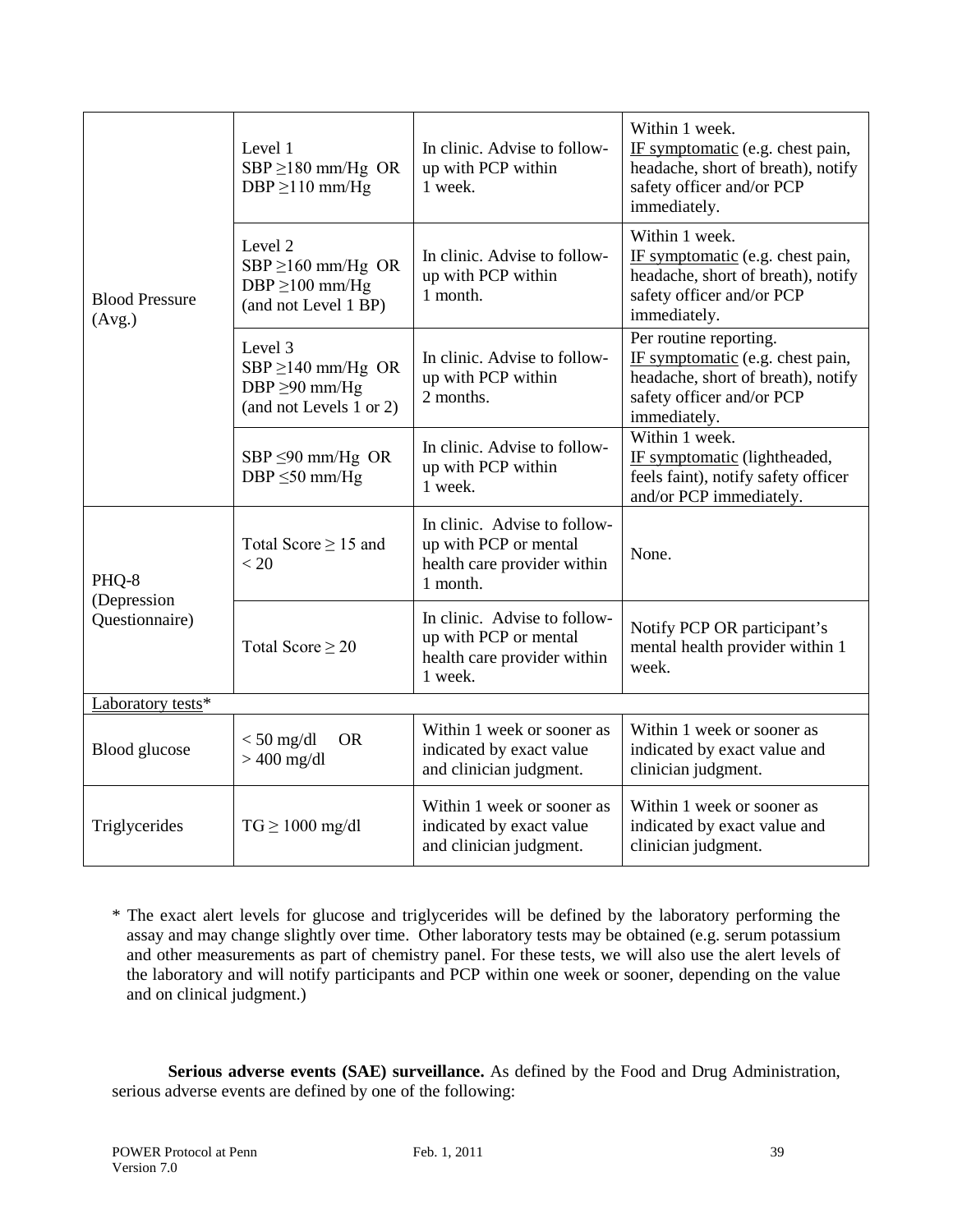- death
- life-threatening experience
- inpatient hospitalization or prolongation of existing hospitalization
- a persistent or significant disability/incapacity
- a congenital anomaly/birth defect

## *Important medical events that do not result in death or require hospitalization may be considered serious adverse events if they jeopardize the participant or require medical or surgical intervention to prevent one of the outcomes in the definition*.

Surveillance for SAEs and other relevant clinical events that may be associated with study participation will occur at 6 months, 12 months, 18 months, and 24 months. This will be done using an open-ended questionnaire which asks about new symptoms, urgent/unplanned medical care, and hospitalizations. In addition to the fixed time points, participants in the Brief Lifestyle Counseling and Enhanced Brief Lifestyle Counseling conditions may report adverse events during their monthly visits with the Lifestyle Coach. Lifestyle Coaches (e.g., medical assistants) will be trained to recognize the symptoms that might be expected from weight loss or from either of the two drugs. Medical assistants will inform the PCP of all new symptoms or events reported by participants, including any changes from previous visits. Research assistants (who will be reviewing the charts of patients to assess attendance) will follow up with PCPs to formalize reporting of these events. The study Safety Officer will review all completed AE forms, will classify the event according to several dimensions (expectedness, relatedness, and type) and will take appropriate action. Safety-related events will be reported in a timely fashion as required by the Data and Safety Monitoring Board, the local IRB, and the NHLBI.

**Expected events.** Over the two-year duration of the study, a number of medical events may be expected to occur in obese adults, including routine surgeries and procedures, the development of cancer or chronic conditions, new or increased symptoms from a chronic condition, musculoskeletal problems, and motor vehicle or other accidents (e.g., falls).

**Pregnancy and other exclusions.** If a participant becomes pregnant during the study, she will be excluded immediately from further participation in all study activities, and outcome data will be censored as of the estimated date of conception. If she has not yet seen a physician, she will be immediately referred for standard prenatal care. If a participant develops any other exclusionary condition (e.g., cancer) following randomization, further participation will be determined by the Safety Officer in conjunction with the participant's PCP.

**Data Safety Monitoring Plan**. A Data Safety and Monitoring Board will monitor the progress of the trial, including safety-related matters. DSMB members have access to unmaskeded outcome data during the trial and can recommend early termination of one or more arms of the trial if the data suggest significant adverse risk to participants.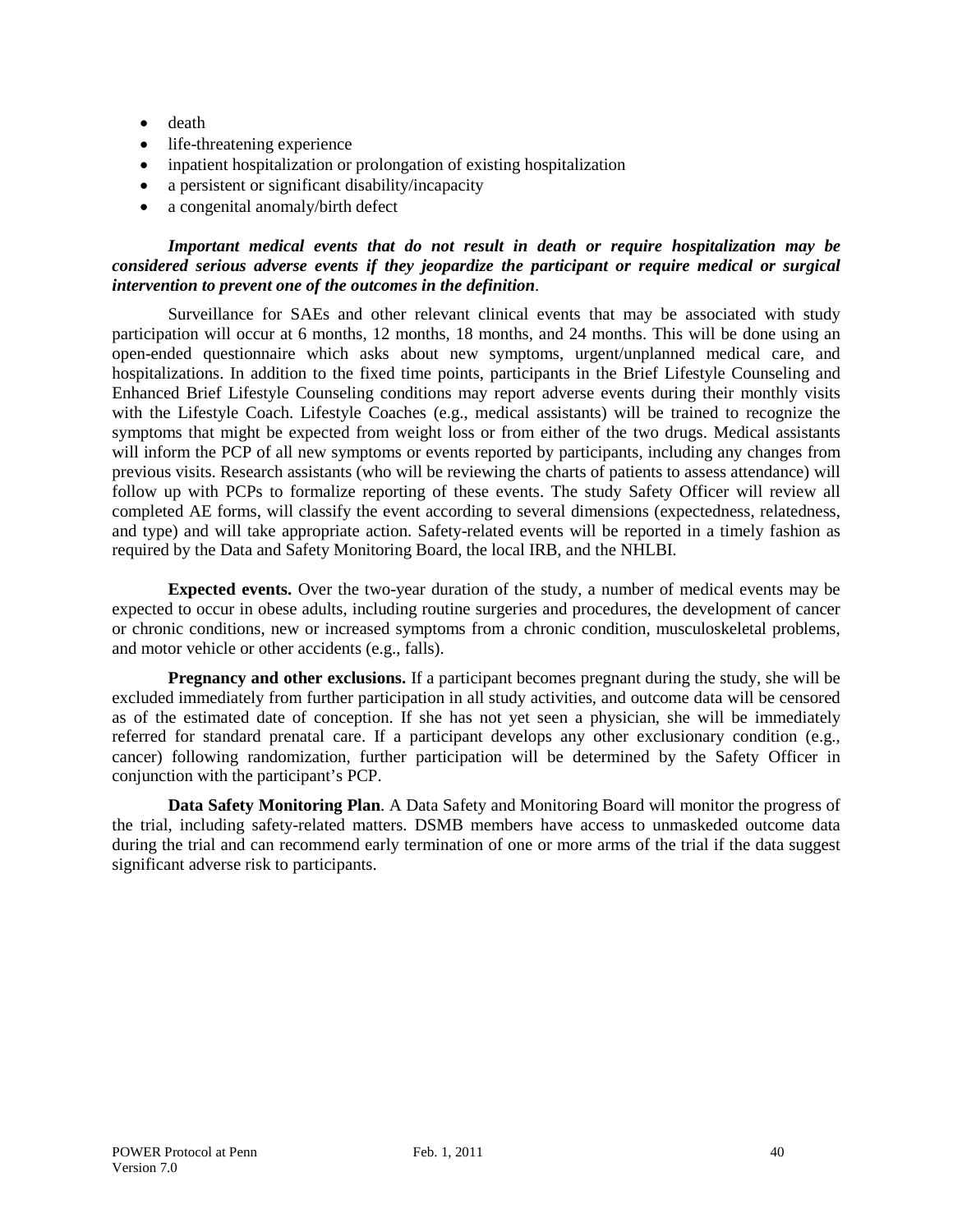## **12. POWER AND SAMPLE SIZE**

The trial has sufficient resources to enroll 390 participants who will be randomly allocated in equal numbers to each of the 3 groups:

Group A: Usual Care Group B: Brief Lifestyle Counseling Group C: Enhanced Brief Lifestyle Counseling

The primary contrasts are (C vs. A) and (B vs. A). The (C vs. B) contrast is secondary and is not considered in computing power.

To determine study power, we set the type I error at 0.05. Other determinants of power include the inherent standard deviation of a single observation  $(\sigma)$  in the study population and the correlation between the baseline and 24 month measurements (ρ). We use  $\sigma = 17.0$  kg and  $\rho = 0.85$ , based on results from previous studies. Data from the PREMIER trial, among those whose baseline BMI  $\geq$  30 kg/m<sup>2</sup>, showed a baseline weight of 103.8 kg and an 18 month treatment effect of -3.4 kg for EST+DASH intervention group relative to the control group. In this study the estimated  $\sigma = 16.5$  kg and  $\rho = 0.85$  (correlation between baseline and 18m). The estimated value for  $\sigma$  is 17.3 from the Penn database and 20.5 from Harvard, each based on previous studies among participants with BMI  $\geq 30$  kg/m<sup>2</sup>. Estimated values for ρ for previous studies were all close to 0.85. Note that the longitudinal correlation of 0.85 has high leverage on sample size in that relatively small changes in the assumed value can have a big impact on sample size. We assume an attrition rate of 20%, which is incorporated into our estimate of the minimal detectable difference (MDD), based on preliminary data.

The adjustment procedure to be used for controlling Type I error also affects study power. As described in the Analysis section, we intend to use the Holm procedure as our approach for controlling Type I error .<sup>115</sup> According to this procedure, the smaller of the two P-values resulting from analyses of our 2 primary aims will be compared to 0.025 and if significant the other contrast will be evaluated at 0.05. Consistent with this form of Type I error control, our primary approach for estimating study is "the probability of at least one significant contrast" (column 1 in Table VI). Columns 2 and 3, which provide study power for a single test at  $\alpha$ =0.025 and 0.05, respectively, are provided for reference.

To estimate power, we used a basic model for an analysis that compares (24-month - baseline) differences among treatment groups. The variance of these differences is  $2\sigma^2(1-\rho)$ , where  $\rho$  is the 24-month correlation. Note that the adjusted differences (24-month -  $\rho \times$  baseline) with appropriate adjustment of the mean model are "optimal." However, with ρ near 1, the unadjusted differences are nearly optimal and more straightforward. Table V displays study power.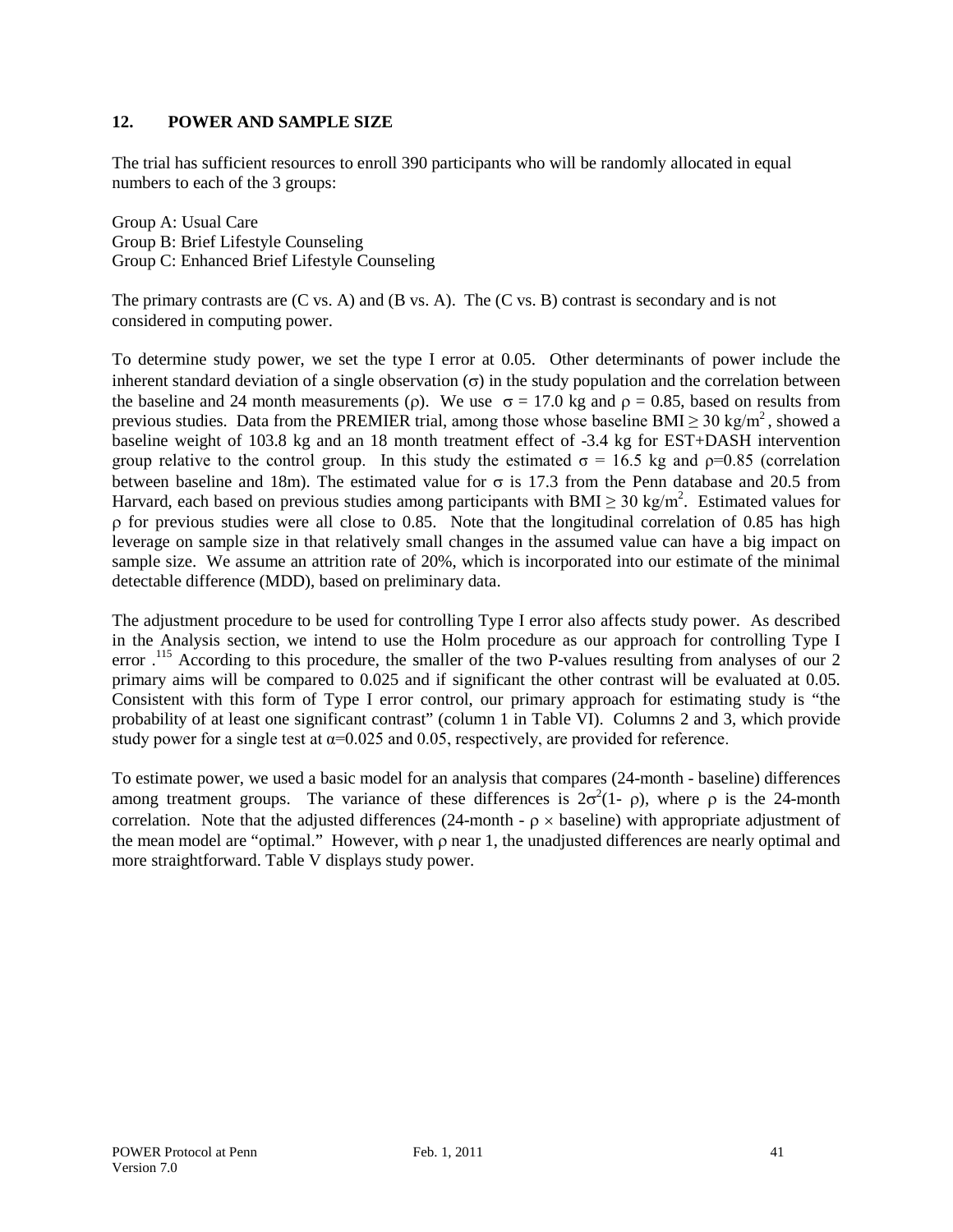|               | $\alpha = 0.025^{\text{A}}$ | $\alpha = 0.025^{\rm B}$ | $\alpha = 0.05^C$ |
|---------------|-----------------------------|--------------------------|-------------------|
| Net tx effect | (at least 1 of 2            | (1 of 1)                 | (1 of 1)          |
| in Kg         | significant)                | significant)             | significant)      |
| 2.00          | 0.52                        | 0.31                     | 0.41              |
| 2.50          | 0.72                        | 0.47                     | 0.58              |
| 2.75          | 0.80                        | 0.56                     | 0.66              |
| 3.00          | 0.87                        | 0.64                     | 0.74              |
| 3.25          | 0.92                        | 0.72                     | 0.80              |
| 3.50          | 0.95                        | 0.78                     | 0.86              |
| 4.00          | 0.99                        | 0.89                     | 0.93              |
| 4.50          | 1.00                        | 0.95                     | 0.97              |

**Table VI: Study power (1 – β) to detect treatment effects for n=390 (130/group)**

A Power if either of 2 independent tests is positive at  $\alpha=0.05/2$ ; <sup>B</sup> Power for single test at  $\alpha=0.05/2$ ; <sup>C</sup> Power for single test at  $\alpha$ =0.05.

The trial has 80% power to detect a treatment effect of 2.75 kg for the "at least 1 of 2 tests" each with size 0.025 (column A); a treatment effect of 3.60 kg for the "1 of 1 test" with size 0.025 (column B); and a treatment effect of 3.25 kg for the "1 of 1 test" with size 0.05 (column C). Hence, based on column A, the trial has at least 80% power to detect a net treatment difference in weight of 2.75 kg relative to the projected Usual Care mean weight reduction of 0.5 kg. This minimally detectable weight reduction of 2.75 kg is achievable given treatment differences from preliminary data, even when the projected net treatment differences are reduced to account for non-adherence and a drop-out rate of 20%. These projected net mean differences are 3.3 kg and 7.0 kg, for Brief Lifestyle Counseling and Enhanced Brief Lifestyle Counseling, respectively, based upon our previous studies of 6 to 12 months detection .<sup>98</sup> Hence, we anticipate little or no weight reduction in our comparison group and a net effect size of  $\sim$  3 kg or more. Other behavioral intervention studies have achieved or exceeded this level of weight loss. Mean net weight loss was 5.5 kg in the DPP.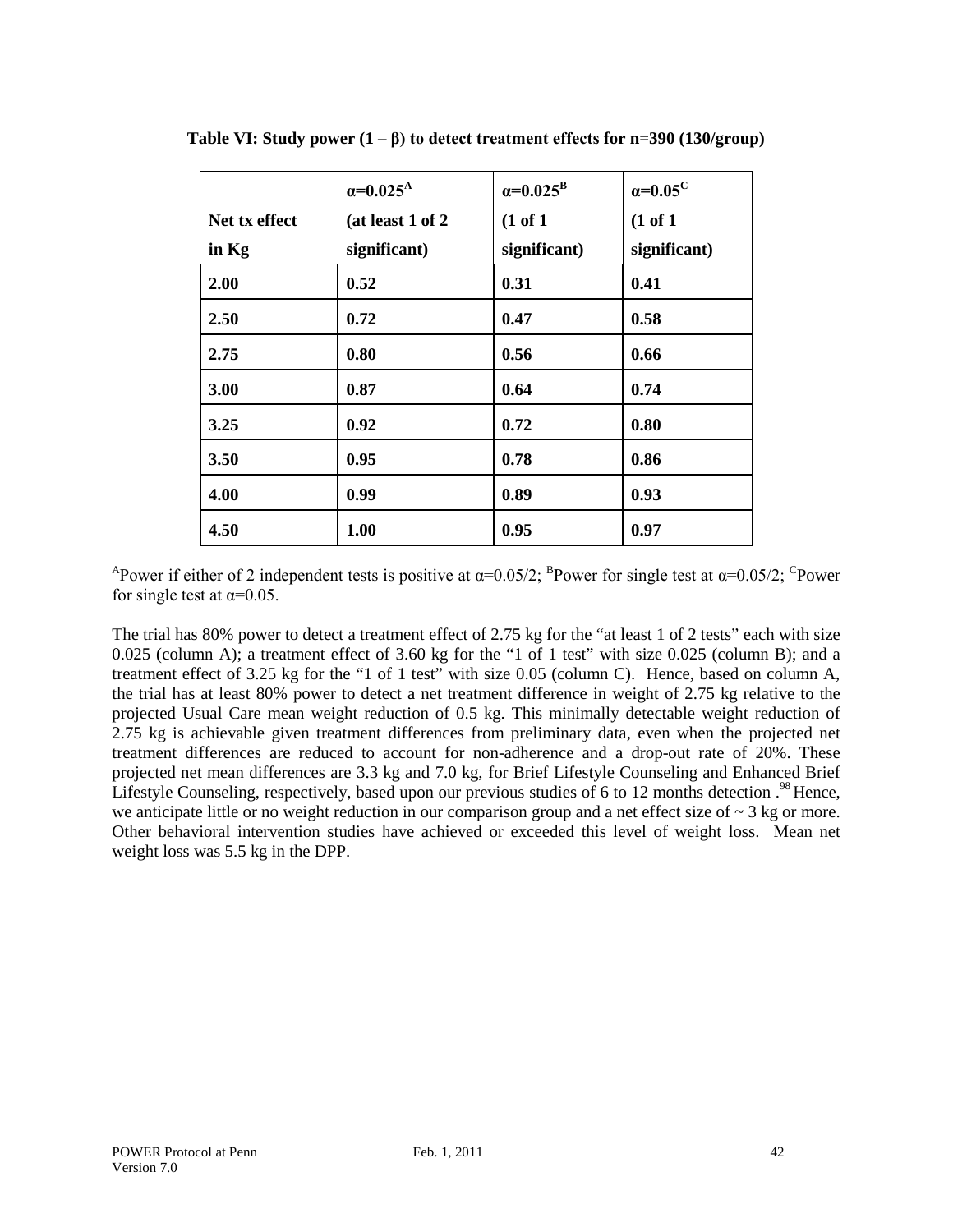### **13. ECONOMIC ANALYSIS**

The proposed study is not adequately powered for a "gold-standard" economic analysis. Such an analysis would require a trial of several thousand participants, as well as the allocation of resources to collect detailed health care utilization data. However, a cost-effectiveness analysis can be conducted, using inputs derived from study staff, as well as participants. The outcome of the economic sub-study will be cost per quality-adjusted life year (QALY) during the two year time horizon of each individual's participation in the study. The use of cost per QALY will allow a comparison of cost-effectiveness between treatment of obesity and other health interventions.<sup>104</sup> Cost per pound of weight lost also will be calculated for each of the three treatment arms.<sup>116,117</sup> The perspective for this analysis will be that of the payer.

The estimation of costs will consist mainly of brief questionnaires administered to study staff and to participants. These instruments will be administered monthly to study staff. The questionnaires have been developed to estimate the costs of treating study participants. This is in contrast to the costs of developing/planning the treatment. We do not seek to estimate development costs, as the intervention would not have to be re-developed in order to be implemented in a community setting. For example, within the category of participant recruitment, we intend to include the costs of assessing eligibility for treatment but not to include the costs of conducting study-related assessments (e.g., research questionnaires) at the time of enrollment. We will estimate the cost of treatment for each group, as well as the incremental cost and incremental cost-effectiveness ratio (in dollars per QALY) of Brief Lifestyle Counseling and of Enhanced Brief Lifestyle Counseling compared to Usual Care. The EuroQoL-5D will be used to estimate QALYs.

Staff costs will be divided into several categories. These are: 1) recruitment/enrollment; 2) materials development; 3) counseling visits (including preparation for visits, counseling time, documentation, and safety monitoring); 4) outcomes assessment; and 5) team meetings to discuss patient care. Separate instruments have been developed for each category of personnel who will be involved in treating study participants (lifestyle coaches; physicians/nurses; research assistants/coordinators; and investigators). These questionnaires are based on those used in the Diabetes Prevention Program, as well as those used previously by investigators from this group for prospective capture of resource use.<sup>107,108</sup> The questionnaires will provide estimates of the time spent by each staff member on the study. Time spent will be multiplied by a standard hourly rate for each type of provider, taken from the Bureau of Labor and Statistics (www.bls.gov). The "toolbox" funds provided to patients in the Enhanced Brief Lifestyle Counseling group for use of meal replacements or medication also will be tracked.

Given the limited duration of post-intervention follow-up and the moderate weight losses expected, we do not anticipate observing cost offsets associated with reductions in health care resources use attributable to the intervention. Thus, we will not collect detailed health care utilization data. However, as a part of bi-annual follow-up visits, study participants will provide a list of medications. We will calculate drug costs from the "Red Book", which provides Average Wholesale Price for medications. Based on prior research, we believe that the cost of medications for diabetes, hypertension, and hyperlipidemia may be sensitive to change.<sup>120</sup>

Participants' costs will be assessed on a bi-annual basis (at the time of study outcomes visits). The main cost to participants is the time they lose from work or other activities to attend study visits. Examples of other costs to be assessed include changes in spending on food and leisure-time physical activity.

We also will develop a Markov simulation model to estimate the lifetime cost-effectiveness of the intervention, as was done with the Diabetes Prevention Program.<sup>121</sup> For this analysis, the perspective will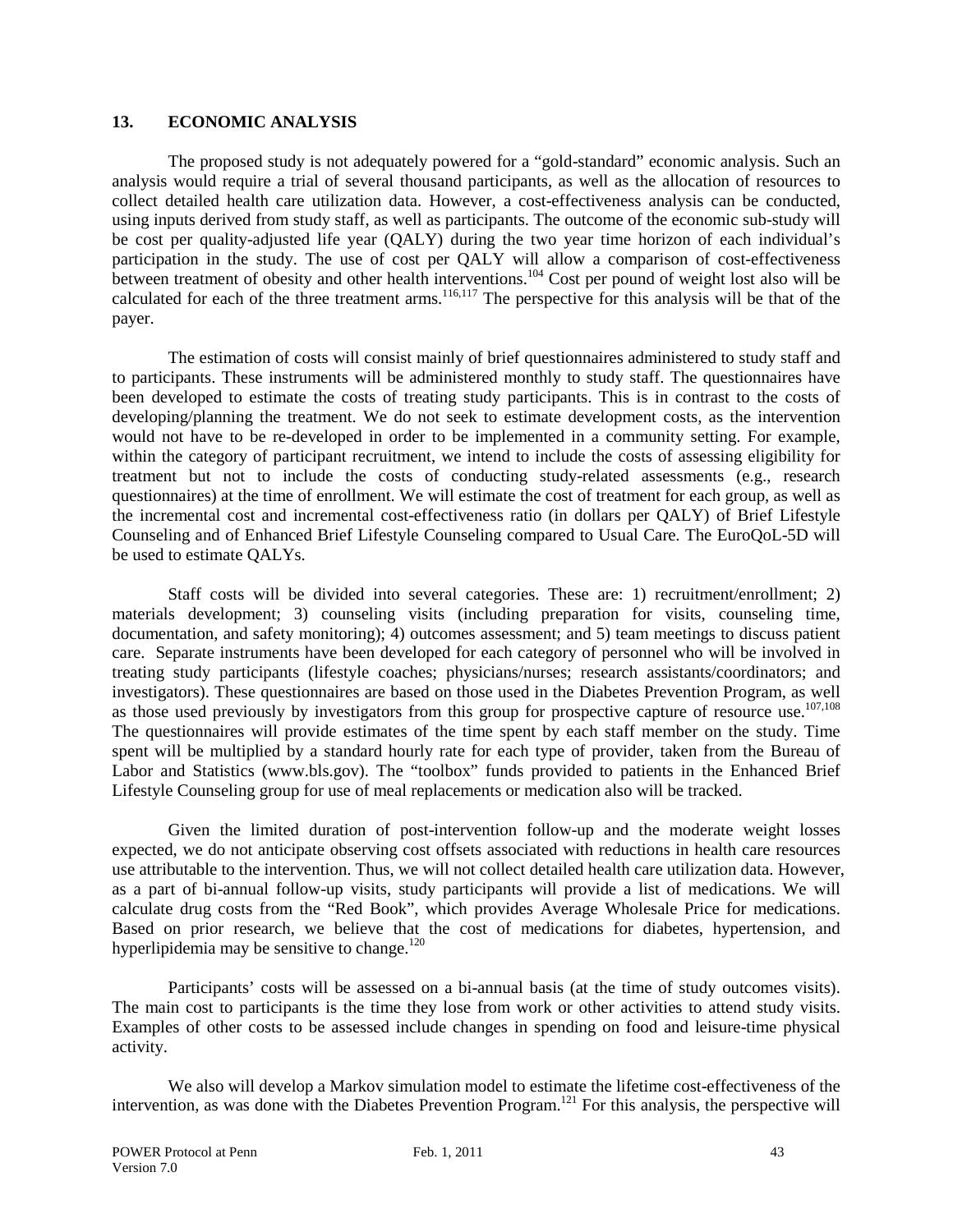be societal. We will use the intervention costs (both payer and patient perspective) and changes in weight, blood pressure, and quality of life attributable to the intervention, in combination with published data associated with life expectancy, health related quality-of-life, changes in cardiovascular risk, and direct and indirect medical costs of associated with obesity and hypertension to estimate the total cost per QALY for the each of the two intervention conditions relative to Usual Care and for Enhanced Brief Lifestyle Counseling relative to Brief Lifestyle Counseling.<sup>122-130</sup> Uncertainty surrounding cost and risk estimates from the model will be explored using cost-effectiveness acceptability curves, derived from Monte Carlo analyses making 10,000 evaluations of each model. The use of a Markov model also allows for sensitivity analyses, in which the effect of varying the discount rate, the change in weight or in QALYs, or the cost of different types of providers can be tested.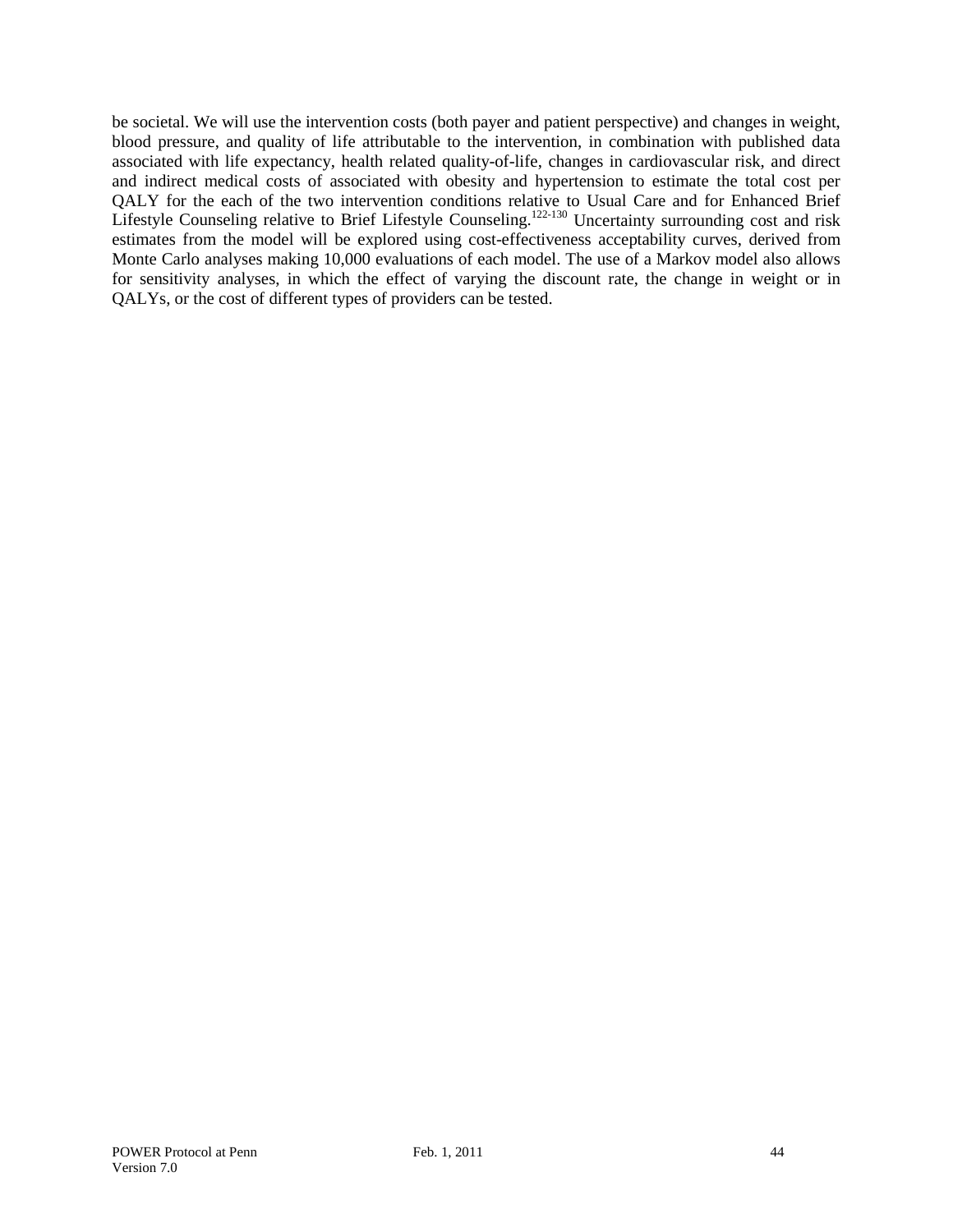### **14. DISSEMINATION**

The interventions tested in this trial are designed for implementation in routine medical practice. If either the Brief Lifestyle Counseling or the Enhanced Brief Lifestyle Counseling intervention is found to be effective, the ultimate public health impact will be determined by the ability to disseminate it. Therefore, the dissemination component of the study includes identifying patient and practice characteristics that will affect acceptance and success of the programs. The RE-AIM (Reach, Efficacy/Effectiveness, Adoption, Implementation, and Maintenance) framework provides useful guidance for identifying and documenting dissemination issues (see [www.re-aim.org\)](http://www.re-aim.org/). In this framework, optimal dissemination requires an intervention that has been found effective in a representative group of individuals (representative of the community or clinical population served (i.e. individual-level impact). The ability to translate the intervention into a usual practice setting (institutional impact) derives from the feasibility and cost of the program, the degree and quality of adoption, implementation, and sustainability of the program within the setting.

With this in mind, the primary objectives of our dissemination activities will be to: 1) collect quantitative and qualitative data related to dissemination issues; 2) determine an appropriate approach to disseminating components of the intervention that are found effective; and 3) implement and document dissemination activities. Plans for each type of activity are summarized below.

## **Collect Quantitative and Qualitative Data Related to Potential Dissemination Issues**

To estimate the representativeness of study participants compared to the overall practice, we will use administrative data. We will be unable to collect individual-level information of those invited but not enrolled. Potentially available data at the neighborhood level include age, gender, ethnicity, BMI, insurance status, and prevalence of co-morbid conditions. To describe practice characteristics, we will collect data on size (average caseload, average number of encounters per week), number and types of providers (i.e., physicians, nurses, and medical assistants), use of electronic medical records, available weight loss programs and resources, and census tract descriptors of the area where the practice is located. To estimate the representativeness of participating clinicians, we will quantify the number invited, the number who declined or were excluded by the investigator or the practice, reasons for declinations or exclusions, demographic information, and physician characteristics (e.g. years at site, specialty, type of provider). Finally, among participating practices and clinicians, we will collect qualitative data about feasibility issues, unanticipated costs attributed to delivering the intervention, and perceptions of the feasibility, logistical and cost issues potentially associated with continuing the program once the study has ended. Formal process data (e.g., on attendance, adherence, fidelity in delivery of the protocol) will provide insights on quality of the intervention and dose delivered.

### **Determine an Appropriate Approach to Disseminating Components of the Intervention that are Found Effective**

Quantitative and qualitative variables described above will be analyzed in conjunction with the effects of the active intervention arms on study outcomes to characterize the dissemination potential of the program, including considerations that may apply to effective implementation at the individual and practice levels. The final program content, requirements, and recommended approach for implementation will be packaged for dissemination.

### **Implement and Document Dissemination**

Activities will be undertaken to market the program. Our primary focus will be health care providers and third-party payers, although activities might also be directed towards patients. These activities will be tracked. The success of dissemination, however, (as characterized in the RE-AIM framework) cannot be determined within the time frame of this grant.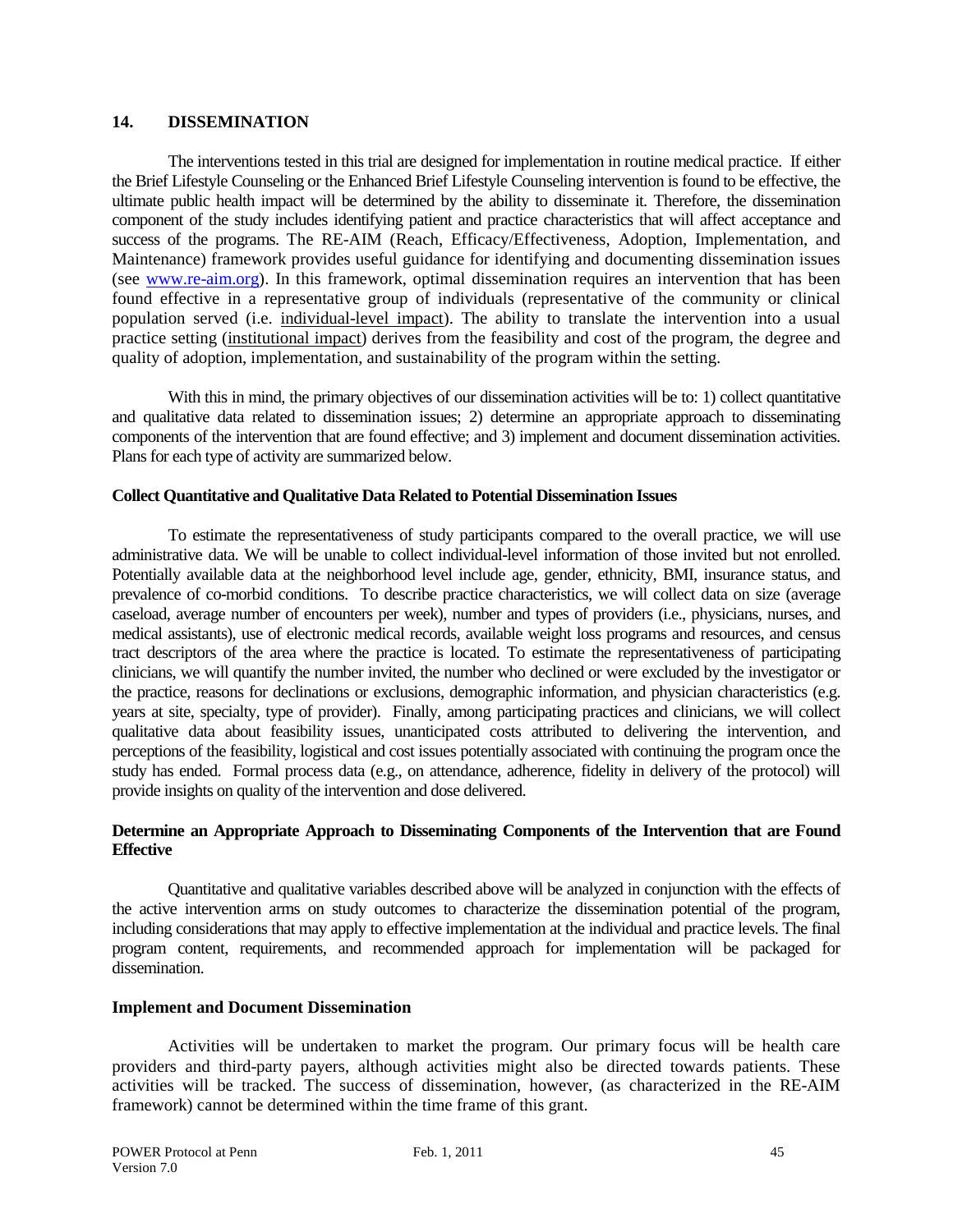**Health care providers.** In addition to publishing study results in peer-reviewed journals, we will send provider-focused descriptions of the study and its results to medical trade publications (e.g., American Medical News, American Nurse, and American College of Physicians Observer). Training workshops and symposia will be offered at appropriate professional meetings, or through other mechanisms, to increase the potential for dissemination. We will also post intervention materials and guidelines directly on the websites of relevant professional and scientific organizations (e.g., American Medical Association, American Heart Association, NHLBI, NAASO/The Obesity Society).

**Third Party Payers**. We plan to disseminate results of this study widely to organizations that might implement or promote the interventions. Information on effectiveness, feasibility, and cost of the interventions will be provided. The targeted audience includes directors of managed care organizations, health maintenance organizations, state Medicare and Medicaid programs, and disease management companies.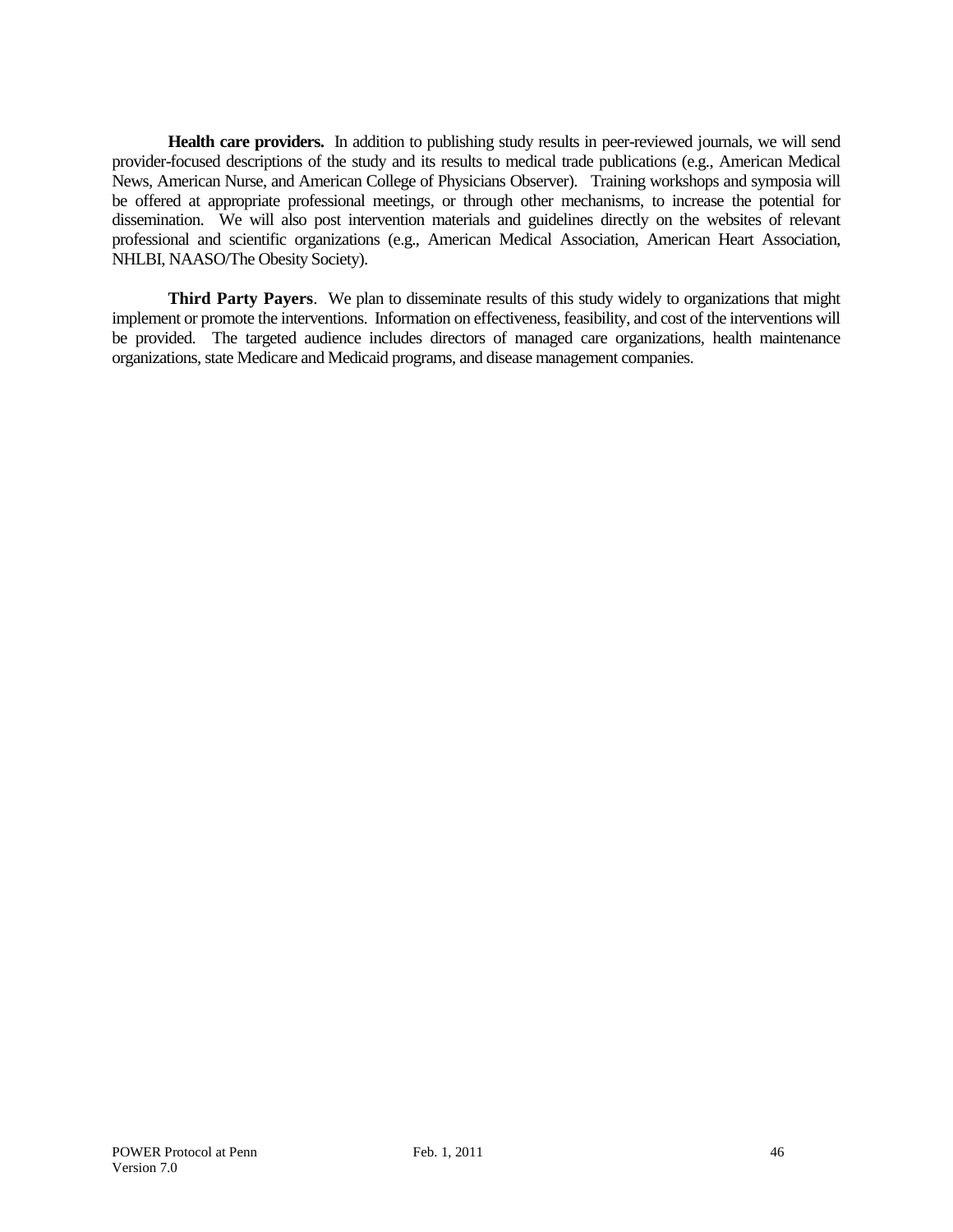## **15. DATA MANAGEMENT**

### **Data Collection**

This trial will be conducted in accordance with the principles of Good Clinical Practice (GCP) as outlined in the International Conference on Harmonization (ICH) document "Good Clinical Practice: Consolidated Guideline" and the Declaration of Helsinki. Data collection procedures were previously described starting on page 27. Data will first be collected on original source documents (i.e., paper documents) by research personnel. All screening and assessment data, with results from laboratory analyses of blood, ECGs and questionnaires, will be filed in the patient's research chart. Data will be transferred onto case report forms (CRFs) as instructed by internal standard operating procedures. Original source documents will be secured according to the same standard that patient's charts are secured at the individual practice sites. CRFs, and other study documentation will be maintained in a locked file cabinet in the research coordinator's office until archived.

### **Database**

A web based system that utilizes Adobe Acrobat PDFs with a Microsoft SQL backend will be developed specifically for this study. The database will be password-protected user accounts with different levels of access and privileges. Only research personnel assigned to this study will have access to the data. Research staff will be trained in the use of data entry system. All hard copy data forms will undergo editing/checking by a second research assistant. Missing and questionable data will be followedup and corrected. Data in the database will not include any information that may be used to identify participants. The data will be secured with SSL encryption and will be time-stamped with audit trails that will be available for review.

Database forms will be designed to serve as the CRFs data entry screens and will look like actual hard copies of source documents allowing for quicker and more accurate data entry. All data entered into the database will be incrementally backed up daily and fully backed up weekly. All data in the database will be 100% verified. Backups will be stored in a fireproof safe.

Verification and validation criteria for use in the study will be established by the study data manager. Procedures for management of data flow and data processing during the study will be established and research staff will be trained in these procedures.

## **Data Reporting**

Four types of standardized reports will be produced on a regular basis: 1) participant recruitment and follow-up; 2) demographics; 3) data quality and monitoring reports; and 4) adverse events. All of these reports will be created combining the three treatment arms and presented both overall and by participating practice as appropriate. Reports will be provided to the Principal Investigator (PI) and Project Coordinator (PC) on a quarterly basis. Reports will be provided to the individual practices and the Data Safety and Monitoring Board (DSMB) approximately every six months or as requested for special circumstances.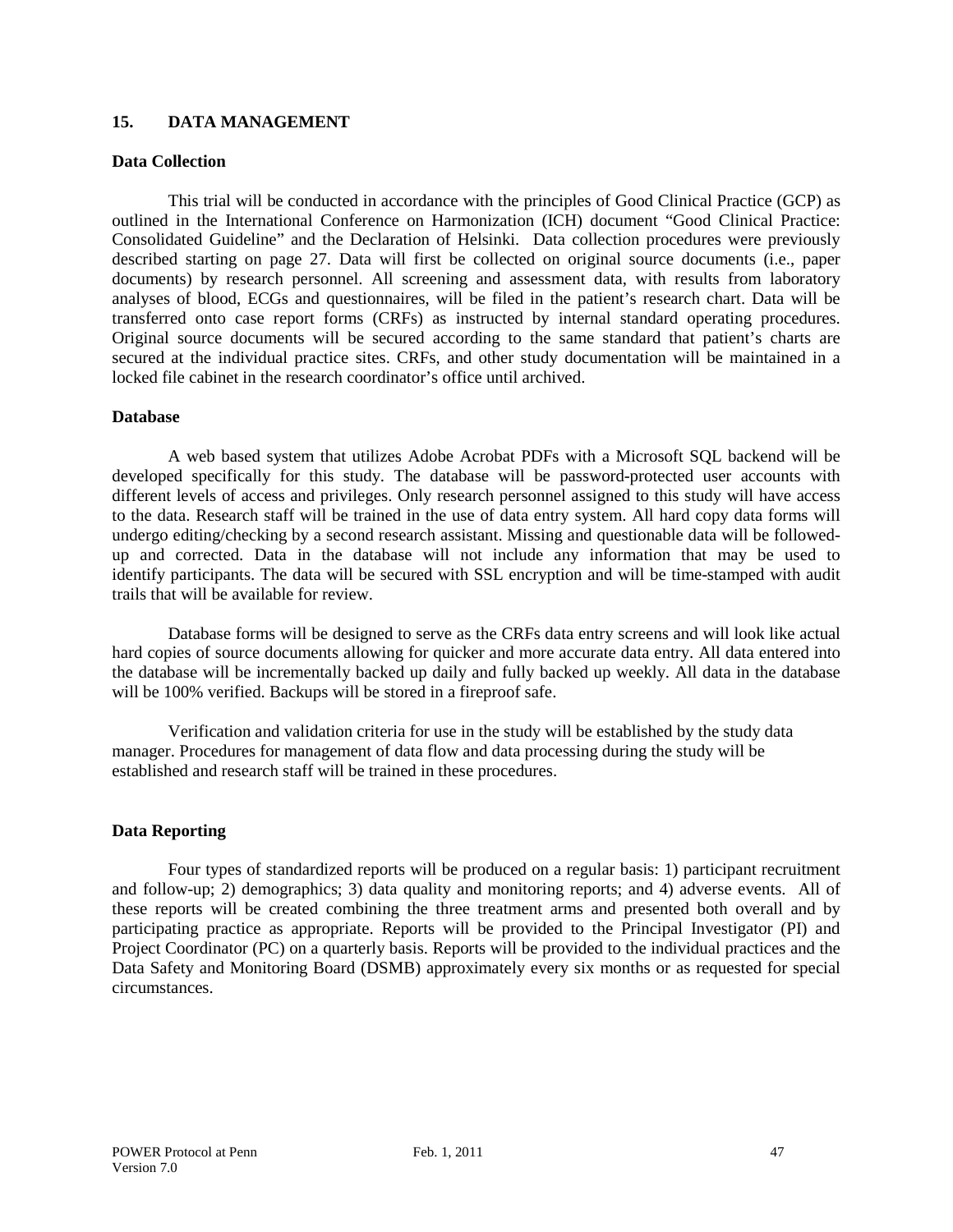### **Participant Recruitment and Follow-up**

Under the direction of the study biostatistician, the study data manager will produce the following reports both overall and by participating practice:

- Number of participants randomized
- Number of participants randomized versus established accrual targets
- Number of participants who completed first year of treatment
- Number of participants who completed the second year of treatment
- Number of participants who withdrew from the study

## **Demographics**

The study data manager will prepare reports summarizing the distributions of ethnicity, sex, and age for the entire study and each of the 6 participating practices.

## **Data Quality and Monitoring Reports**

Under the direction of the study biostatistician, the study data manager will produce the following reports to monitor overall data quality. These reports will include, but are not limited to:

- Missing follow-up contacts
- Missing forms
- Missing values
- Query rates
- Timely entry and verification
- Untimely follow-up contacts
- Linkage of Patient Identifiers between forms

Additional monitoring reports that may be produced by the study data manager include laboratory data per participating practice, and query status updates. See Appendix 3 for a more detailed description of the data quality checks to be conducted.

## **Masking**

Although no interim analyses are planned, descriptive analyses requested by the DSMB will be performed by the study data manager under the direction of the study biostatistician. The findings will be presented to the DSMB by the study biostatistician and data manager via meetings or conference calls. Neither the PI, nor any of the co-investigators, will be allowed to view these results.

All descriptive analyses provided to the DSMB will be provided by treatment but with the individual treatments identified only as A, B, or C. Such analyses will be of adverse events, withdrawal rates, and baseline characteristics, but not study outcomes. The treatments assigned to A, B, and C will be known only to the study statisticians. A sealed envelope providing the codes for the treatments will be provided to the chair of the DSMB to allow the board to identify the three treatments, if so desired. Although it may be possible to identify the individual treatments by comparison of results of the efficacy analyses, the same code will be used for each treatment throughout the report.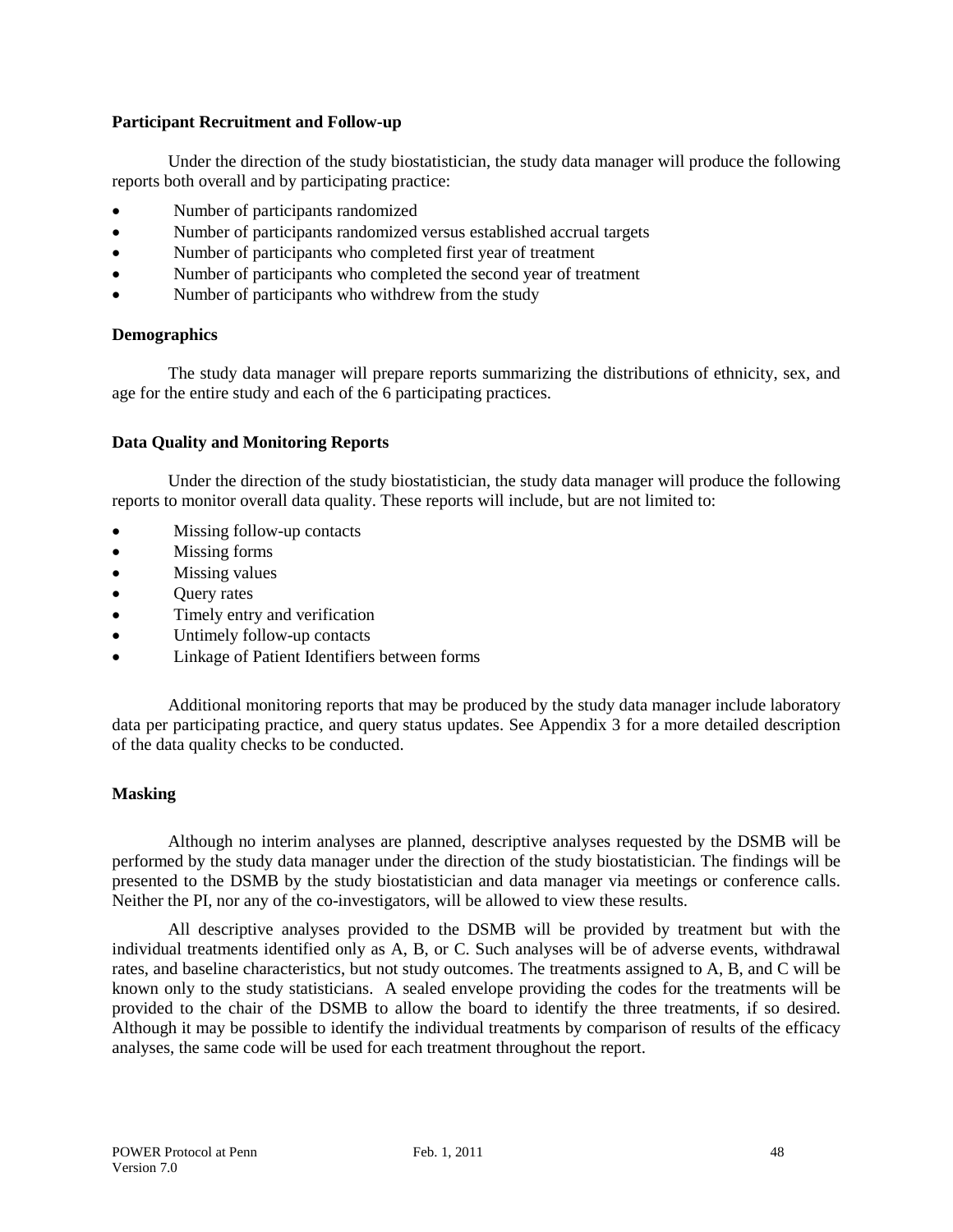### **Adverse Events**

Data on adverse events (AEs) and adverse drug reactions will be collected continuously throughout the study. In addition to the standard reporting outlined below, serious adverse events (SAEs) as defined in the protocol, will be reported to the PI, Penn IRB, Penn Project Coordinator, and the study data manager. If the participant is using a weight loss medication, the licensed product holder will also be notified who will, in turn, notify the Food and Drug Administration.

A list of all adverse events will be produced by the study data manager. This list will include the type and severity of the event, the relationship to any medication used, and other relevant information. The entries in the table will be sorted by patient and type of event. These reports will be generated as they occur, as well as described above.

In addition to the quarterly listings of AEs, the study data manager (using SAS) will produce summaries of the observed adverse events combined into categories based on baseline measures to detect any possible pattern with the associated AE. Confidence intervals will be generated for event rates if applicable. These reports will combine data across treatment conditions and participating practices. A sample is shown in Table 4. Events to be listed in these tables include:

- Number and percentage of AEs
- Number and percentage of SAEs

### **Analysis of the Primary Endpoint and Other Data**

The primary outcome for the DSMB analyses will be the comparison of the change in weight between the treatment groups. The analysis of treatment differences for all primary and secondary outcomes at the repeated visits (baseline, 6, 12, and 24 months) in continuous outcomes (weight) and binary outcomes (metabolic syndrome data) under this design will be performed with nested random effects linear and logistic models with two levels of random effects for practice and patient.

**Baseline data.** Selected baseline factors will be summarized and compared between treatment groups and across practice to evaluate the adequacy of randomization and identify any imbalances that may affect treatment comparisons.

**Withdrawal rates.** Both withdrawal rates over time and reasons for withdrawal will be summarized and presented to the DSMB.

**Primary and secondary endpoints.** The primary measure and selected secondary measures will be compared between treatments cross sectionally and then longitudinally. Details of these analyses are given in the next section.

### **Final Data Analysis upon Completion of Trial**

Upon completion of the trial, after all data have been entered in the database and query resolution is complete, the primary statistical analysis and description of the data will be performed by the SAS programmer and study biostatistician. They will produce a final report outlining all analyses and interpretation of the results. The report will be used as the basis of the primary manuscript to be prepared for publication. The analyses generating the final report are outlined below.

**Examination of baseline characteristics.** Standard descriptive statistics will be used to describe baseline characteristics, both overall and within each treatment group. Examination of baseline characteristics will include estimates of the distribution of age, ethnicity, and other demographic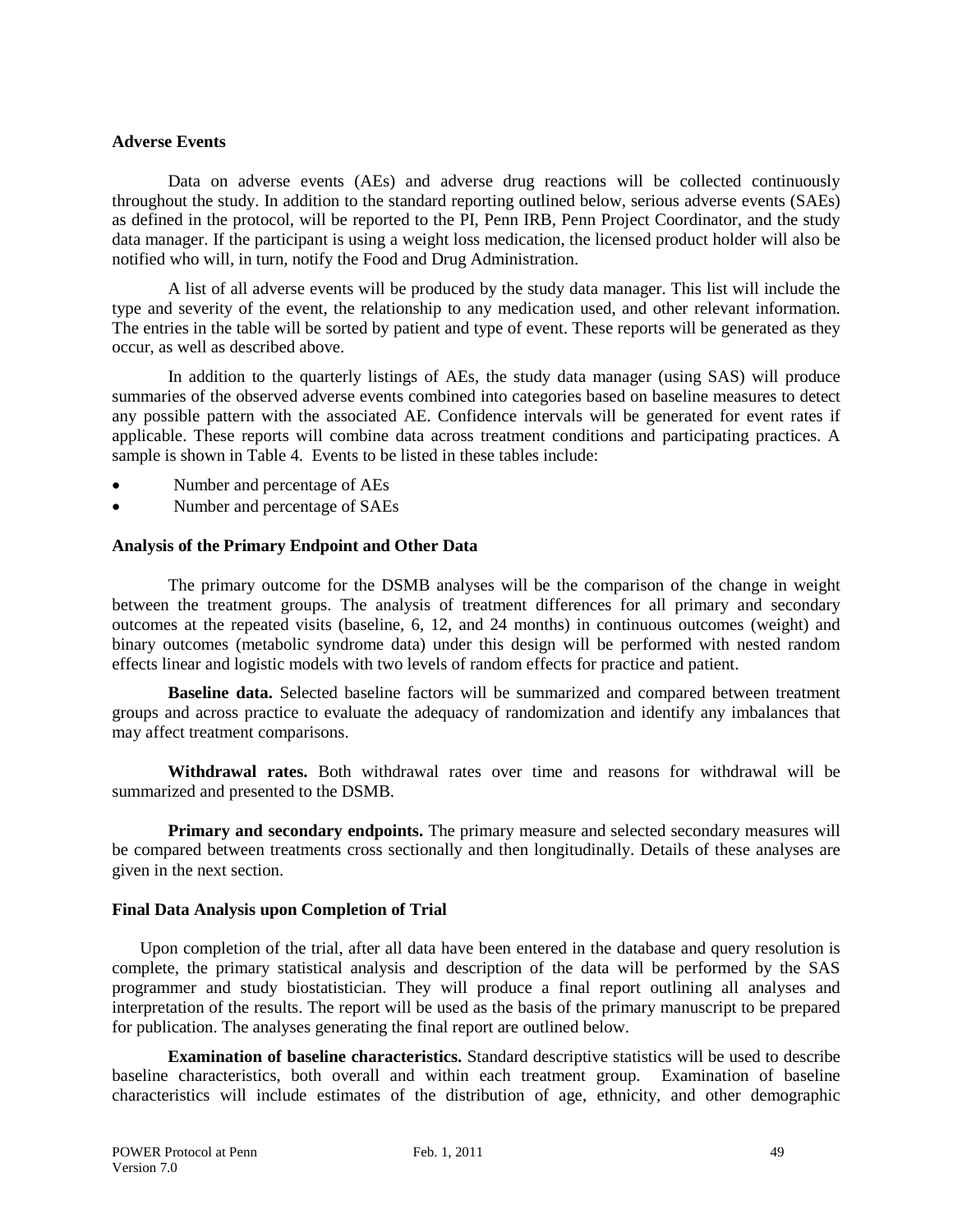characteristics, and potential confounding factors. These factors will be examined both separately for each of the clinical sites and combined across practices. Summary statistics such as means, medians, and ranges will be produced for all measured variables. Frequencies will be computed for all categorical and ordinal variables. Graphical methods, including stem-and-leaf diagrams and boxplots, will be used to examine distributions, identify potential influential points, and guide the selection of transformations if warranted. The balance of baseline measures between the treatment groups will be compared using appropriate 3-sample tests including random effects ANCOVA and logistic models to adjust for practice clustering.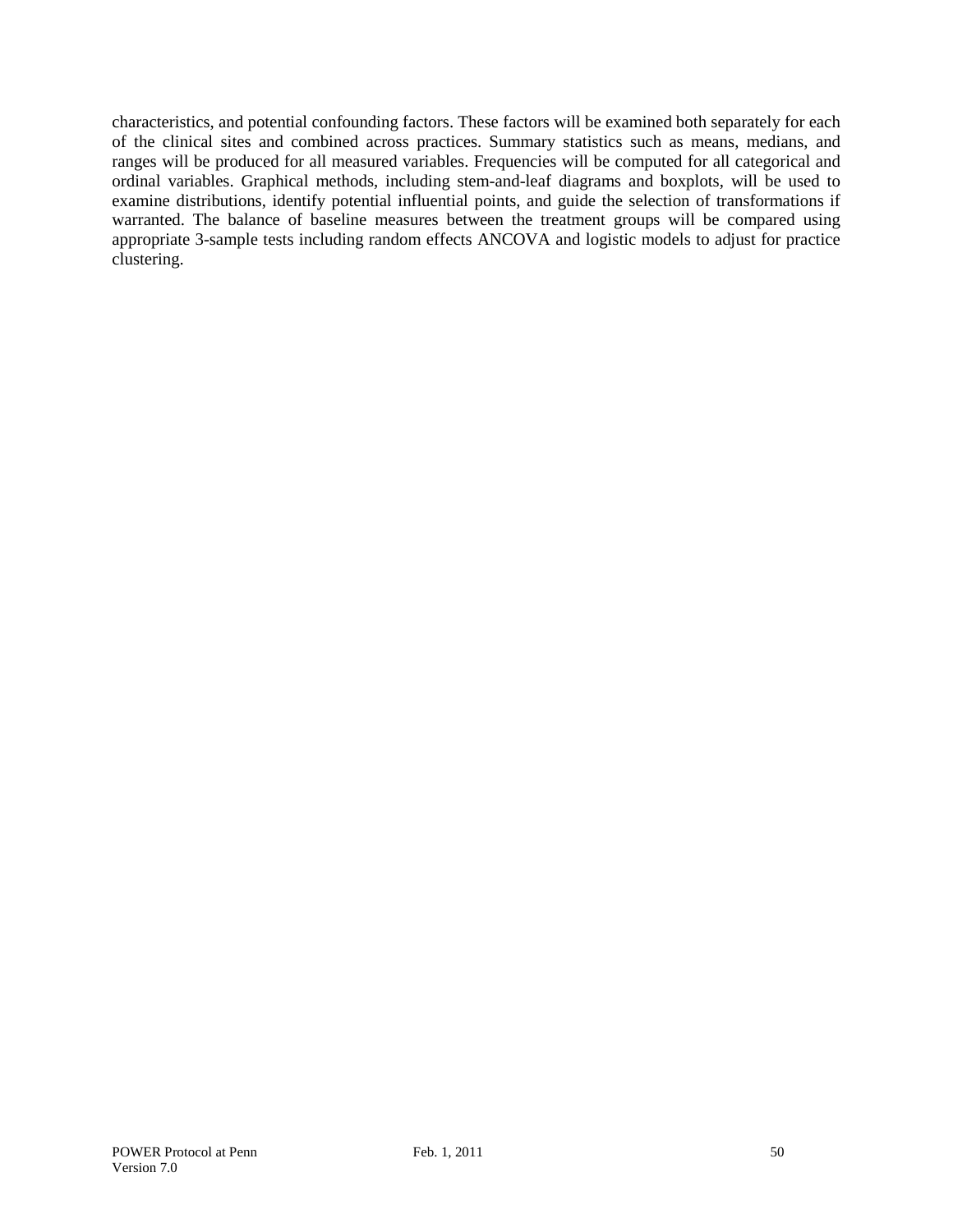#### **Analysis of Endpoints**

**Primary endpoint**. The primary analyses for the primary and secondary aims will entail two pairwise intent-to-treat (ITT) comparisons of the three treatment arms: Enhanced Brief Lifestyle Counseling vs. Usual Care, and Brief Lifestyle Counseling versus Usual Care. These two comparisons will be made at the .025 alpha level for the continuous body weight variable. The nested random effects models used for these analyses will consist of two levels of random effects to adjust for individual patient and practice variability: random intercept and slopes for patient and random intercepts for practice (and if necessary, random slope for practice). In addition, these models will contain the following fixed effects: main effects for change from baseline to each follow-up visit, group differences (three treatment arms for intent-to-treat analyses or demographic groups), and interactions between the visit and group indicator variables. Tests of these interactions will correspond to tests of ITT differences among either the three treatment arms or demographic group differences with respect to changes from baseline to each of the follow-up visits. Estimates and confidence intervals for these group differences will be derived from interaction and main effects parameters of the

**Confounders**. Although we do not expect confounding of ITT effects because of the randomization of 390 patients, potential confounding of ITT effects among treatment arms or demographic groups (e.g., gender and ethnicity) will be assessed in a two step process: 1) analyzing the associations between potential baseline confounders (e.g., age, baseline weight, or metabolic syndrome) and treatment or demographic factor using multinomial logic regression models with either treatment or a demographic factor as the multinomial outcome and potential baseline confounders as covariates; 2) analyzing the associations between potential baseline confounders and either binary or continuous outcomes, using logistic or linear nested random effects models, respectively. If the associations involving the potential confounder in both steps are significant at the 0.20 level (we want to minimize the chances of not finding such a confounder), then we will include these confounders in the nested random effects models for the primary or secondary analyses. All other assessments of confounding variables will be for exploratory (i.e. hypothesis generating) purposes.

**Secondary Endpoints.** Continuous body weight is the outcome of secondary aims 3) and 4). The comparison of Enhanced Brief to Brief Lifestyle alone (secondary aim 3) will be assessed using the primary endpoint nested model. To test the hypothesis of secondary aim 4), a similar nested random effects model will be fit; however this model will include the group differences as a two level fixed effect (Brief Lifestyle Counseling + Enhanced Brief Lifestyle Counseling vs. Usual Care) and this group comparison will be made at the 0.05 alpha level. Other secondary outcomes include i) metabolic syndrome (and its individual components); ii) mood; iii) health-related quality of life; iv) sexual functioning; v) dietary intake; vi) appetite and eating behavior; vii) physical activity; and viii) costeffectiveness. Although these measures are acquired annually, our analytic approach will parallel the approach of the primary outcomes; therefore, we will use either logistic or linear nested random effects models for binary or continuous outcomes, respectively. In addition, we will supplement these models with ANCOVA or logistic regression models at the year 1 and year 2 endpoint, co-varying baseline.

### **Analysis of Safety and Toxicity**

Rates of adverse events by treatment arm will be presented (see Table 4, page 49). Serious adverse events will likewise be summarized. Frequency counts will be made according to the number of participants experiencing a particular adverse event during the study. These analyses will focus on those events considered possibly, probably, or definitely related to treatment, although all adverse event summaries will be provided. Participants experiencing multiple occurrences of the same event will be counted only once. In the case of multiple occurrences of the same event for a given participant, the highest grade of severity experienced by that participant will be used for tabulation by event severity.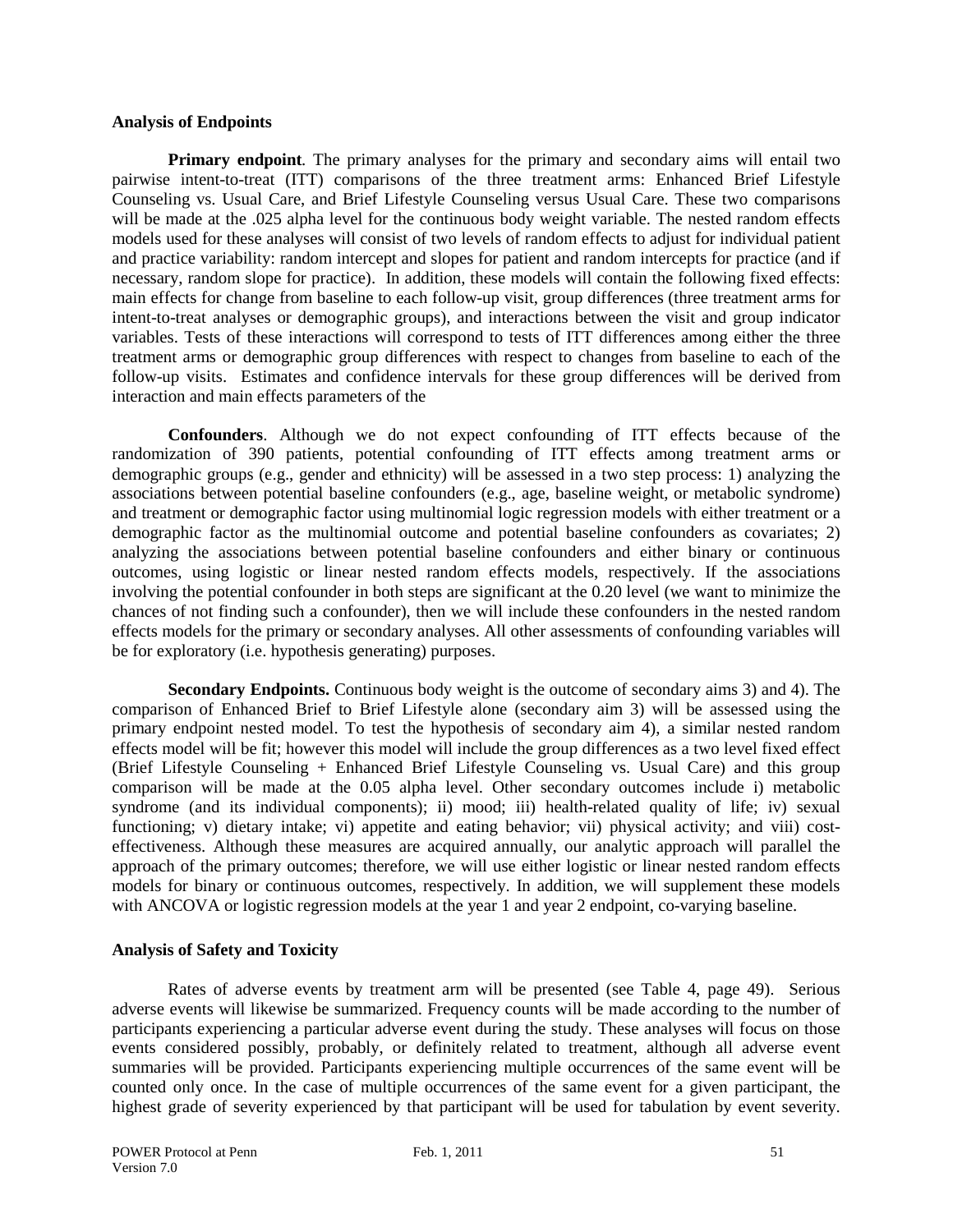Comparisons between treatment groups will use random effects ANCOVA and logistic models as appropriate to adjust for practice-level clustering.

## **Intent to Treat and Missing Data**

All patients who have been randomized and have available data will be used for the primary comparison of treatments. The characteristics at time of randomization for those patients without complete follow-up will be examined; however, there will be limited statistical power to detect any major differences between these patients and those with complete follow-up. Any patient excluded from the intention-to-treat population and the reasons for exclusion will be listed.

### **Presentation and Format of Results**

Examples of some of the tables described in the previous sections are given at the end of the Data Analysis and Monitoring Plan (DAMP). Additional tables, and appropriate figures, will be produced as needed. For general reporting, two decimal points for most efficacy and safety endpoints, p-values will be reported to two significant digits, and no rounding in any intermediate data steps or analysis steps (unless it is to the  $10<sup>th</sup>$  decimal point for SAS computing reasons) will be used. All statistical programs will be developed using SAS and/or StatXact as described above.

### **Revisions to DAMP**

An attempt has been made to anticipate possible data problems and to pre-specify handling conventions. However, it is recognized that this DAMP may not have covered all possible issues related to data analysis and reporting. Masked data reviews will be performed, and data problems found through such reviews will be handled according to the principles outlined in this DAMP and will be properly documented. Data problems found during final analysis (after unmasking) will be handled in the same manner and will be clearly noted in the study reports. Changes to data analysis and monitoring procedures which occur during the course of the study will be incorporated as amendments to the DAMP and included in the protocol if appropriate.

|             | None    | Mild    | Moderate | Severe  | Life-<br>threatening | Fatal   | <b>Total AEs</b> |
|-------------|---------|---------|----------|---------|----------------------|---------|------------------|
| Description | Grade 0 | Grade 1 | Grade 2  | Grade 3 | Grade 4              | Grade 5 | Grade $1 - 5$    |
|             |         |         |          |         |                      |         |                  |
|             |         |         |          |         |                      |         |                  |
|             |         |         |          |         |                      |         |                  |
|             |         |         |          |         |                      |         |                  |
|             |         |         |          |         |                      |         |                  |

| Table 4: Cumulative Adverse Events in Participants as of Date mm-dd-yyyy |  |  |
|--------------------------------------------------------------------------|--|--|
|--------------------------------------------------------------------------|--|--|

### **Table 5: Summary of Representative Participant Characteristics by Treatment Group**

|                                              | <b>Treatment Group</b> |                 |                 |  |
|----------------------------------------------|------------------------|-----------------|-----------------|--|
|                                              | $A(N=)$                | $B(N=)$         | $C(N=)$         |  |
| Age                                          | Mean $\pm$ s.d.        | Mean $\pm$ s.d. | Mean $\pm$ s.d. |  |
| <b>POWER Protocol at Penn</b><br>Version 7.0 | Feb. 1, 2011           |                 | 52              |  |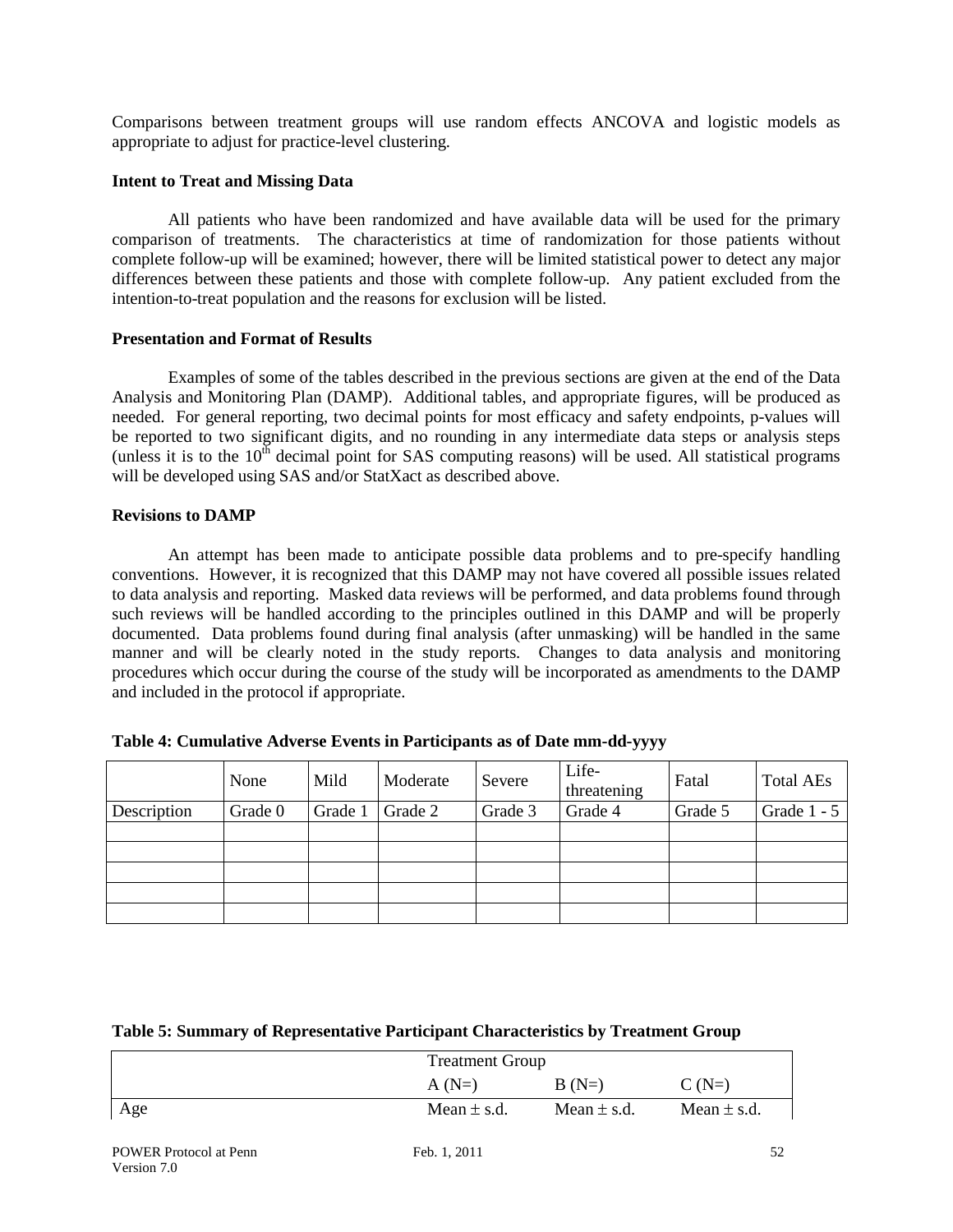|                                               | Median, range   | Median, range   | Median, range   |
|-----------------------------------------------|-----------------|-----------------|-----------------|
| Ethnicity                                     |                 |                 |                 |
| Asian or Pacific Islander                     | N(%)            | N(% )           | N(%)            |
| Black/African-American                        | N(%)            | $N(\%)$         | N(%)            |
| Latino/Hispanic/Mexican-American              | N(%)            | $N(\%)$         | $N(\%)$         |
| White/Caucasian                               | $N(\%)$         | $N(\%)$         | $N(\%)$         |
| Multi-ethnic                                  | N(%)            | $N(\%)$         | N(%)            |
| Other                                         | N(%)            | N(%)            | N(%)            |
| Education                                     |                 |                 |                 |
| Less than $9th$ grade                         | N(%)            | $N(\%)$         | $N(\%)$         |
| $9th$ to $12th$ grade, no high school diploma | N(% )           | $N(\%)$         | $N(\%)$         |
| High school diploma, G.E.D. or<br>equivalent  | $N(\%)$         | $N(\%)$         | N(%)            |
| Some college, no college degree               | $N(\%)$         | $N(\%)$         | $N(\%)$         |
| Associate's degree                            | $N(\%)$         | $N(\%)$         | N(%)            |
| Bachelor's degree                             | $N(\%)$         | $N(\%)$         | N(% )           |
| Graduate or professional degree               | N(% )           | $N(\%)$         | $N(\%)$         |
| Unknown                                       | $N(\%)$         | $N(\%)$         | $N(\%)$         |
| <b>Marital Status</b>                         |                 |                 |                 |
| Married                                       | $N(\%)$         | $N(\%)$         | $N(\%)$         |
| Not married, but long-term partner            | $N(\%)$         | $N(\%)$         | $N(\%)$         |
| Single                                        | $N(\%)$         | $N(\%)$         | $N(\%)$         |
| Separated or divorced                         | $N(\%)$         | $N(\%)$         | $N(\%)$         |
| Unknown                                       | N(% )           | $N(\%)$         | $N(\%)$         |
| Total number of persons in household          | Mean $\pm$ s.d. | Mean $\pm$ s.d. | Mean $\pm$ s.d. |
|                                               | Median, range   | Median, range   | Median, range   |
| Weight at randomization                       | Mean $\pm$ s.d. | Mean $\pm$ s.d. | Mean $\pm$ s.d. |
|                                               | Median, range   | Median, range   | Median, range   |
| Height at randomization                       | Mean $\pm$ s.d. | Mean $\pm$ s.d. | Mean $\pm$ s.d. |
|                                               | Median, range   | Median, range   | Median, range   |
| Body mass index at randomization              | Mean $\pm$ s.d. | Mean $\pm$ s.d. | Mean $\pm$ s.d. |
|                                               | Median, range   | Median, range   | Median, range   |
| Waist Circumference at randomization          | Mean $\pm$ s.d. | Mean $\pm$ s.d. | Mean $\pm$ s.d. |
|                                               | Median, range   | Median, range   | Median, range   |
| Gender                                        |                 |                 |                 |
| Female                                        | $N(\%)$         | $N(\%)$         | $N(\%)$         |
| Male                                          | $N(\%)$         | $N(\%)$         | $N(\%)$         |
| Metabolic Syndrome at Randomization           | $N(\%)$         | $N(\%)$         | $N(\%)$         |
| LDL-C at randomization                        | Mean $\pm$ s.d. | Mean $\pm$ s.d. | Mean $\pm$ s.d. |
|                                               | Median, range   | Median, range   | Median, range   |
| HDL-C at randomization                        | Mean $\pm$ s.d. | Mean $\pm$ s.d. | Mean $\pm$ s.d. |
|                                               | Median, range   | Median, range   | Median, range   |
| Blood pressure at randomization               | Mean $\pm$ s.d. | Mean $\pm$ s.d. | Mean $\pm$ s.d. |
|                                               |                 |                 |                 |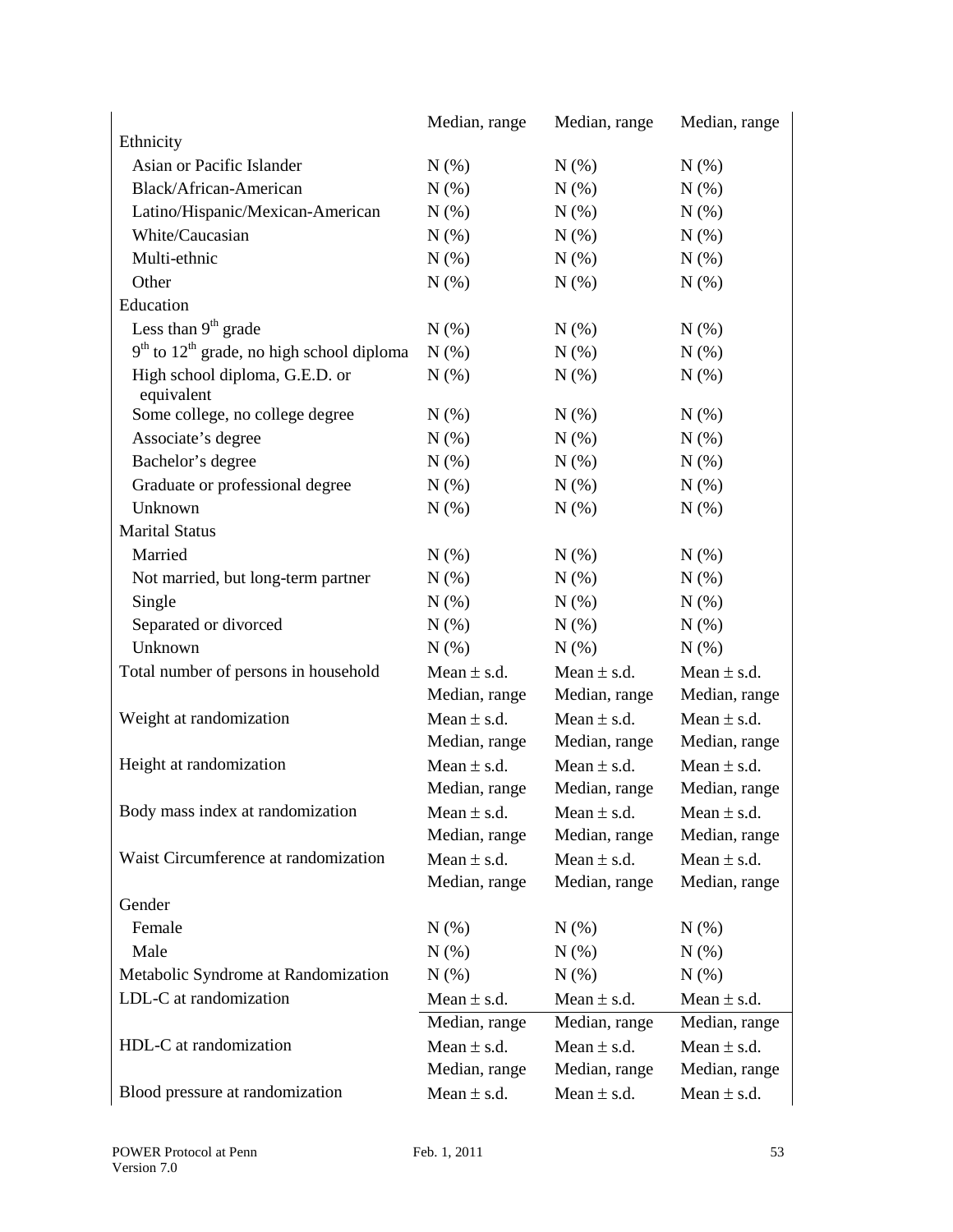|                          | Median, range   | Median, range   | Median, range   |
|--------------------------|-----------------|-----------------|-----------------|
| TG at randomization      | Mean $\pm$ s.d. | Mean $\pm$ s.d. | Mean $\pm$ s.d. |
|                          | Median, range   | Median, range   | Median, range   |
| Glucose at randomization | Mean $\pm$ s.d. | Mean $\pm$ s.d. | Mean $\pm$ s.d. |
|                          | Median, range   | Median, range   | Median, range   |
| HOMA at randomization    | Mean $\pm$ s.d. | Mean $\pm$ s.d. | Mean $\pm$ s.d. |
|                          | Median, range   | Median, range   | Median, range   |
| hs-CRP at randomization  | Mean $\pm$ s.d. | Mean $\pm$ s.d. | Mean $\pm$ s.d. |
|                          | Median, range   | Median, range   | Median, range   |

# **Table 6: Participant Accounting by Treatment Group**

|                       | <b>Treatment Group</b> |         |         |
|-----------------------|------------------------|---------|---------|
|                       | $A(N=)$                | $B(N=)$ | $C(N=)$ |
| Entered               | N(% )                  | N(%)    | N(% )   |
| Discontinued          |                        |         |         |
| Violation of protocol | N(%                    | $N(\%)$ | $N(\%)$ |
| Withdrawal of consent | N(% )                  | N(%)    | $N(\%)$ |
| Administrative reason | N(%)                   | N(%)    | $N(\%)$ |
| Physician recommended | N(%)                   | N(%)    | $N(\%)$ |
| Adverse event         | N(%)                   | N(%)    | N(% )   |
| Other                 | N(%)                   | N(%)    | N(%)    |

# **Table 7: Clinical Adverse Event Summary**

|                                             | <b>Treatment Group</b> |         |         |
|---------------------------------------------|------------------------|---------|---------|
|                                             | $A(N=)$                | $B(N=)$ | $C(N=)$ |
| Participants without follow-up              | N(% )                  | N(% )   | N(% )   |
| Participants with follow-up                 | N(% )                  | N(% )   | N(% )   |
| With no adverse events                      | N(% )                  | N(% )   | N(% )   |
| With one or more adverse event              | N(% )                  | $N(\%)$ | N(% )   |
| With serious adverse event                  | N(% )                  | N(% )   | N(% )   |
| Who died                                    | N(% )                  | N(% )   | $N(\%)$ |
| Discontinued due to adverse event           | N(% )                  | $N(\%)$ | N(% )   |
| Discontinued due to a serious adverse event | N(% )                  | N(%     | N(% )   |

# **Table 8: Summary of Primary Endpoint**

|                  | <b>Treatment Group</b> |                 |                 |         |
|------------------|------------------------|-----------------|-----------------|---------|
|                  | A $(N=)$               | $B(N=)$         | $C(N=)$         | p-value |
| WEIGHT (Month 0) | Mean $\pm$ s.d.        | Mean $\pm$ s.d. | Mean $\pm$ s.d. |         |
|                  |                        |                 |                 |         |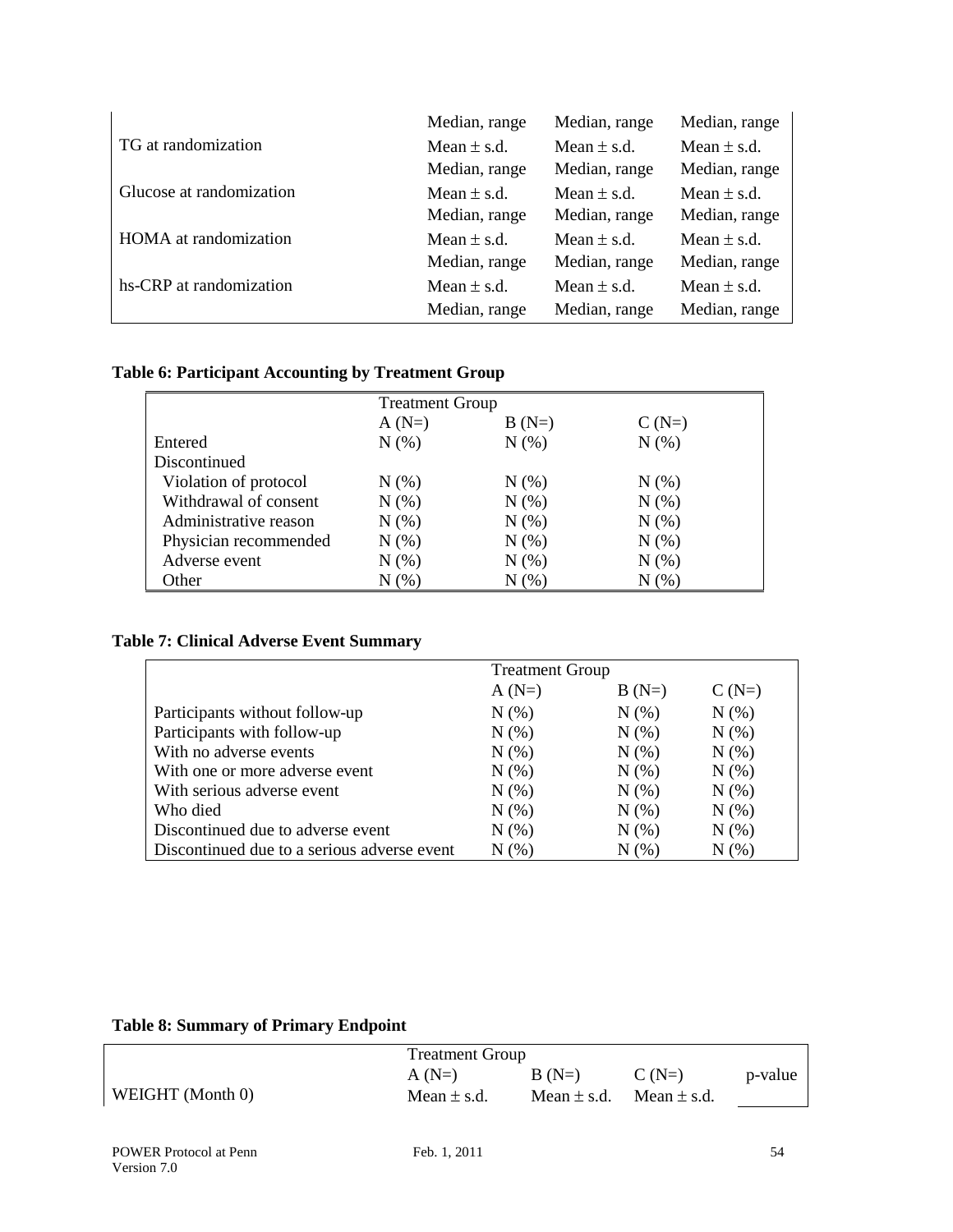| WEIGHT (Month 6)  | Mean $\pm$ s.d. | Mean $\pm$ s.d.                 | Mean + s.d. |
|-------------------|-----------------|---------------------------------|-------------|
| WEIGHT (Month 12) | Mean $\pm$ s.d. | Mean $\pm$ s.d. Mean $\pm$ s.d. |             |
| WEIGHT (Month 24) | Mean $\pm$ s.d. | Mean $\pm$ s.d. Mean $\pm$ s.d. |             |

# **Table 9: Secondary Measures Year 1**

|                                                   | <b>Treatment Group</b> |                 |                 |               |
|---------------------------------------------------|------------------------|-----------------|-----------------|---------------|
|                                                   | $A(N=)$                | $B(N=)$         | $C(N=)$         | $p-$<br>value |
| $MetSyn$ (Month 0)                                | $N(\%)$                | $N(\%)$         | $N(\%)$         |               |
| MetSyn (Month 6)                                  | $N(\%)$                | $N(\%)$         | $N(\%)$         |               |
| MetSyn (Month 12)                                 | $N(\%)$                | $N(\%)$         | $N(\%)$         |               |
| MetSyn (Month 24)                                 | $N(\%)$                | $N(\%)$         | $N(\%)$         |               |
| PHQ-8                                             | Mean $\pm$ s.d.        | Mean $\pm$ s.d. | Mean $\pm$ s.d. |               |
| SF-12 Mental Component                            | Mean $\pm$ s.d.        | Mean $\pm$ s.d. | Mean $\pm$ s.d. |               |
| SF-12 Physical Component                          | Mean $\pm$ s.d.        | Mean $\pm$ s.d. | Mean $\pm$ s.d. |               |
| <b>IWQOL-Lite Total Score</b>                     | Mean $\pm$ s.d.        | Mean $\pm$ s.d. | Mean $\pm$ s.d. |               |
| <b>PSQI</b>                                       | Mean $\pm$ s.d.        | Mean $\pm$ s.d. | Mean $\pm$ s.d. |               |
| International Index of Erectile function<br>(men) | Mean $\pm$ s.d.        | Mean $\pm$ s.d. | Mean $\pm$ s.d. |               |
| Female Sexual Function Inventory<br>(women)       | Mean $\pm$ s.d.        | Mean $\pm$ s.d. | Mean $\pm$ s.d. |               |
| <b>NCI Fat Screener</b>                           | Mean $\pm$ s.d.        | Mean $\pm$ s.d. | Mean $\pm$ s.d. |               |
| NCI Fruit & Vegetable Screener                    | Mean $\pm$ s.d.        | Mean $\pm$ s.d. | Mean $\pm$ s.d. |               |
| Eating Inventory                                  | Mean $\pm$ s.d.        | Mean $\pm$ s.d. | Mean $\pm$ s.d. |               |
| <b>Eating Behavior Questionnaire</b>              | Mean $\pm$ s.d.        | Mean $\pm$ s.d. | Mean $\pm$ s.d. |               |
| Paffenbarger Physical Activity Survey             | Mean $\pm$ s.d.        | Mean $\pm$ s.d. | Mean $\pm$ s.d. |               |
| EuroQol-5D                                        | Mean $\pm$ s.d.        | Mean $\pm$ s.d. | Mean $\pm$ s.d. |               |
| <b>Cost Surveys</b>                               | Mean $\pm$ s.d.        | Mean $\pm$ s.d. | Mean $\pm$ s.d. |               |

# **Table 10: Secondary Measures Year 2**

|                                              | <b>Treatment Group</b> |         |         |               |
|----------------------------------------------|------------------------|---------|---------|---------------|
|                                              | $A(N=)$                | $B(N=)$ | $C(N=)$ | $p-$<br>value |
| <b>POWER Protocol at Penn</b><br>Version 7.0 | Feb. 1, 2011           |         |         | 55            |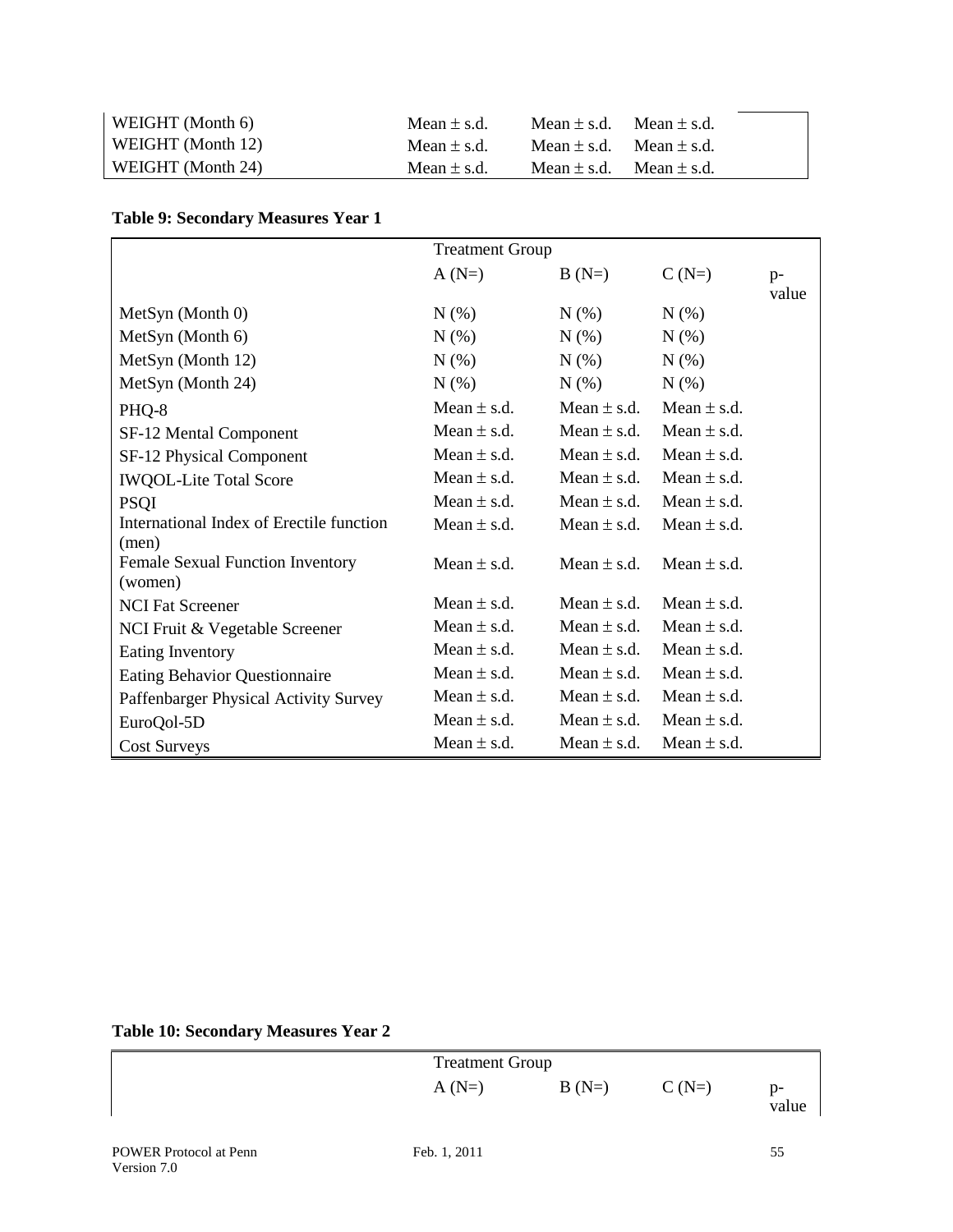| $MetSyn$ (Month 0)                                | $N(\%)$         | $N(\%)$         | $N(\%)$         |
|---------------------------------------------------|-----------------|-----------------|-----------------|
| MetSyn (Month 6)                                  | N(% )           | $N(\%)$         | $N(\%)$         |
| MetSyn (Month 12)                                 | $N(\%)$         | $N(\%)$         | $N(\%)$         |
| MetSyn (Month 24)                                 | $N(\%)$         | $N(\%)$         | $N(\%)$         |
| PHQ-8                                             | Mean $\pm$ s.d. | Mean $\pm$ s.d. | Mean $\pm$ s.d. |
| SF-12 Mental Component                            | Mean $\pm$ s.d. | Mean $\pm$ s.d. | Mean $\pm$ s.d. |
| SF-12 Physical Component                          | Mean $\pm$ s.d. | Mean $\pm$ s.d. | Mean $\pm$ s.d. |
| <b>IWQOL-Lite Total Score</b>                     | Mean $\pm$ s.d. | Mean $\pm$ s.d. | Mean $\pm$ s.d. |
| <b>PSQI</b>                                       | Mean $\pm$ s.d. | Mean $\pm$ s.d. | Mean $\pm$ s.d. |
| International Index of Erectile function<br>(men) | Mean $\pm$ s.d. | Mean $\pm$ s.d. | Mean $\pm$ s.d. |
| Female Sexual Function Inventory<br>(women)       | Mean $\pm$ s.d. | Mean $\pm$ s.d. | Mean $\pm$ s.d. |
| <b>NCI Fat Screener</b>                           | Mean $\pm$ s.d. | Mean $\pm$ s.d. | Mean $\pm$ s.d. |
| NCI Fruit & Vegetable Screener                    | Mean $\pm$ s.d. | Mean $\pm$ s.d. | Mean $\pm$ s.d. |
| Eating Inventory                                  | Mean $\pm$ s.d. | Mean $\pm$ s.d. | Mean $\pm$ s.d. |
| <b>Eating Behavior Questionnaire</b>              | Mean $\pm$ s.d. | Mean $\pm$ s.d. | Mean $\pm$ s.d. |
| Paffenbarger Physical Activity Survey             | Mean $\pm$ s.d. | Mean $\pm$ s.d. | Mean $\pm$ s.d. |
| EuroQol-5D                                        | Mean $\pm$ s.d. | Mean $\pm$ s.d. | Mean $\pm$ s.d. |
| <b>Cost Surveys</b>                               | Mean $\pm$ s.d. | Mean $\pm$ s.d. | Mean $\pm$ s.d. |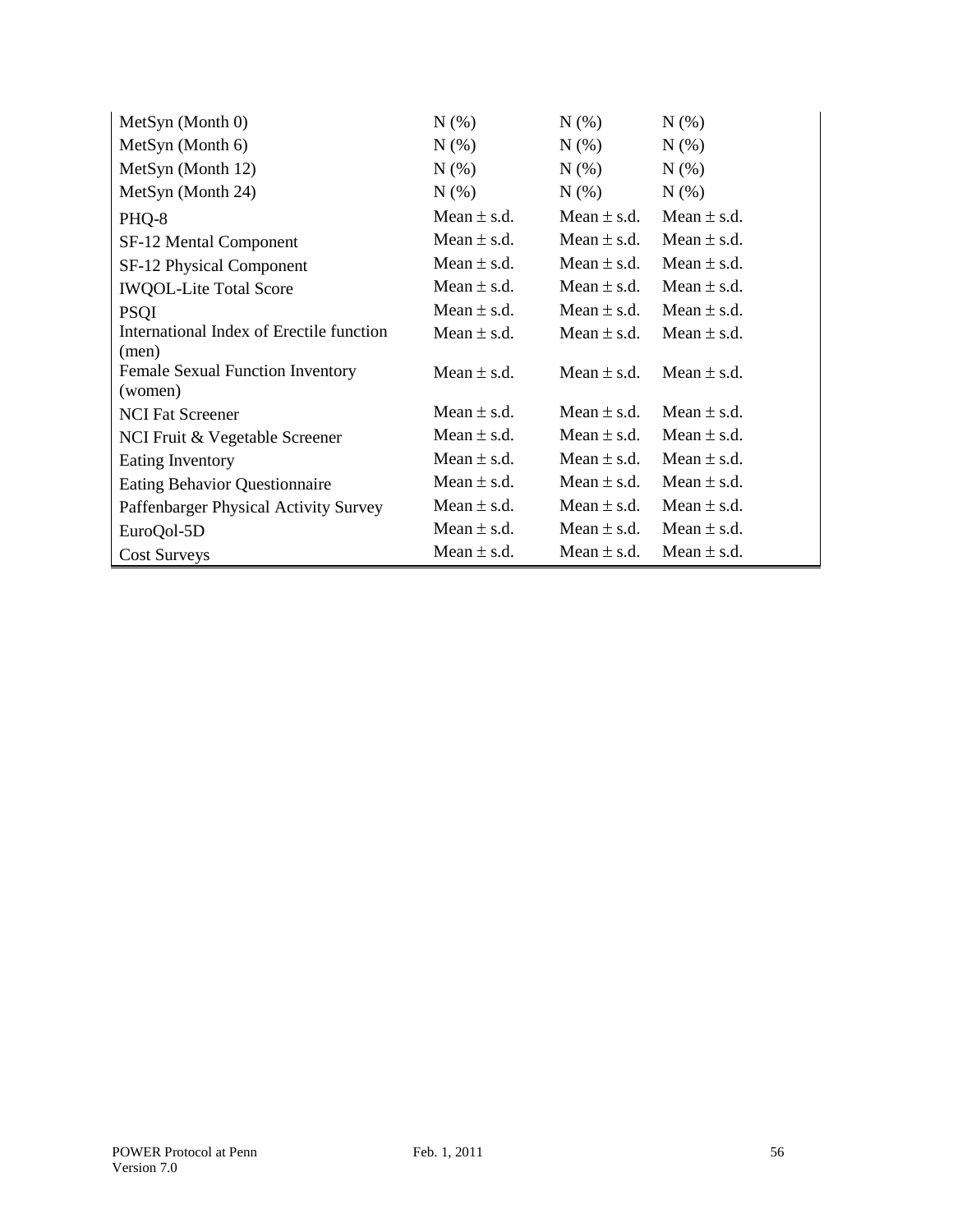## **16. TRIAL ORGANIZATION**

### **Trial Governance**

Practice-based Opportunities for WEight Reduction (POWER) Trials are three separate randomized clinical trials with common protocol elements sponsored by the National Heart, Lung and Blood Institute. The three participating sites include the University of Pennsylvania in Philadelphia, PA, Johns Hopkins University in Baltimore, MD, and Harvard University in Cambridge, MA. Johns Hopkins University (in Baltimore) is serving as the Resource Coordinating Unit (RCU). The overall structure of the trial is outlined in the cover letter to the three protocol written by Drs. Appel and Wells (from Johns Hopkins and the NHLBI, respectively).

## **Organizational Structure at the University of Pennsylvania**

The Principal Investigator (PI) will have responsibility for all areas of the study. The Co-Principal Investigator will share in this responsibility, and will serve with the PI and other co-investigators and project manager as a member of the University of Pennsylvania's Steering Committee. This committee will meet monthly to oversee five cores which reflect the major aspects of the research study. These include Clinical Care Associates Core, Training and Intervention Materials Core, Assessment Core, Safety Core, and Data Management and Statistics Core. Each of these cores will provide regular, monthly reports to the Penn Steering Committee.

The Clinical Care Associates Core will ensure that the practices selected for the study remain appropriately staffed and equipped to complete the study. The Training and Intervention Core will actively participate in the training of the physicians and medical assistants and will be responsible for ensuring treatment fidelity across the 6 sites. This Core also will develop the intervention materials. The Assessment Core will work on assessment refinement and integrity throughout the study. The Statistics Core will work on issues related to data management and analysis. The Safety Core will be chaired by the Safety Officer. Membership will include the senior physician at each of the 6 primary care practices, as well as the PI and project manager. This core will monitor the participants' safety, including reviewing eligibility criteria, AEs and SAEs and related regulatory reports. The committee will meet approximately quarterly by teleconference.

The research team, including the PI, Co-PI, project manager, and research coordinators, will meet weekly for 60-90 minutes. Initially, the meetings will focus on issues related to the training. Once the training of primary care sites is complete, the focus of meetings will shift to issues related to participant recruitment, retention, and treatment implementation. In the last year of the grant, the focus of the weekly research team meetings will shift to issues of data analysis, manuscript preparation, and study dissemination.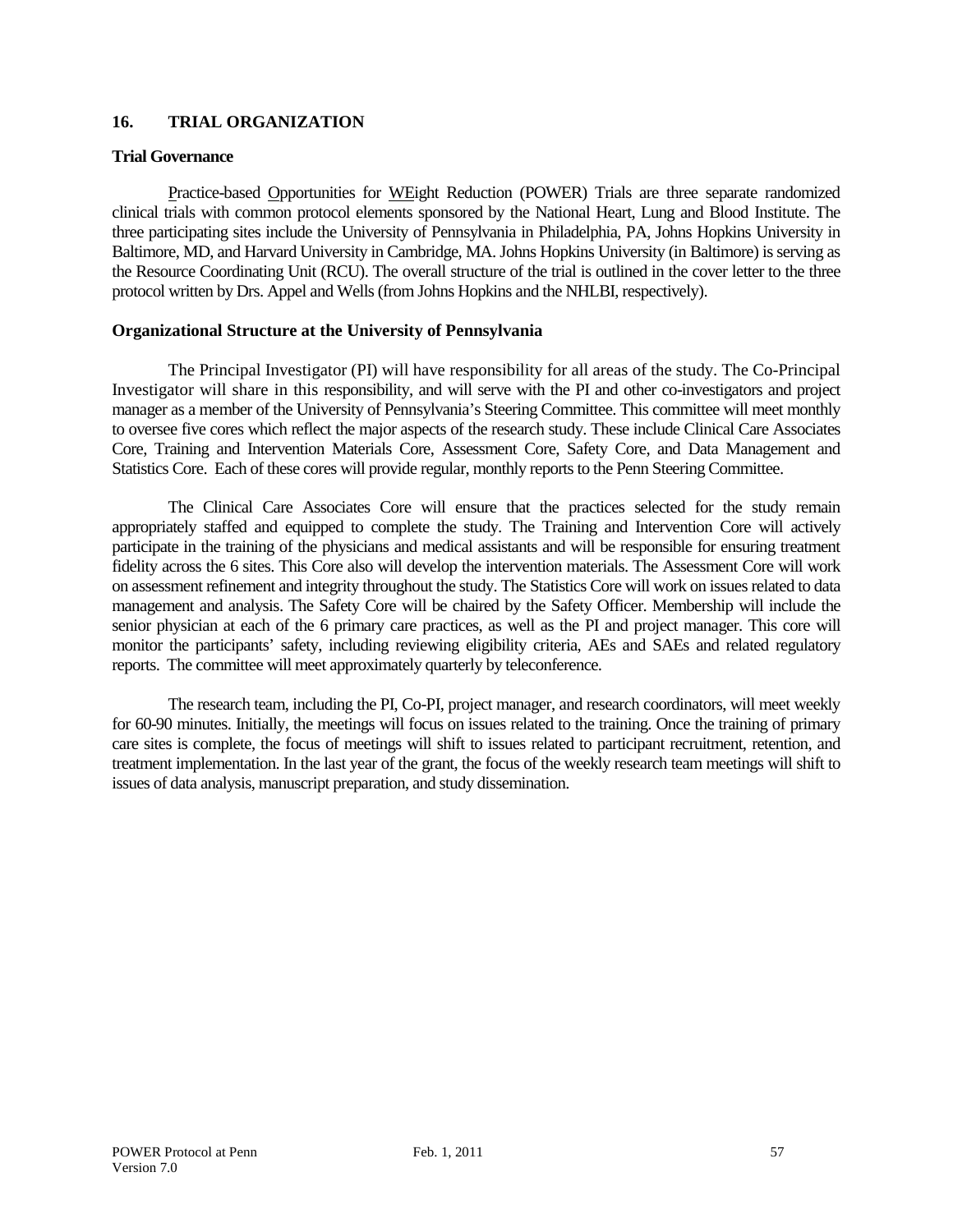# **17. TIMELINE**

.

The trial consists of three phases: intervention refinement (Year 1), randomized trial (Years 2-4), and dissemination (Year 5). The intervention refinement phase started in October 2006. The intervention phase will be devoted to building strong collaborative relationships with the participating practices, and training practice staff. The randomized trial phase will begin in year two of the grant and will run for just over two years. The dissemination phase will take place during the final year of the award period. It will be dedicated to data analysis and dissemination of the study results and materials. Health care providers, patients, and third-party payers will be targeted for the dissemination of study results. A detailed timeline is provided as Appendix 1 to the protocol.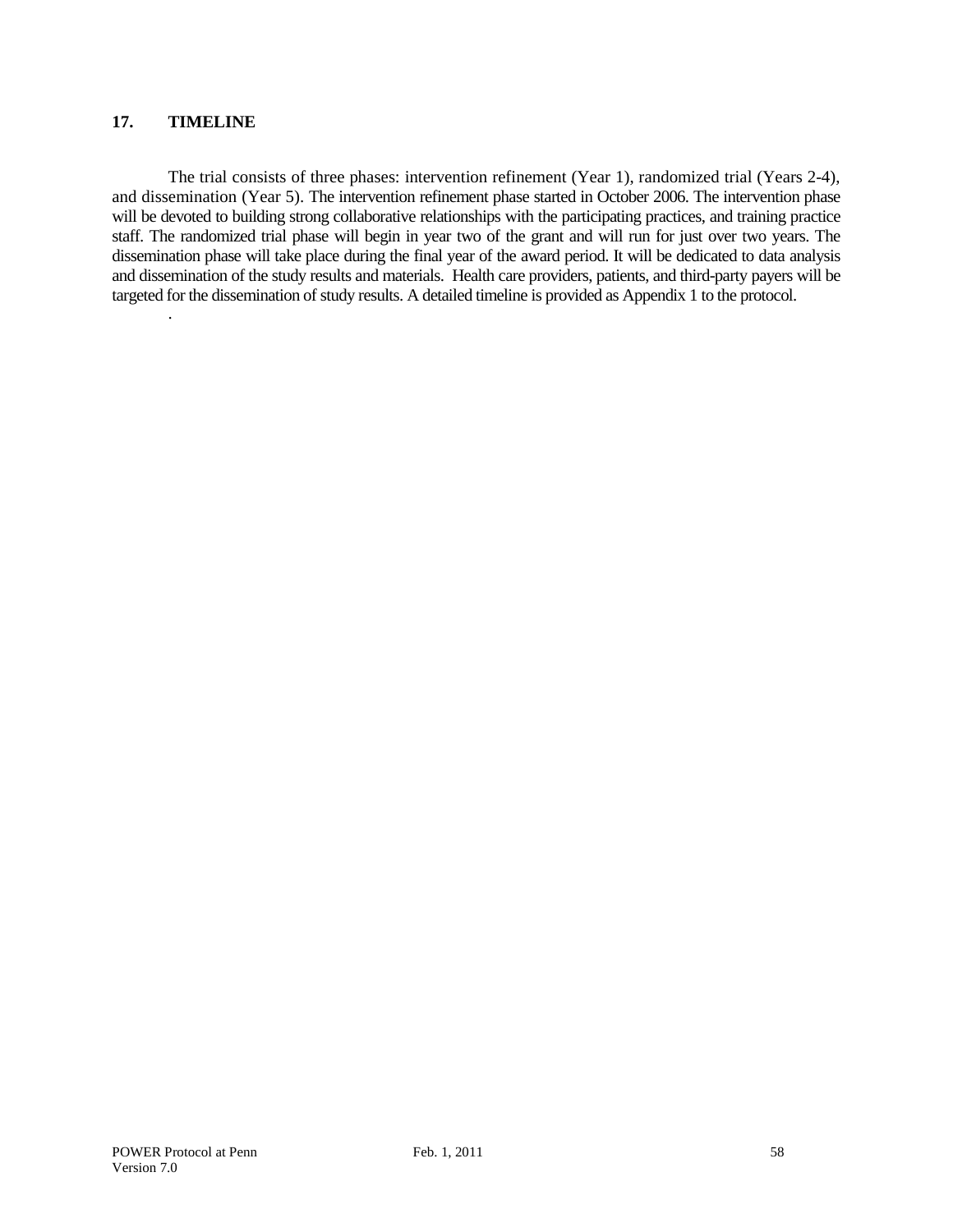## **18. LITERATURE CITED**

- 1.Hedley AA, Ogden CL, Johnson CL, Carroll MD, Curtin LR, Flegal KM. Prevalence of overweight and obesity among US children, adolescents, and adults,1999-2002. JAMA. 2004;291:2847-50.
- 2. Calle EE, Rodriguez C, Walker-Thurmond K, Thun MJ. Overweight, obesity, and mortality from cancer in a prospectively studied cohort of U.S. adults. N Engl J Med. 2003;348:1625-38.
- 3. Widlansky ME, Sesso HD, Rexrode KM, Manson JE, Gaziano JM. Body mass index and total cardiovascular mortality in men with a history of cardiovascular disease. Arch Intern Med. 2004;164:2326-32.
- 4. Pi Sunyer FX. Medical hazards of obesity. Ann Intern Med. 1993;119:655-660.
- 5. Wolf AM, Colditz GA. Current estimates of the economic cost of obesity in the United States. Obes Res. 1998;6:97-106.
- 6. Gregg EW, Williamson DF. The relationship of intentional weight loss to disease incidence and mortality. In: Wadden TA, Stunkard AJ, eds. Handbook of obesity treatment. New York: Guilford Press, 2002:125-143.
- 7. Blackburn GL. Effect of degree of weight loss on health benefits. Obes Res. 1995;3:211S-216S.
- 8. Diabetes Prevention Program Research Group. Reduction in the incidence of type 2 diabetes with lifestyle intervention or metformin. New Engl J Med. 2002;346:393-403.
- 9. Lee IM, Paffenbarger RS. Is weight loss hazardous? Nutr Rev. 1996;54:S116-S124.
- 10. Williamson DF, Thompson TJ, Thun M, Flanders D, Pamuk E, Byers T. Intentional weight loss and mortality among overweight individuals with diabetes. Diabetes Care. 2000;23:1499-504.
- 11. Ryan DH, Espeland MA, Foster GD, et al. Look AHEAD (Action for Health in Diabetes): design and methods for a clinical trial of weight loss for the prevention of cardiovascular disease in type 2 diabetes. Control Clin Trials. 2003;24:610-28.
- 12. Look AHEAD Research Group. The Look AHEAD study: a description of the lifestyle intervention and the evidence supporting it. Obesity. 2006:14:737-752.
- 13. Orchard TJ, Temprosa M, Goldberg R, et al. The effect of metformin and intensive lifestyle intervention on the metabolic syndrome: the Diabetes Prevention Program randomized trial. Ann Intern Med. 2005;142:611-9.
- 14. Grundy SM. Obesity, metabolic syndrome, and coronary atherosclerosis. Circulation. 2002;105:2696-8.
- 15. Ford ES, Giles WH, Dietz WH. Prevalence of the metabolic syndrome among US adults: findings from the third National Health and Nutrition Examination Survey. JAMA. 2002;287:356-9.
- 16. Hunt KJ, Resendez RG, Williams K, Haffner SM, Stern MP; San Antonio Heart Study. National Cholesterol Education Program versus World Health Organization metabolic syndrome in relation to all-cause and cardiovascular mortality in the San Antonio Heart Study. Circulation. 2004;110:1251-7.
- 17. Grundy SM, Hansen B, Smith SC Jr, Cleeman JI, Kahn RA. American Heart Association; National Heart, Lung, and Blood Institute; American Diabetes Association. Clinical management of metabolic syndrome: report of the American Heart Association/National Heart, Lung, and Blood Institute/American Diabetes Association conference on scientific issues related to management. Circulation. 2004;109:551-6.
- 18. Alexander CM, Landsman PB, Teutsch SM, Haffner SM. NCEP-defined metabolic syndrome, diabetes, and prevalence of coronary heart disease among NHANES III participants age 50 years and older. Diabetes. 2003;52:1210-14.
- 19. Lakka HM, Laaksonen DE, Lakka TA, et al. The metabolic syndrome and total and cardiovascular disease mortality in middle-aged men. JAMA. 2002;288:2709-2716.
- 20. Ford ES. Risks for all-cause mortality, cardiovascular disease, and diabetes associated with the metabolic syndrome: a summary of the evidence. Diabetes Care. 2005;28:1769-78.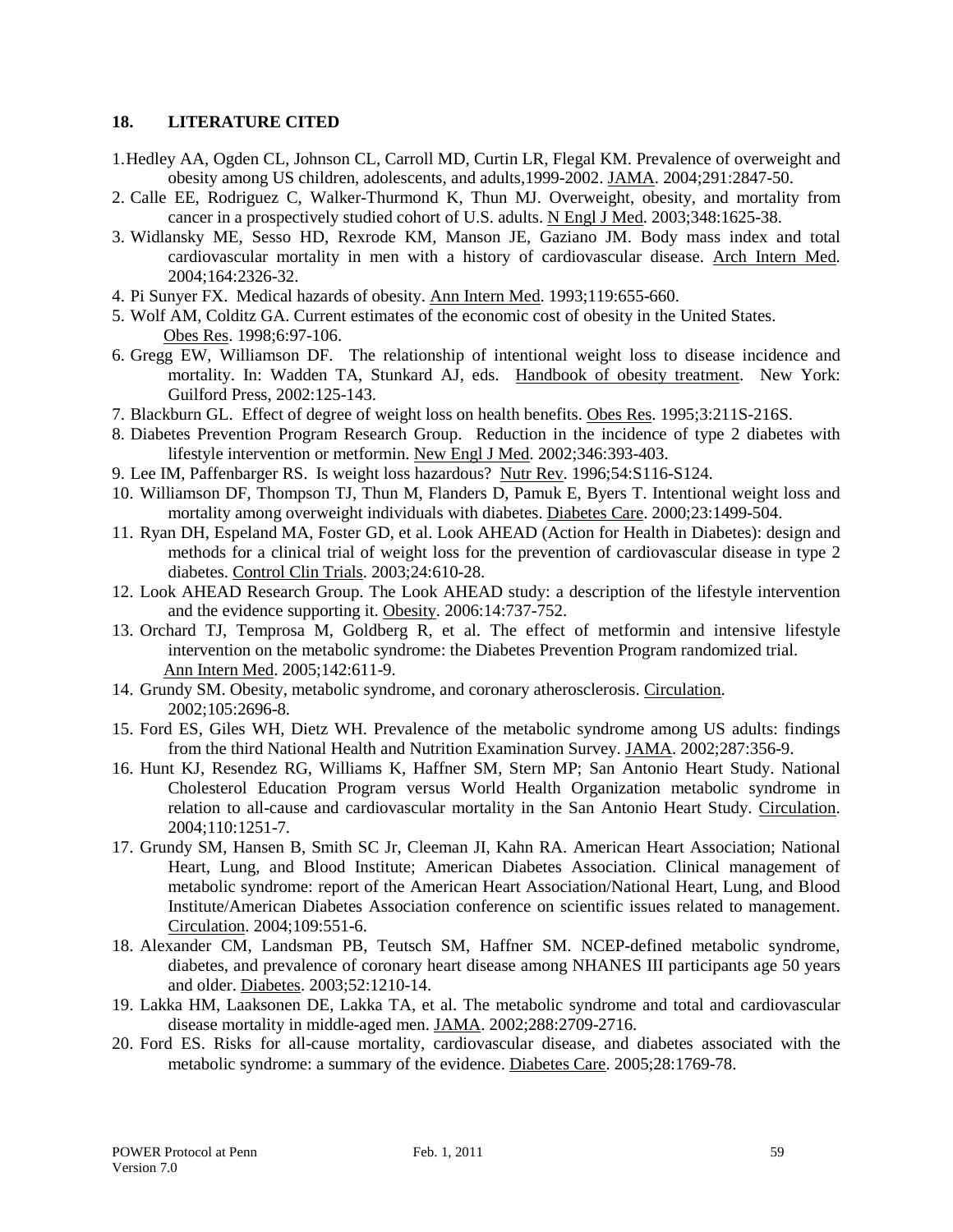- 21. Hong K, Li Z, Wang H-J, Elashoff R, Heber D. Analysis of weight loss outcomes using VLCD in black and white overweight and obese women with and without metabolic syndrome. Int J Obes. 2005;29:436-442.
- 22. Case CC, Jones PH, Nelson K, O'Brian Smith E, Ballantyne CM. Impact of weight loss on the metabolic syndrome. Diabetes Obes Metab. 2002;4:407-414.
- 23. World Health Organization. Obesity: preventing and managing the global epidemic.1998; Geneva: World Health Organization.
- 24. National Institutes of Health/National Heart, Lung, and Blood Institute. Clinical guidelines on the identification, evaluation, and treatment of overweight and obesity in adults: The evidence report. Obes Res. 1998;6:51S-210S.
- 25. Wing RR. Behavioral treatment of obesity. In: Wadden TA, Stunkard AJ, eds. Handbook of obesity treatment. New York: Guilford, 2002:301-16.
- 26. Wadden TA, Butryn ML, Byrne KJ. Efficacy of lifestyle modification for long-term weight control. Obes Res. 2004;12:151S-62S.
- 27. Tsai AG, Wadden TA. Systematic review: an evaluation of major commercial weight loss programs in the Unites States. Ann Intern Med. 2005;142:56-66.
- 28. Heshka S, Anderson JW, Atkinson RL, et al. Weight loss with self-help compared with a structured commercial program: a randomized trial. JAMA. 2003;289:1792-8
- 29. Tate DF, Wing RR, Winett RA. Using internet technology to deliver a behavioral weight loss program. JAMA. 2001;285:1172-7.
- 30. Tate DF, Jackvony EH, Wing RR. Effects of internet behavioral counseling on weight loss in adults at risk for type 2 diabetes: a randomized trial. JAMA. 2003;289:1833-6.
- 31. O'Neil PM, Brown JD. Weighing the evidence: benefits of regular weight monitoring for weight control. J Nutr Educ Behav. 2005;37:319-22.
- 32. Yanovski SZ, Yanovski JA. Obesity. N Engl J Med. 2002;346:591-602.
- 33. Meridia (sibutramine hydrochloride monohydrate). N. Chicago, Ill.: Abbott Laboratories, 2004.
- 34. James WP, Astrup A, Finer N, et al. Effect of sibutramine on weight maintenance after weight loss; a randomized trial. Lancet. 2000;356:2119-25.
- 35. Arterburn DE, Crane PK, Veenstra DL. The efficacy and safety of sibutramine for weight loss: a systematic review. Arch Intern Med. 2004;164:994-1003.
- 36. Kim SH, Lee YM, Jee SH, Nam CM. Effect of sibutramine on weight loss and blood pressure: a meta-analysis of controlled trials. Obes Res. 2003;11:1116-23.
- 37. Kushner RF, Manzano H. Obesity pharmacology: past, present, and future. Curr Opin Gastroenterol. 2002;18:213-20.
- 38. Poston WS, Foreyt JP. Sibutramine and the management of obesity. Expert Opin Pharmacother. 2004;5:633-42.
- 39. Xenical (orlistat). Nutley, N.J.: Roche Pharmaceuticals, 1999.
- 40. Sjostrom L, Rissanen A, Andersen T, et al.; European Multicenter Orlistat Study Group. Randomized placebo-controlled trial of orlistat for weight loss and prevention of weight regain in obese patients. Lancet. 1998;352:167-72.
- 41. Bray GA, Ryan DH, Gordon D, Heidingsfelder S, Cerise F, Wilson K. A double-blind randomized placebo-controlled trial of sibutramine. Obes Res. 1996;4:263-70.
- 42. Li Z, Maglione M, Tu W, et al. Meta-analysis: pharmacologic treatment of obesity. Ann Intern Med. 2005;142:532-46.
- 43. Sari R, Balci MK, Cakir M, Altunbas H, Karayalcin U. Comparison of efficacy of sibutramine or orlistat versus their combination in obese women. Endocr Res. 2004;30:159-67.
- 44. Wing RR, Koeske R, Epstein LH, Nowalk MP, Gooding W, Becker D. Long-term effects of modest weight loss type II diabetic patients. Arch Int Med. 1987;147:1749-53.
- 45. Stevens VJ, Corrigan SA, Obarzanek E, et al. Weight loss intervention in phase 1 of the trials of hypertension prevention. Arch Intern Med. 1993;153:849-58.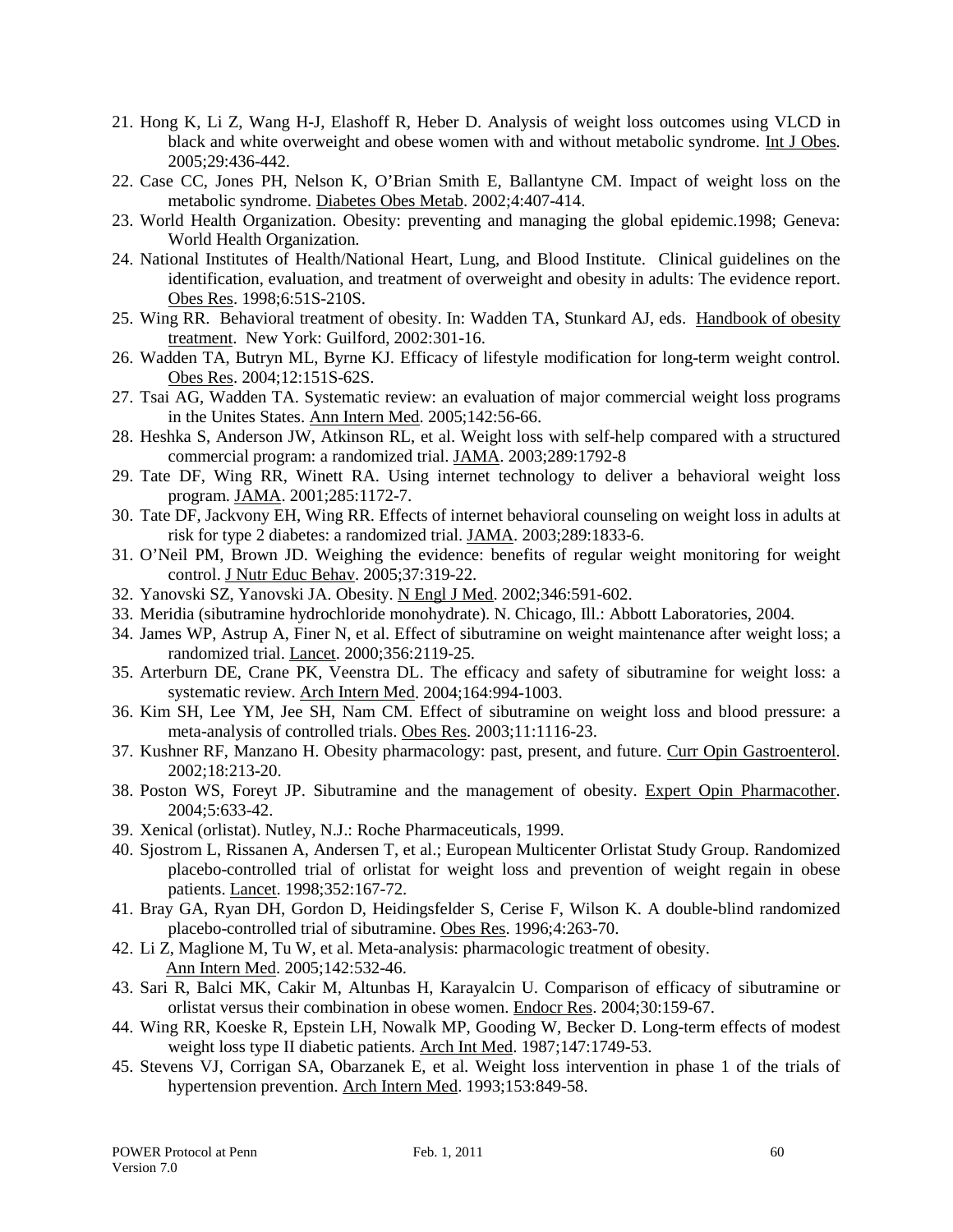- 46. Dattilo AM, Kris-Etherton PM. Effects of weight reduction on blood lipids and lipoproteins: a metaanalysis. Am J Clin Nutr. 1992;56:320-8.
- 47. Jeffery RW, Wing RR, Thorson C, et al. Strengthening behavioral interventions for weight loss: a randomized trial of food provision and monetary incentives. J Consult Clin Psychol. 1993;61:1038-45.
- 48. Metz JA, Stern JS, Kris-Etherton P, et al. A randomized trial of improved weight loss with a prepared meal plan in overweight and obese patients: impact of cardiovascular risk reduction. Arch Intern Med. 2000;160:2150-8.
- 49. Ditschuneit HH, Flechtner-Mors M, Johnson TD, Adler G. Metabolic and weight loss effects of longterm dietary intervention in obese subjects. Am J Clin Nutr. 1999;69:198-204.
- 50. Heymsfield SB, van Mierlo CA, van der Knaap HC, Heo M, Frier HI. Weight management using a meal replacement strategy: meta and pooling analysis from six studies. Int J Obes. 2003;27:537-549.
- 51. Lichtman SW, Pisarska K, Berman ER, et al. Discrepancy between self-reported and actual caloric intake and exercise in obese subjects. N Engl J Med. 1992;327:1893-8.
- 52. Look AHEAD Research Group. Reduction in weight and cardiovascular disease risk factors in individuals with type 2 diabetes: one-year results of the Look AHEAD trial. Diabetes Care. 2007;30:1374-83.
- 53. Bray GA, Blackburn GL, Ferguson JM, et al. Sibutramine produces dose-related weight loss. Obes Res. 1999;7:189-98.
- 54. Davidson M, Hauptman J, DiGirolamo M, Foreyt J, Halsted C, Heber D. Weight control and risk factor reduction in obese subjects treated for 2 years with orlistat: a randomized controlled trial. JAMA. 1999;281:235-42.
- 55. Wadden TA, Berkowitz RI, Sarwer DB, Prus-Wisniewski R, Steinberg C. Benefits of lifestyle modification in the pharmacologic treatment of obesity. Arch Int Med. 2001;161:218-27.
- 56. Jeffery RW, Drenowski A, Epstein LH, Stunkard AJ, Wilson GT, Wing RR. Long-term maintenance of weight loss: current status. Health Psychol. 2000;19:5S-16S.
- 57. Perri MG, Shapiro RM, Ludwig WW, Twentyman CT, McAdoo WG. Maintenance strategies for the treatment of obesity: an evaluation of relapse prevention training and posttreatment contact by mail and telephone. J Consult Clin Psychol. 1984;52:404-13.
- 58. Perri MG, Nezu AM, McKelvey WF, Shermer RL, Renjilian DA, Viegener BJ. Relapse prevention training and problem-solving therapy in the long-term management of obesity. J Consult Clin Psychol. 2001;69:722-6.
- 59. Perri MG, McAllister D, Gange J, Jordan R, McAdoo W, Nezu A. Effects of four maintenance programs on the long-term management of obesity. J Consult Clin Psychol. 1988;56:529-34.
- 60. Perri MG, McAdoo WG, McAllister DA, et al. Effects of peer support and therapist contact on longterm weight loss. J Consult Clin Psychol. 1987;55:615-17.
- 61. Jakicic JM, Wing RR, Winters C, Lang W. Intermittent exercise and home-exercise equipment: effects on long-term adherence, weight loss, and fitness. A randomized trial. JAMA. 1999;282:1554-60.
- 62. Jeffery RW, Wing RR, Sherwood NE, Tate DF. Physical activity and weight loss: does prescribing higher physical activity goals improve outcome? Am J Clin Nutr. 2003;78:684-89.
- 63. McGuire M, Wing RR, Klem M, Hill J. Behavioral strategies of individuals who have maintained long-term weight losses. Obes Res. 1999;7:334-41.
- 64. Jakicic JM, Wing RR, Butler BA, Robertson RJ. Prescribing exercise in multiple short bouts versus one continuous bout: effects on adherence, cardiorespiratory fitness, and weight loss in overweight women. Int J Obes. 1995;19:893-901.
- 65. Andersen RE, Wadden TA, Bartlett SJ, Zemel B, Verde TJ, Franckowiak SC. Effects of lifestyle activity vs structured aerobic exercise in obese women. JAMA. 1999;281:335-340.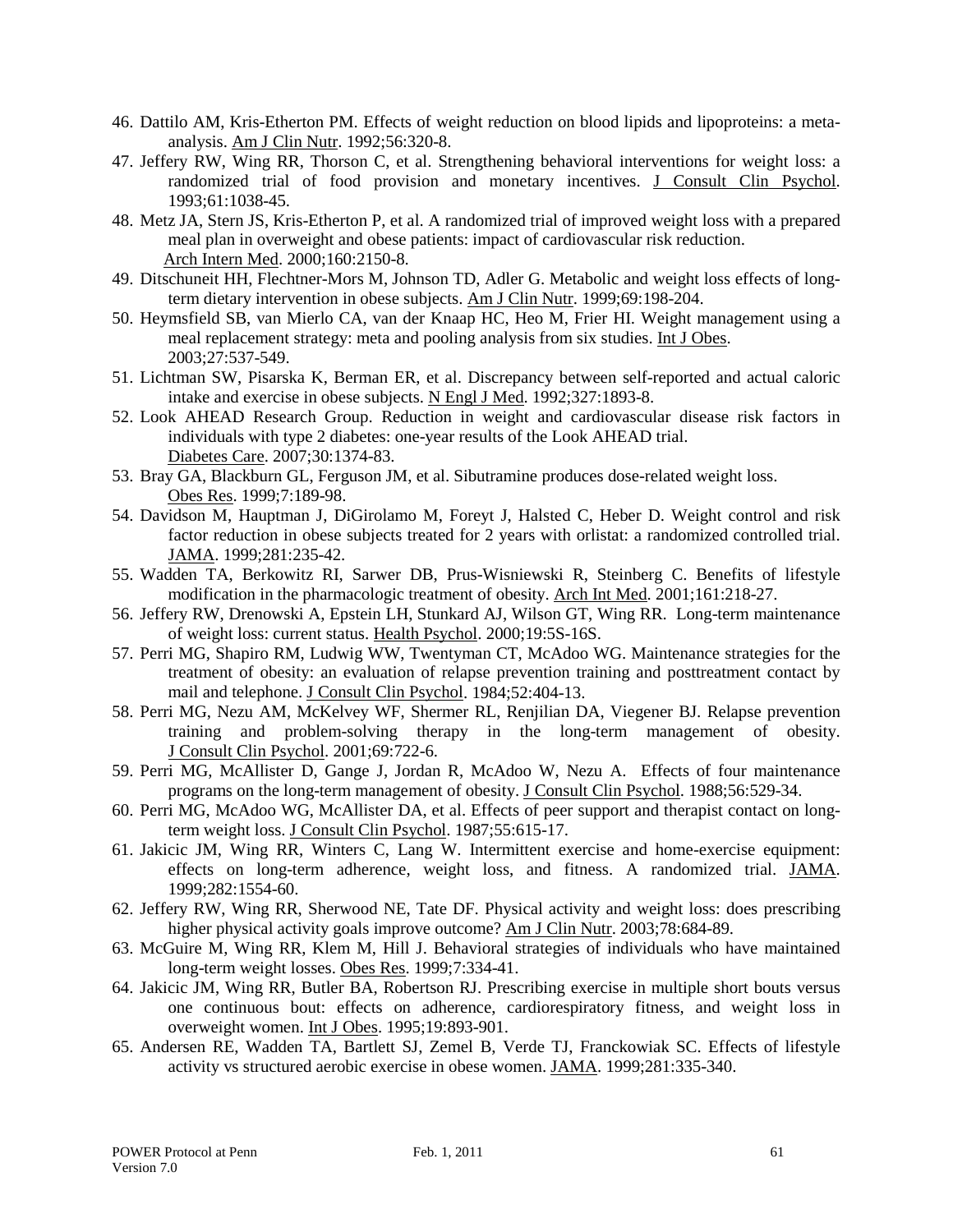- 66. Dunn AL, Marcus BH, Kampert JB, Garcia ME, Kohl III HW, Blair SN. Comparison of lifestyle and structured interventions to increase physical activity and cardiorespiratory fitness. JAMA. 1999;281:327-34.
- 67. Yamanouchi K, Shinozaki T, Chikada K, et al. Daily walking combined with diet therapy is a useful means for obese NIDDM patients not only to reduce body weight but also to improve insulin sensitivity. Diabetes Care. 1995;18:775-78.
- 68. Torgerson JS, Hauptman J, Boldrin MN, Sjostrom L. Xenical in the prevention of diabetes in obese subjects (XENDOS) study: a randomized study of orlistat as an adjunct to lifestyle changes for the prevention of type 2 diabetes in obese patients. Diabetes Care. 2004;27:155-61.
- 69. Flechtner-Mors M, Ditschuneit H, Johnson T, Suchard M, Adler G. Metabolic and weight loss effects of long-term dietary intervention in obese patients. Obes Res. 2000;8:399-402.
- 70. Wadden TA, Brownell KD, Foster GD. Obesity: responding to the global epidemic. J Consult Clin Psychol. 2002;70:510-25.
- 71. Delahanty, LM, Begay, SR, Coocyate, N, et al. (2002) The effectiveness of lifestyle intervention in the Diabetes Prevention Program (DPP): application in diverse ethnic groups. In: Mayer-Davis, E, ed. Diabetes Prevention. Chicago, IL: American Dietetic Association, 2002;30-36.
- 72. Kumanyika SK, Espeland MA, Bahnson JL, et al. Ethnic comparison of weight loss in the trial of nonpharmacologic interventions in the elderly. Obes Res. 2002;10:96-106.
- 73. Kumanyika SK. Obesity treatment in minorities. In: Wadden TA, Stunkard AJ eds. Handbook of obesity treatment. New York, NY: Guilford Press, 2002:416-446.
- 74. Stafford RS, Farhat JH, Misra B, Schoenfeld DA. National patterns of physician activities related to obesity management. Arch Fam Med. 2002;9:631-8.
- 75. Potter MB, Vu JD, Croughan-Minihane M. Weight management: what patients want from their primary care physicians. J Fam Pract. 2001;50:513-8.
- 76. Heath C, Grant W, Marcheni P, Kamps C. Do family physicians treat obese patients? J Fam Pract. 1993;25:401-2.
- 77. Wadden TA, Andersen RA, Foster GD, Bennett A, Stienberg C, Sarwer DB. Obese women's perception of their physicians' weight management attitudes and practices. Arch Fam Med. 2000;9:854-60.
- 78. Mokdad AH, Serdula M, Dietz W, Bowman B, Marks J, Koplan J. The continuing obesity epidemic in the United States. JAMA. 2000;284:1650-1.
- 79. Price JH, Desmond SM, Krol RA, Snyder FF, O'Connell JK. Family practice physicians' beliefs, attitudes and practices regarding obesity. Am J Prev Med. 1987;3:215-20.
- 80. Frank A. Futility and avoidance: medical professionals in the treatment of obesity. JAMA. 1993;269:2132-3.
- 81. Kushner RF. Barriers to providing nutrition counseling by physicians: a survey of primary care practitioners. Prev Med. 1995;24:546-52.
- 82. Harris JE, Hamaday V, Mochan E. Osteopathic family physicians' attitudes, knowledge and selfreported practices regarding obesity. J Am Osteopath Assoc. 1999;99:358-65.
- 83. Hiddink GJ, Hautvast JG, van Woerkum CM, van't Hof MA, Fieren CJ. Cross-sectional and longitudinal analyses of nutrition guidance by primary care physicians. Eur J Clin Nutr. 1999;53:S35-S43.
- 84. Ockene JK. Primary care-based smoking interventions. Nicotine Tob Res. 1999;1: S189-93.
- 85. Janz NK, Becker MH, Kirscht JP, Eraker SA, Billi JE, Woolliscroft JO. Evaluation of a minimalcontact smoking cessation intervention in an outpatient setting. Am J Pub Health. 1987;77:805-9.
- 86. Fleming MF, Barry KL, Manwell LB, Johnson K, London R. Brief physician advice for problem alcohol drinkers: A randomised controlled trial in community-based primary care practices. JAMA. 1997;277:1039-45.
- 87. Ockene JK, Adams A, Hurley TG, Wheeler EV, Hebert JR. Brief physician-and nurse practitionerdelivered counseling for high risk drinkers: does it work? Arch Intern Med. 1999;159:2198-2205.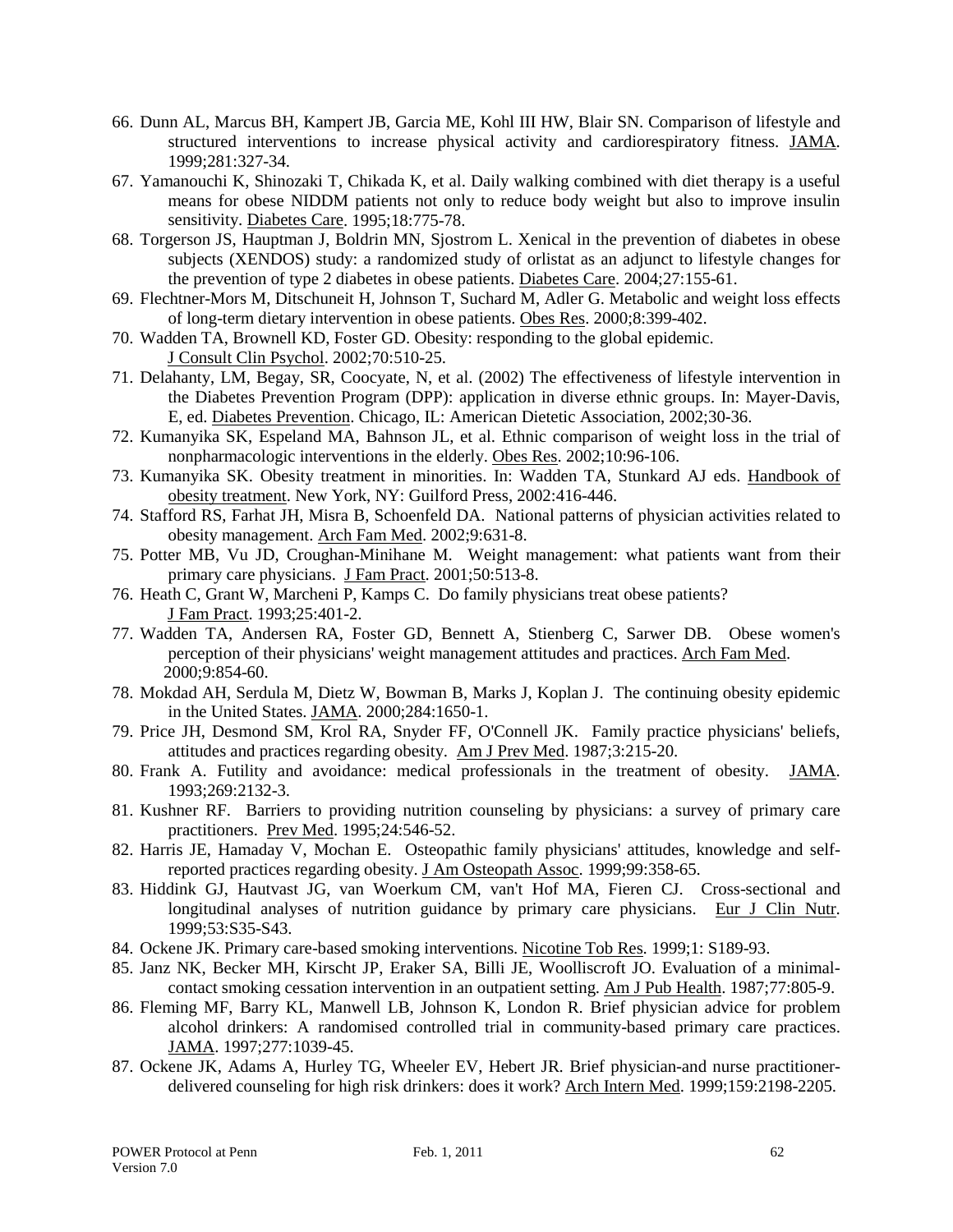- 88. Martin PD, Rhode PC, Dutton GR, Redmann SM, Ryan DH, Brantley PJ. A primary care weight management intervention for low-income African-American women. Obesity. 2006;14:1412-20.
- 89. Jeffery RW, Sherwood NE, Brelje K, et al. Mail and phone interventions for weight loss in a managed-care setting: Weigh-to-be one year outcomes. Int J Obes. 2003;27:1584-92.
- 90. Berkowitz RI, Wadden TA, Tershakovec AM, Cronquist JL. Behavior therapy and sibutramine for the treatment of adolescent obesity: a randomized controlled trial. JAMA. 2003;289:1805-1812.
- 91. Wadden TA, Berkowitz RI, Womble LG, et al. Randomized trial of lifestyle modification and pharmacotherapy for obesity. New Engl J Med. 2005;353:2111-20.
- 92. Wing RR, Hill JO. Successful weight loss maintenance. Annu Rev Nutr. 2001;21;323-41.
- 93. Ashley JM, St Jeor ST, Schrage JP, et al. Weight control in the physician's office. Arch Intern Med. 2001;161:1599-604.
- 94. Bowerman S, Bellman M, Saltsman P, et al. Implementation of primary care physician network obesity management program. Obes Res. 2001;9:321S-325S.
- 95. Wang SS, Wadden TA, Womble LG, Nonas CA. What consumers want to know about commercial weight-loss programs: a pilot investigation. Obes Res*.* 2003;11:48-53.
- 96. Brownell KD. The LEARN Manual for Weight Management 2000. Dallas, TX: American Health Publishing Company, 2000.
- 97. Womble LG, Wadden TA, McGuckin BG, Rothman SL, Rothman RA, Krauthamer-Ewing ES. A randomized controlled trial of a commercial internet weight loss program. Obes Res. 2004;12:1011-8.
- 98. Tsai AG, Wadden TA, Rogers MA, et al. A primary care intervention for weight management. J Gen Intern Med. 2007;22:S13.
- 99. Phelan S, Wadden TA, Berkowitz RI. Impact of weight loss on the metabolic syndrome. Int J Obes. Advance online publication 13 March 2007; doi: 10.1038/sj.ijo.0803606
- 100. Poston WSC, Haddock CK, Pinkston MM. Evaluation of a primary care-oriented brief counseling intervention for obesity with and without orlistat. J Internal Medicine. 2006;260:388-98.
- 101. Berkowitz RI, Fujioka K, Daniels SR, et al. Effects of sibutramine treatment in obese adolescents: a randomized trial. Ann Intern Med. 2006;145:81-90.
- 102. Holm, S. A simple sequentially rejective multiple test procedure. Scandinavian Journal of Statistics. 1979;6:65–70.
- 103. Little, Roderick JA , Rubin, DB. Statistical analysis with missing data. New York, NY: John Wiley & Sons, 2002.
- 104. Gold MR, Siegel JE, Russell LB, Weinstein MC. Cost-effectiveness in health and medicine. New York, NY: Oxford University Press, 1996.
- 105. Stunkard AJ, Messick, S. The Eating Inventory, 1983. The psychological corporation. Harcounrt hrace Jovanovich, inc.
- 106. Paffenbarger RS, Wing AL, Hyde RT. Physical activity as an index of heart attack risk in collage alumni. Am J of Epidemiology. 1978;108:161-175.
- 107. Kroenke K, Spitzer RL, Williams JW. Validity of a brief depression severity measure. J Gen Intern Med.2001;16:606-613.
- 108. Ware JE, Kosinski M, Keller SD. A 12-item short-form health survey : construction of scales and preliminary tests of reliability and validity. Medical Care.1996;34:220-233.
- 109. Kolotkin RL, Crosby RD, Kosloski KD, Williams R. Development of a brief measure to assess quality of life in obesity. Obes Res.2001; 9:102-111.
- 110. Buyusee DJ, Reynolds CF, Monk TH, Berman SR, Kupfer DJ. The Pittsburg Sleep quality index: A new instrument for psychiatric practice and research, Psychiatry Research, 1989; 28:193-213.
- 111. Rosen RC, Riley A, Wagner G, Osterloh IH, Kirkpatrick J, Mishra A. The international index of erectile function: A multidimensional scale for assessment of erectile dysfunction. Urology.1997; 49:822-830.
- 112. Rosen R, Brown C, Hein J, Leiblum S, Meston C, Shabsingh R, Ferguson D, D'agostino R.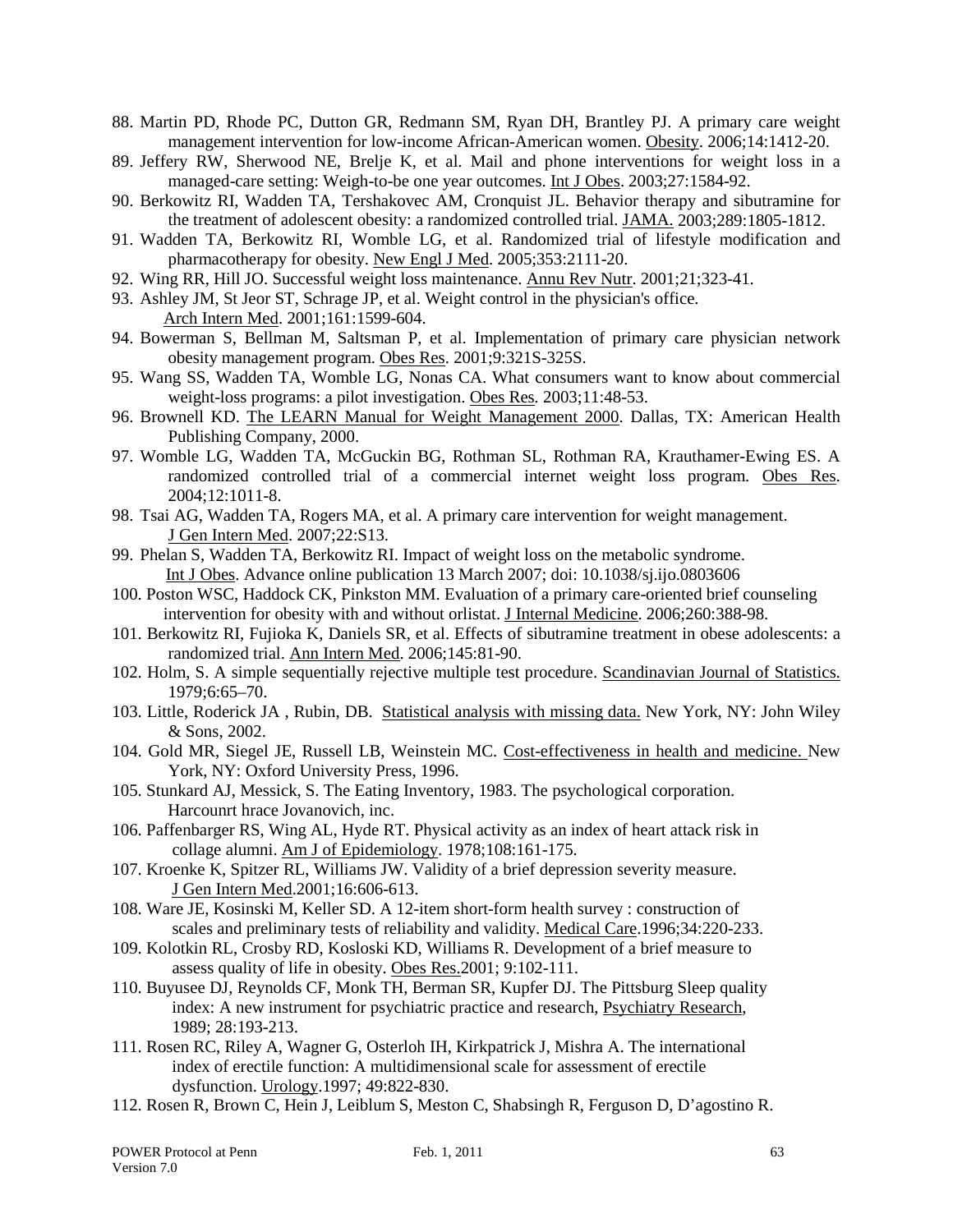The female sexual function index (FSFI): A multidimensional self-report instrument for the assessment of female sexual function. Journal of Sex and Marital Therapy.2000; 26:191-208.

- 113. Johnson AJ, Coons SJ, Ergo A, Szava-Kovats G. Valuation of EuroQOL (EQ-5D) health states in an adult US sample. Pharmacoeconomics. 1998;13:421-433.
- 114. Wadden TA, Didie E. What's in a name? Patients' preferred terms for describing obesity. Obes Res. 2003; 11:1140-46.
- 115. Benjamini, Y. and Hochberg, Y.Controlling the false discovery rate: A practical and powerful approach to multiple testing. Journal of the Royal Statistical Society.1995: 57:289-300. Holm, S. A simple sequentially rejective multiple test procedure. Scandinavian Journal of Statistics. 6: 65-70, 1979.
- 116. Spielman AB, Kanders B, Kienholz M, Blackburn GL. The cost of losing: an analysis of commercial weight-loss programs in a metropolitan area. J Am Coll Nutr. 1992;11:36-41.
- 117. Wylie-Rosett J, Swencionis C, Ginsberg M, et al. Computerized weight loss intervention optimizes staff time: the clinical and cost results of a controlled clinical trial conducted in a managed care setting. J Am Diet Assoc. 2001;101:1155-62.
- 118. Herman WH, Brandle M, Zhang P, et al. Costs associated with the primary prevention of type 2 diabetes mellitus in the diabetes prevention program. Diab Care. 2003;26:36-47.
- 119. Ritzwoller DP, Toobert D, Sukhanova A, Glasgow RE. Economic analysis of the Mediterranean Lifestyle Program for postmenopausal women with diabetes. Diabetes Educator. 2006;32:761-9.
- 120. Collins RW, Anderson JW. Medication cost savings associated with weight loss for obese noninsulin-dependent diabetic men and women. Prev Med. 1995;24:369-374.
- 121. Herman WH, Hoerger TJ, Brandle M, et al. The cost-effectiveness of lifestyle modification or metformin in preventing type 2 diabetes in adults with impaired glucose tolerance. Ann Intern Med. 2005;142:323-332.
- 122. Jia H, Lubetkin EI. The impact of obesity on health-related quality-of-life in the general adult US population. J Public Health. 2005;27:156-164.
- 123. Peeters A, Barendregt JJ, Willekens F, Mackenbach JP, Al Mamun A, Bonneux L. Obesity in adulthood and its consequences for life expectancy: a life-table analysis. Ann Intern Med. 2003;138:24-32.
- 124. Yan LL, Daviglus ML, Liu K, et al. Midlife body mass index and hospitalization and mortality in older age. JAMA. 2006;295:190-8.
- 125. Daviglus ML, Liu K, Yan LL, et al. Relation of body mass index in young adulthood and middle age to Medicare expenditures in older age. JAMA*.* 2004;292:2743-9.
- 126. Groessl EJ, Kaplan RM, Barrett-Connor E, Ganiats TG. Body mass index and quality of well-being in a community of older adults. Am J Prev Med. 2004;26:126-9.
- 127. Katz DA, McHorney CA, Atkinson RL. Impact of obesity on health-related quality of life in patients with chronic illness. J Gen Intern Med. 2000;15:789-96.
- 128. Finkelstein E, Fiebelkorn C, Wang G. The costs of obesity among full-time employees. Am J Health Promot. 2005;20:45-51.
- 129. Finkelstein EA, Fiebelkorn IC, Wang G. National medical spending attributable to overweight and obesity: how much, and who's paying? Health Aff. 2003;Suppl Web Exclusives:W3-219-26.
- 130. Wee CC, Phillips RS, Legedza AT, et al. Health care expenditures associated with overweight and obesity among US adults: importance of age and race. Am J Public Health. 2005;95:159-65.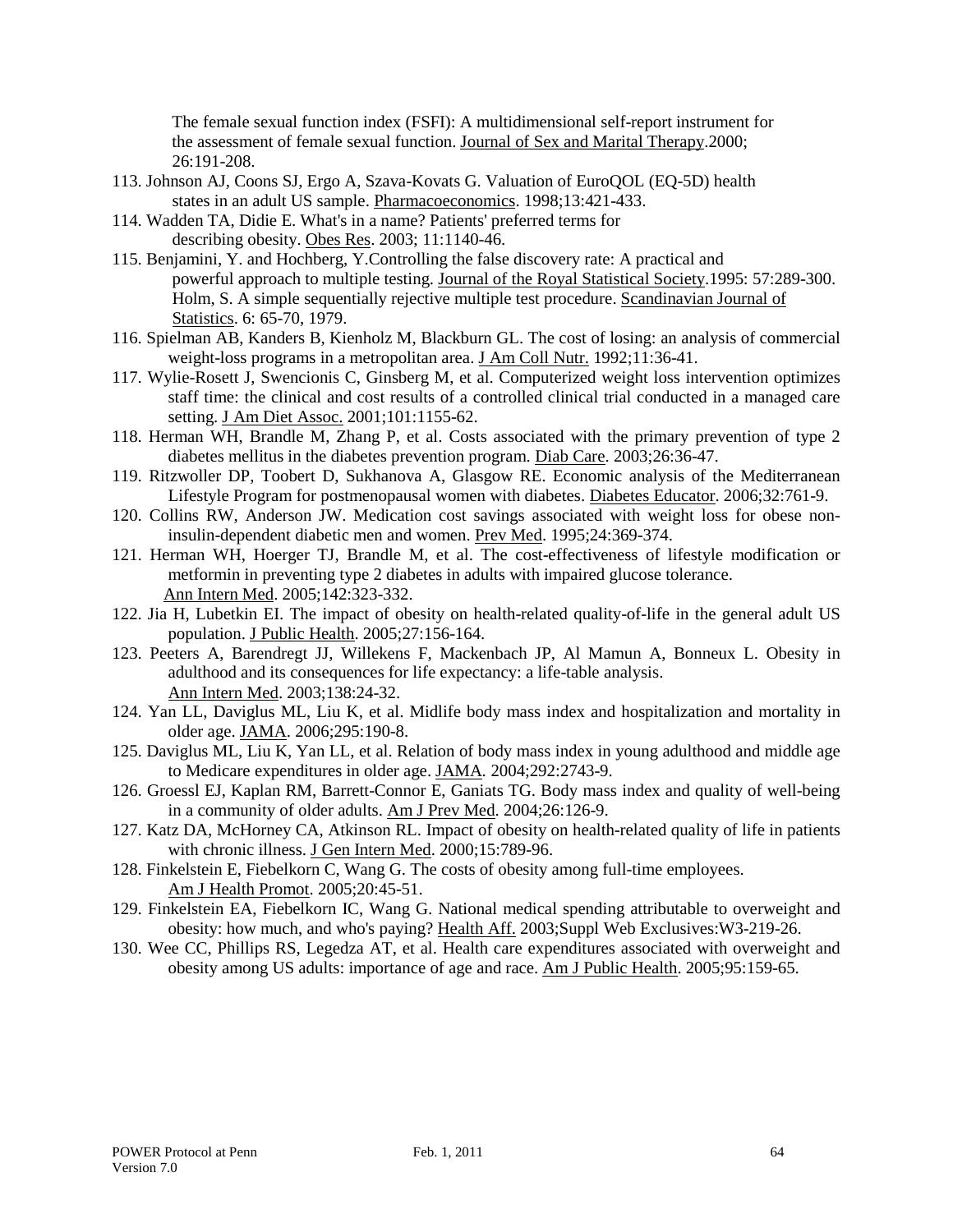# **19. APPENDICES**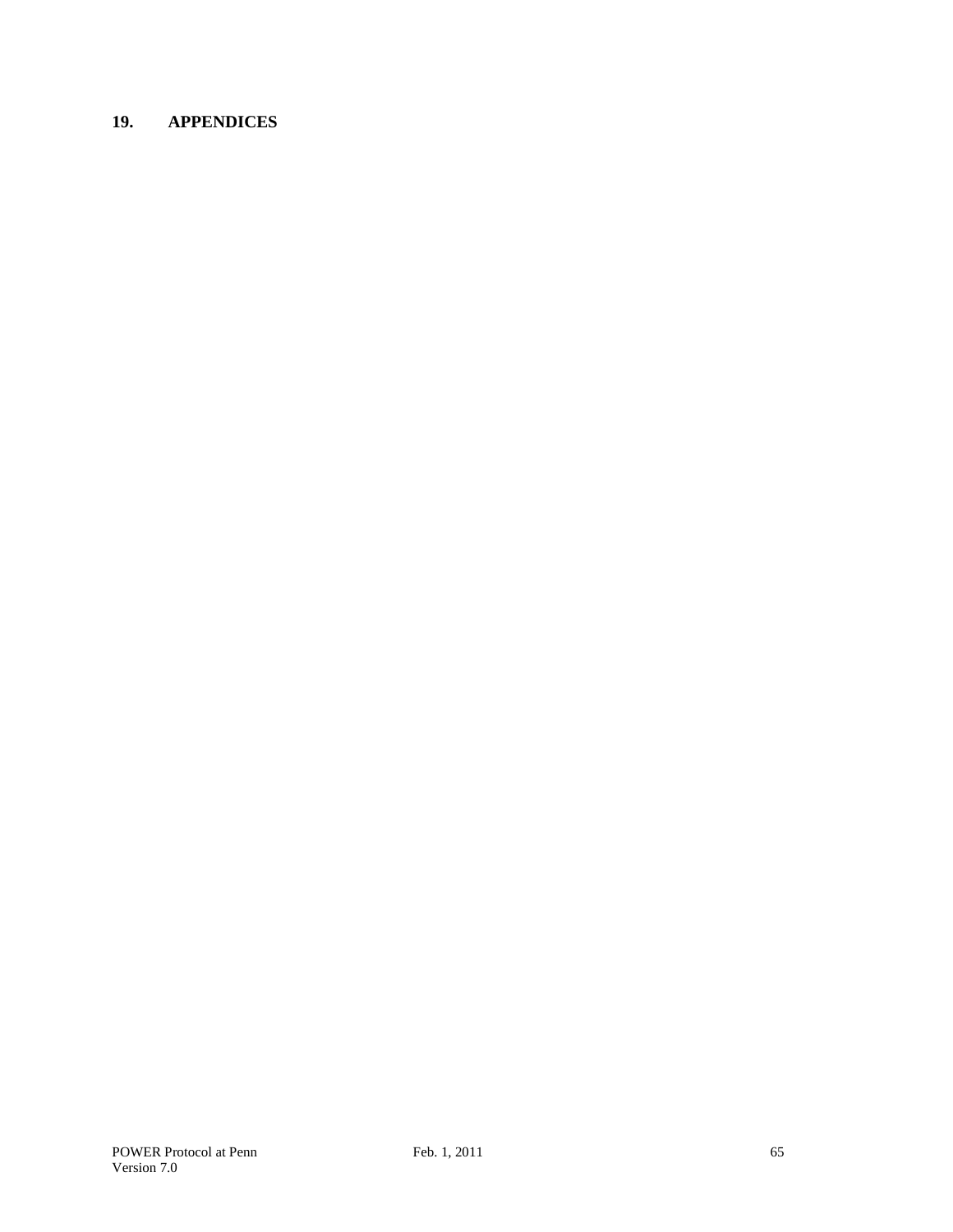# **Appendix 1: General Timeline of POWER Trial at The University of Pennsylvania**

| Project Year                             |      |      | PY1 | PY <sub>2</sub><br>PY3                                                |  |  |    |               |  |  |  |  |  |      |  |  | PY4 |  |                       |      |  |  |          | PY5 |  |  |  |      |  |  |  |  |      |  |                                           |  |
|------------------------------------------|------|------|-----|-----------------------------------------------------------------------|--|--|----|---------------|--|--|--|--|--|------|--|--|-----|--|-----------------------|------|--|--|----------|-----|--|--|--|------|--|--|--|--|------|--|-------------------------------------------|--|
| Calendar Year                            | 2006 | 2007 |     |                                                                       |  |  |    |               |  |  |  |  |  | 2008 |  |  |     |  |                       | 2009 |  |  |          |     |  |  |  | 2010 |  |  |  |  | 2011 |  |                                           |  |
| Month                                    |      |      |     | $\bigcup N \bigcup J \bigg[ F \big[ M \big] A \big] M \big] J \bigg]$ |  |  | AA | $S$ ONDJFMAMJ |  |  |  |  |  | J    |  |  |     |  | A[S[O]N]DJ]F[M]A[M]JJ |      |  |  | $A$ SOND |     |  |  |  |      |  |  |  |  |      |  | $J$ $F$ M A M J J A S O N D J $F$ M A M J |  |
|                                          |      |      |     |                                                                       |  |  |    |               |  |  |  |  |  |      |  |  |     |  |                       |      |  |  |          |     |  |  |  |      |  |  |  |  |      |  |                                           |  |
| Protocol Development                     |      |      |     |                                                                       |  |  |    |               |  |  |  |  |  |      |  |  |     |  |                       |      |  |  |          |     |  |  |  |      |  |  |  |  |      |  |                                           |  |
|                                          |      |      |     |                                                                       |  |  |    |               |  |  |  |  |  |      |  |  |     |  |                       |      |  |  |          |     |  |  |  |      |  |  |  |  |      |  |                                           |  |
| Intervention Development                 |      |      |     |                                                                       |  |  |    |               |  |  |  |  |  |      |  |  |     |  |                       |      |  |  |          |     |  |  |  |      |  |  |  |  |      |  |                                           |  |
|                                          |      |      |     |                                                                       |  |  |    |               |  |  |  |  |  |      |  |  |     |  |                       |      |  |  |          |     |  |  |  |      |  |  |  |  |      |  |                                           |  |
| Recruitment                              |      |      |     |                                                                       |  |  |    |               |  |  |  |  |  |      |  |  |     |  |                       |      |  |  |          |     |  |  |  |      |  |  |  |  |      |  |                                           |  |
|                                          |      |      |     |                                                                       |  |  |    |               |  |  |  |  |  |      |  |  |     |  |                       |      |  |  |          |     |  |  |  |      |  |  |  |  |      |  |                                           |  |
| Randomizations                           |      |      |     |                                                                       |  |  |    |               |  |  |  |  |  |      |  |  |     |  |                       |      |  |  |          |     |  |  |  |      |  |  |  |  |      |  |                                           |  |
|                                          |      |      |     |                                                                       |  |  |    |               |  |  |  |  |  |      |  |  |     |  |                       |      |  |  |          |     |  |  |  |      |  |  |  |  |      |  |                                           |  |
| Intervention and Follow-Up               |      |      |     |                                                                       |  |  |    |               |  |  |  |  |  |      |  |  |     |  |                       |      |  |  |          |     |  |  |  |      |  |  |  |  |      |  |                                           |  |
|                                          |      |      |     |                                                                       |  |  |    |               |  |  |  |  |  |      |  |  |     |  |                       |      |  |  |          |     |  |  |  |      |  |  |  |  |      |  |                                           |  |
| Data Analysis, Publication, Presentation |      |      |     |                                                                       |  |  |    |               |  |  |  |  |  |      |  |  |     |  |                       |      |  |  |          |     |  |  |  |      |  |  |  |  |      |  |                                           |  |
|                                          |      |      |     |                                                                       |  |  |    |               |  |  |  |  |  |      |  |  |     |  |                       |      |  |  |          |     |  |  |  |      |  |  |  |  |      |  |                                           |  |
| Dissemination                            |      |      |     |                                                                       |  |  |    |               |  |  |  |  |  |      |  |  |     |  |                       |      |  |  |          |     |  |  |  |      |  |  |  |  |      |  |                                           |  |
|                                          |      |      |     |                                                                       |  |  |    |               |  |  |  |  |  |      |  |  |     |  |                       |      |  |  |          |     |  |  |  |      |  |  |  |  |      |  |                                           |  |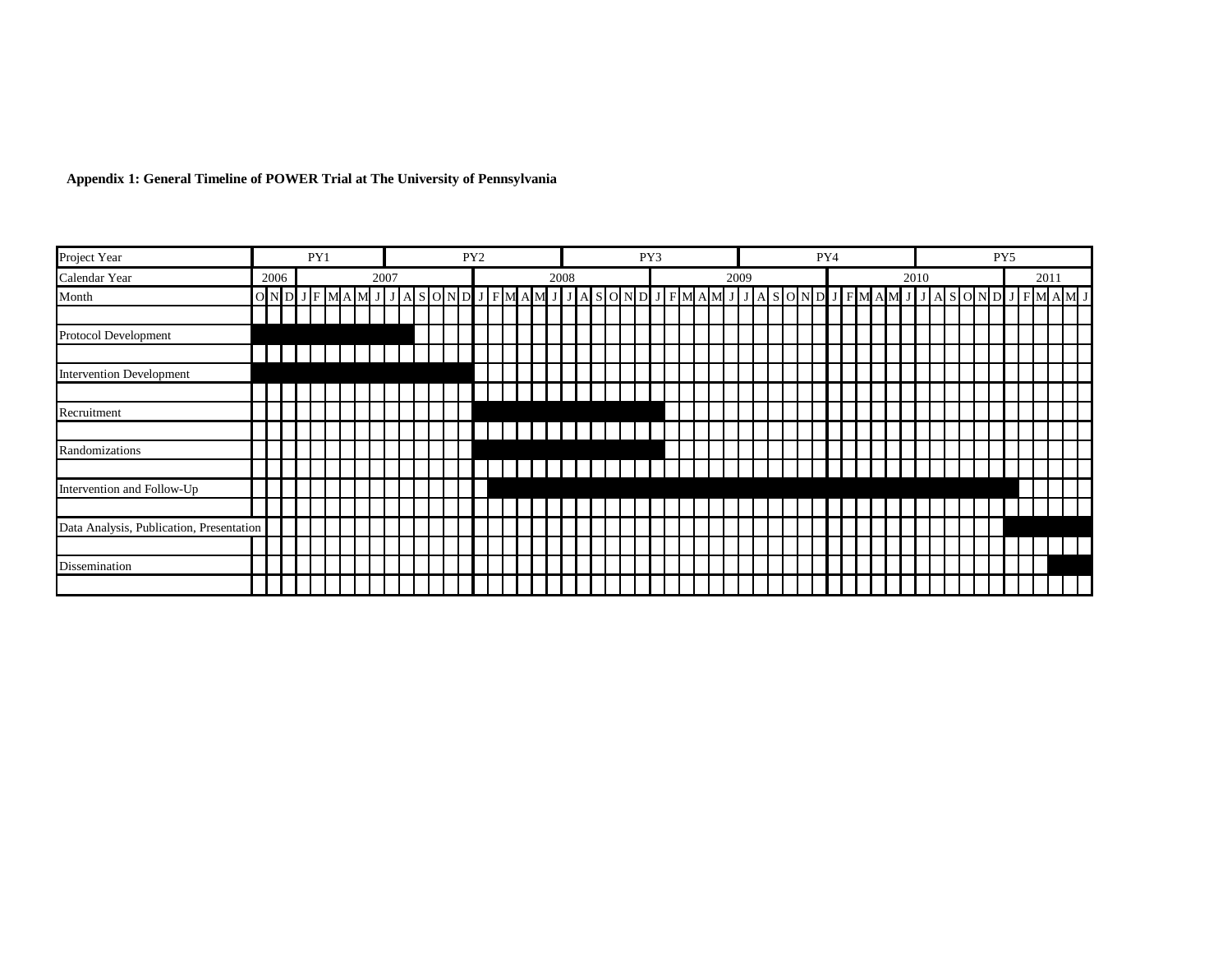# **APPENDIX 2: PATIENT ELIGIBILITY CHECKLIST**

| <b>Inclusion</b><br><b>Criteria</b> | Category                                                           | Specific Criteria                                                                                                                                                                                                                                                                                |
|-------------------------------------|--------------------------------------------------------------------|--------------------------------------------------------------------------------------------------------------------------------------------------------------------------------------------------------------------------------------------------------------------------------------------------|
|                                     | *Age                                                               | 21 years or older                                                                                                                                                                                                                                                                                |
|                                     | *Weight                                                            | Body Mass Index (BMI) between 30 to 50 kg/m <sup>2</sup> and $\leq$ 400lbs                                                                                                                                                                                                                       |
|                                     | Metabolic Syndrome                                                 | Must have 2 out of 5 components: check all that apply<br>Waist circumference: $> 88$ cm (women), $> 102$ cm<br>(men)<br>$SBP \ge 130$ mm Hg or $DBP \ge 85$ mm Hg<br>Fasting glucose $\geq 100$ mg/dl<br>Fasting triglycerides $\geq 150$ mg/dl<br>HDL: $<$ 40 mg/dl (men), $<$ 50 mg/dl (women) |
| <b>Exclusion</b><br><b>Criteria</b> | Category                                                           | Specific Criteria                                                                                                                                                                                                                                                                                |
|                                     | <b>Blood Pressure</b>                                              | $SBP \ge 160$ or $DBP \ge 100$                                                                                                                                                                                                                                                                   |
|                                     | *Cardiovascular disease                                            | Myocardial infarction, stroke, or TIA within the past 6 months                                                                                                                                                                                                                                   |
|                                     | *Prohibited Medication                                             | Chronic use (at least 6 months) of medications likely to cause<br>weight gain or prevent weight loss (e.g., corticosteroids, lithium,<br>olanzapine, risperidone, clozapine)                                                                                                                     |
|                                     | Psychiatric disease                                                | Psychiatric diagnosis that would interfere with study adherence<br>(e.g., schizophrenia), or psychiatric hospitalization in the past year                                                                                                                                                        |
|                                     | Substance abuse                                                    | Self-report of substance abuse, including at-risk drinking $( \geq 7)$<br>drinks per week for women, $\geq 14$ drinks per week for men)                                                                                                                                                          |
|                                     | Weight Change                                                      | $\geq$ 5% loss within past 6 months                                                                                                                                                                                                                                                              |
|                                     | Bariatric surgery                                                  | Prior or planned bariatric surgery                                                                                                                                                                                                                                                               |
|                                     | <b>Serious Medical Condition</b>                                   | Any serious medical condition likely to hinder accurate<br>measurement of weight, or for which weight loss is contraindicated,<br>or which would cause weight loss (e.g., end-stage renal disease on<br>dialysis, cancer diagnosis or treatment within 2 years                                   |
|                                     | <b>Pregnant or Nursing</b>                                         | Pregnant or nursing within the last 6 months                                                                                                                                                                                                                                                     |
|                                     | Plans to Relocate                                                  | Plans to relocate from the area within 2 years                                                                                                                                                                                                                                                   |
|                                     | Living in household with a<br>study participant or staff<br>member | Another member of household is a study participant or staff in the<br>trial                                                                                                                                                                                                                      |
|                                     | Principle Investigator<br><b>or</b><br>PCP discretion              | Principle Investigator or PCP deems an individual should not<br>participate in the study                                                                                                                                                                                                         |

\*Common eligibility criteria at University of Pennsylvania, Johns Hopkins University, and Harvard Medical School / Washington University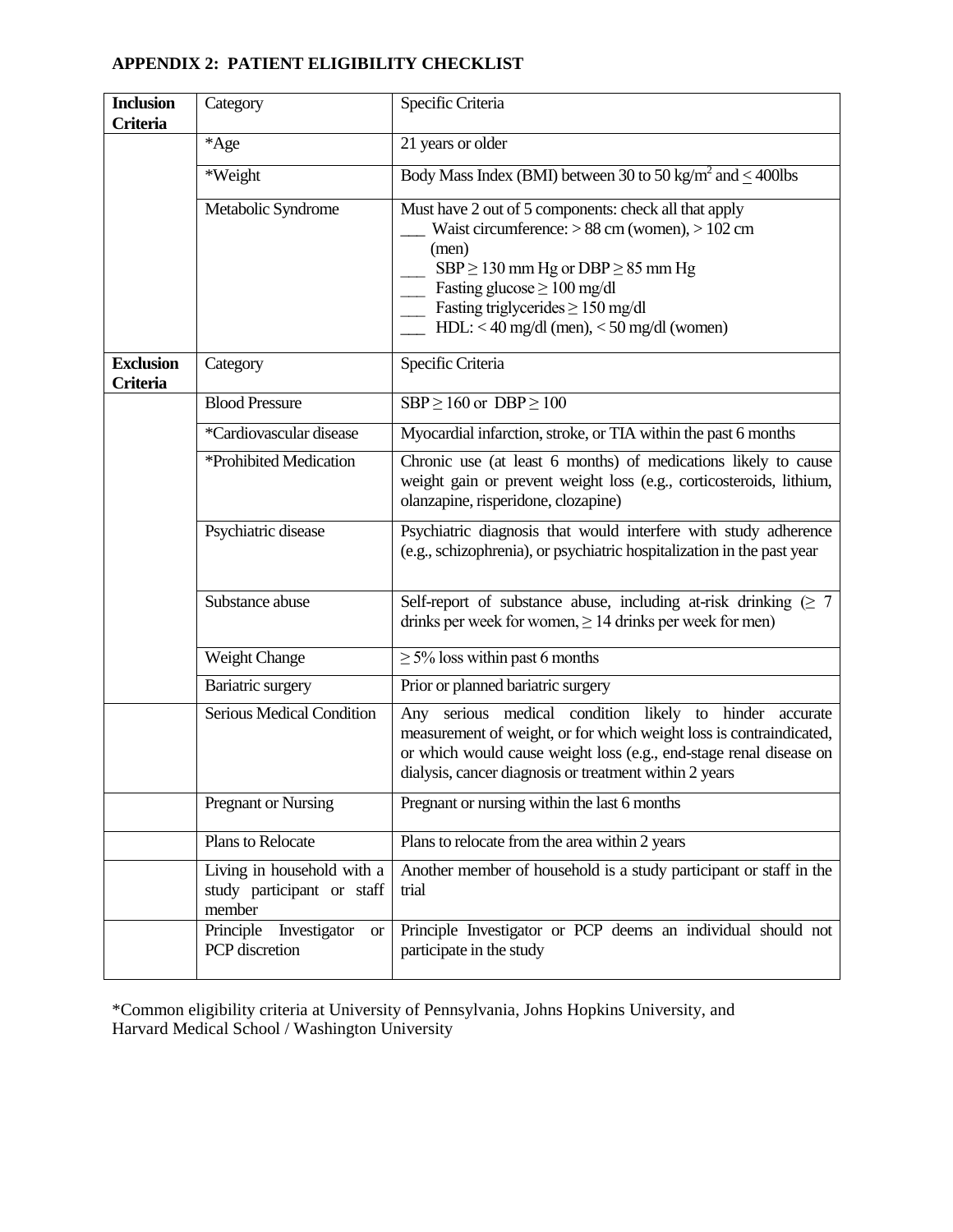## **APPENDIX 3: QUALITY CONTROL CHECKS OF THE DATABASE**

The following list a series of checks performed on the final data sets to ensure quality and accuracy of the double data entry. These listed items serve as the minimal quality control checks performed. Additional checks may be included based on issues by the investigator or CDM.

Check 1 - Comparison of Patient Header Information. Across all forms, we will compare the combination of Participating Practice indicator, Participant Initials, and Randomization Number. The three items (when all available) should be consistent across assessment points and forms.

Check 2 – Chronological Date Flow. Within form, we will investigate if the Date Flows across increasing Assessment points is increasing. As expected, later assessments should be acquired on later dates.

Check 3 – Completeness of Data – For each patient we will examine the completeness of the patient's assessments.

Check 4 – Consistency of Dates between forms with common Assessment Points – We will examine if forms with Common Assessment points have the same assessment date, within the time frame of 1 month (different components of an assessment visit may happen on different days within a given month).

Check 5 – Gender Identification Items – We will examine the consistency between the Patient's gender status, with gender specific items such as Pregnancy test questions, sexual functioning, contraceptives, etc….

Check 6 – Consistency between forms with common measures such as linking gender to the appropriate sexual functioning form delivered.

Check 7– Examine the occurrence of Adverse Events

Check 8 – Examination of Dates. Ensure dates are believable dates. Link to age of participant. Calendar date for the study.

Check 9. Examination of Range of Responses for all variables. Ensure all items meet their range restrictions.

Check 10. Logical checks of responses based on units specified (Height, Weight, etc…).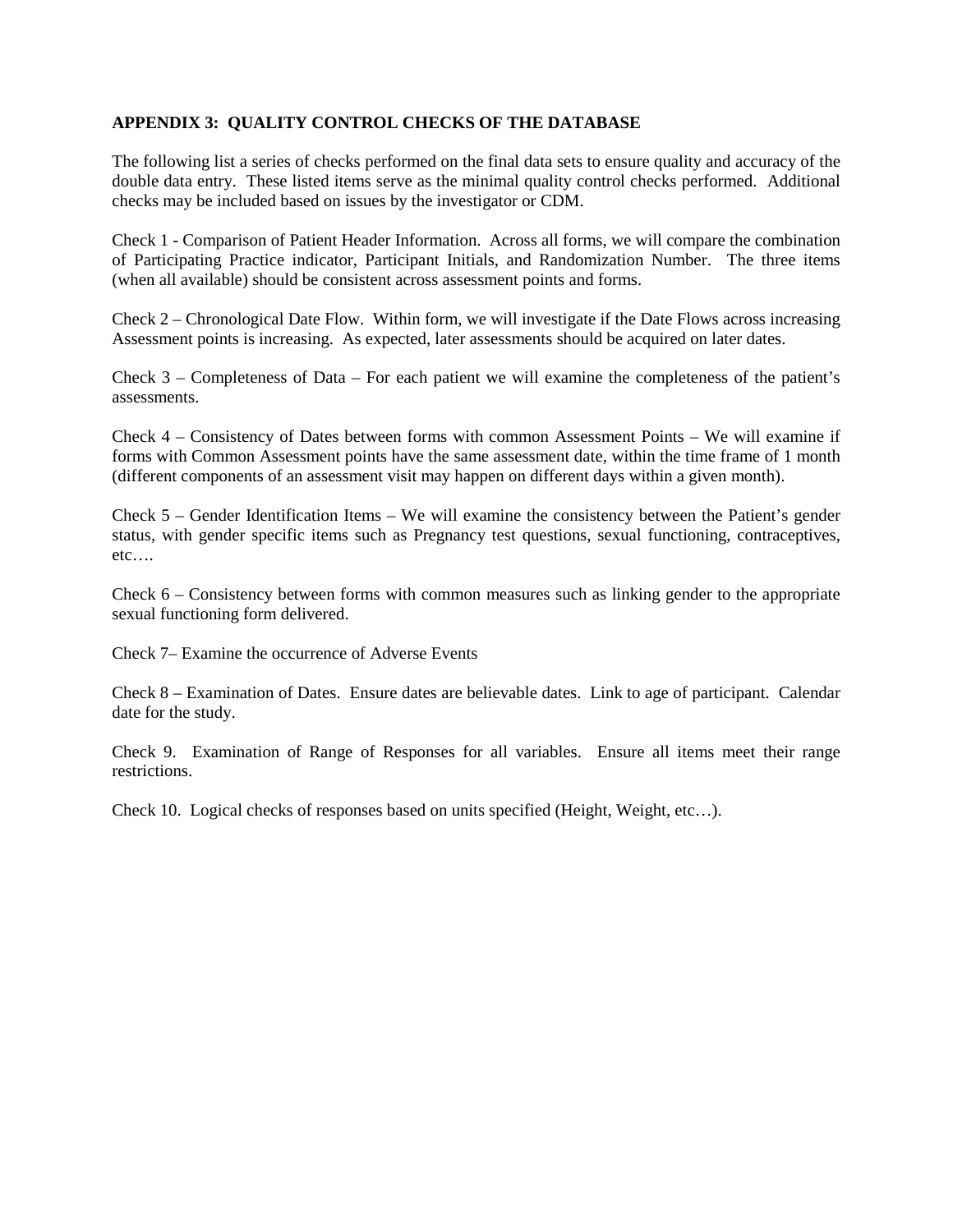### **APPENDIX 4: MISSING AND INCOMPLETE DATA**

Prevention of missing data is far superior to a statistical cure for incomplete data. Every effort will be made to collect outcome data on all randomized participants. For example, we will ask medical staff at the clinical practices to obtain weight measurements on individuals who have stopped participating in the trial. Due to the high longitudinal correlation, missed "interior" visits will not decrease information very much for a linear trend. However, they are needed to assess departures from a linear trend.

The underlying missing data process determines the biasing effects of missing data and structures valid analytic strategies.103 Briefly, if data are missing completely at random (MCAR), then there is no induced bias and a complete case analysis, while inefficient, is valid. If data are missing at random (MAR), the probability of a potential observation being missing can depend on what has been observed, but not on what hasn't been observed. For example, MAR results when the probability of being missing depends on observed weight change (say, with a higher probability for those who gain weight), but not on the weight that would have been observed had the measurement been taken. In this situation either multiple imputation (MI) or development of a valid statistical model for the observed data (appropriate mean structure and correlation structure) will be valid. In this situation of MAR and a valid model for the observed data, the missing data process is "ignorable." In a third situation, the probability of being missing depends on what would have been observed (e.g., the weight or BMI that would have been measured). In this case, neither MI nor developing a model for the observed data will completely eliminate bias.

Our analyses will assume MAR, but one can never empirically rule out the violation of this assumption. Robust statistical modeling coupled with sensitivity analysis can assess the stability of findings.

Administratively missing data (e.g., a person has been followed for 6 months and so doesn't have 12 month data) is not a concern with respect to potential biases. However, missed visits and dropouts need to be handled carefully. The missingness process is not likely to be MAR. Thus, aggressive sensitivity analyses will be needed around the imputation or other approaches, probably including some of the Sharfstein non-identifiable parameter approaches and/or other non-ignorable models such as shared parameter models. Last observation carried forward (LOCF) will be included in the set of approaches and comparisons, but if conclusions based on it differ from multiple imputation (MI) based on a prediction model, it will be discounted.

To use all participants when comparing treatments on the (24 month - baseline) weight change, we will take advantage of the statistical association between weights at 0, 12 and 24 months. We will build a longitudinal model and then use maximum likelihood estimation of the longitudinal random effects models (i.e., maximize the missing data likelihood and its curvature at the maximum). This approach will respect the inherent uncertainty in predicting the 24-month weights.

Another approach to dealing with missing 24-month weights is to conduct "liberal" and "conservative" analyses. One would assume that on average there is neither weight loss nor gain,  ${W_{24}} - W_0 = 0$ . Bernie Rosner analyzed Nurses Health Study data for those with BMI > 30, stratified on age, and generally there was a very slight weight loss and there were no strata with weight gains.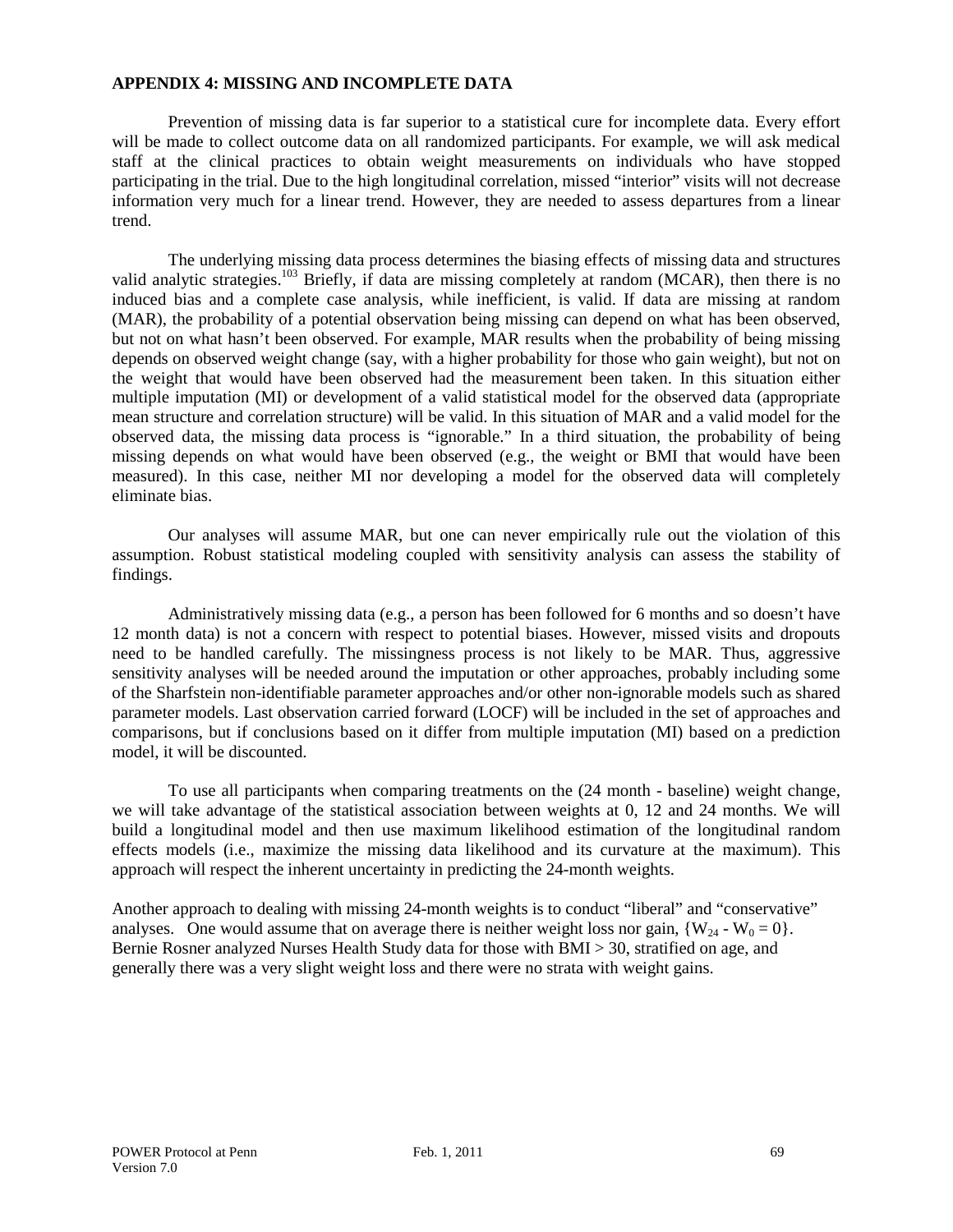### **APPENDIX 5: ANALYTIC MODEL**

Analysis is structured by a longitudinal model implemented via SAS PROC Mixed or GenMod. Initially, we present a model for weight, our primary endpoint. This model also applies to other continuous outcomes such as blood pressure and LDL-C. We then present a model for binary outcomes (e.g., HTN control). Lastly, we discuss missing data, censoring and on-treatment analyses.

## 1.1 *Continuous Outcomes*

The underlying, longitudinal model is as follows:

## Model 1:

 $Y_{\text{int}} = \text{visit}_{t} + \text{visit}_{t} \times I_{\{r = 2\}} + \text{visit}_{t} \times I_{\{r = 3\}} +$  (1) clinic $_{\sf ir}$  + gender $_{\sf ir}$  + race $_{\sf ir}$  + PHY $_{\sf ir}$ + PHY<sub>ir</sub>xvisit.  $+ e_{irt}$ 

with,

- $t = \text{visit indicator: } t = 0$  is randomization,  $t = 1$  is the 6-month visit,  $t = 2$  is the 24 month visit. (More visits can be added with different indexing).
- $Y_{\text{int}}$  = the measured dependent variable (e.g., weight) at visit t, for participant "i" in randomization group "r,"  $r = 1, 2, 3 (= A, B, C)$ .
- visit is the visit-specific level for group  $\{r = 1\}$  (group A), allowing for different expected values at each visit for the  $r = 1$  group. This coding is equivalent to declaring visit a class variable in SAS.
- PHY $_{ir}$  is a random physician effect.
- I $\{r=u\}$  = the indicator of intervention group membership. These indicators multiplying the visit effects produce treatment group-specific offsets and so compute the (B vs. A) and (C vs. A) treatment effects as increments over the visit-specific level for group A. The (C vs. B) comparison is computed by taking the difference of the terms with  $r = 3$  and  $r = 2$ . This coding is equivalent to declaring treatment group a class variable in SAS.
- The second line contains fixed effects for clinic, gender and race. The list of covariates can be expanded. The second line also contains a random physician effect PHY<sub>ir</sub>. Note that PHY does not have a subscript "t" even though a participant may change physicians during the trial. The model with changing physicians is quite complicated. We will use the physician reported by the physician at the time of enrollment.
- The third line contains the interaction physician random effect with visit.
- $e_{\text{int}}$  = the "residual", with an "unstructured" covariance matrix. Because follow-ups are at approximately constant times (0, 6, 12, 24 months) we can use the unstructured covariance. It eliminates the need to include (and the opportunity to include) a random intercept or other variance components.

Model (1) translates into a model for first-differences as follows.

# Model 2:

$$
(Y_{irt} - Y_{irt(t-1)}) = (visit_{t} - visit_{t-1}) + (visit_{t} - visit_{t-1}) \times I_{\{r = 2\}} + (visit_{t} - visit_{t-1}) \times I_{\{r = 3\}} + \newline + (visit_{t} - visit_{t-1}) \times PHY_{ir} + (e_{irt} - e_{ir0})
$$

 $=$  inc<sub>t</sub> + inc<sub>t</sub> $\times$ I<sub>{r = 2}</sub> + inc<sub>t</sub> $\times$ I<sub>{r = 3}</sub> + inc<sub>t</sub> $\times$ PHY<sub>ir</sub> +  $e^*$ <sub>int</sub>  $(2)$ 

The covariance of the  $e^*_{int}$  is inherited from the unstructured matrix in (1).

# **Notes on Model (2)**

POWER Protocol at Penn Feb. 1, 2011 Feb. 1, 2011 70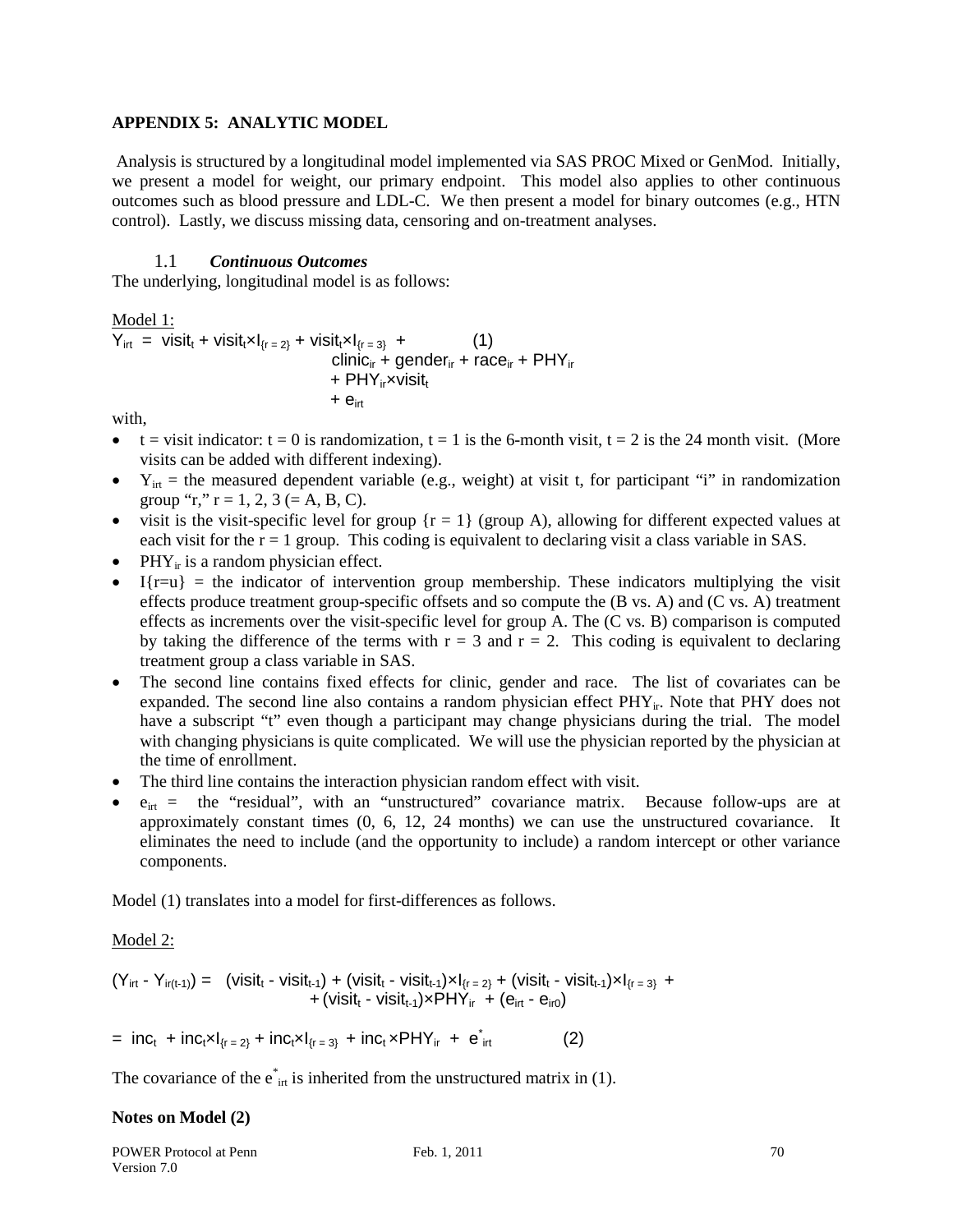- The terms in the second row of Model 1 are no longer present in 2 because they are time-constant. This cancellation will occur for any time-constant covariates.
- $\bullet$  The first three terms in Model 2 measure the treatment-specific changes in Y; the last two of these are the (B vs. A) and (C vs. A) treatment comparisons for the indicated increment.
- The next term allows for a physician effect on the increments and the last term is residual error.
- **Primary analyses:** The treatment comparisons for the primary aims are the 24 month to baseline differences for (B vs. A) and (C vs. A). These are computed by adding up the increments, which is equivalent (in all statistical aspects) to comparing the (24-month - baseline) differences. Similarly, the secondary aim comparing (C vs. B) will be addressed in this manner. These and other comparisons are implemented by computing contrasts (in SAS).
- Tests for the 2 primary aims will follow the Holm procedure, the smaller P-value will be compared to 0.025 and if significant the other comparison will be evaluated at 0.050.
- There is a Holm-induced joint confidence region for the pair of contrasts consisting of the pairs of treatment effects as the null hypothesis for which the Holm procedure would fail to reject. However, this region is difficult to communicate and we will use the individual 97.5% intervals. It is not optimal (there is a smaller region with the same coverage), but straightforward to communicate.
- Use of an unstructured covariance matrix eliminates the need (and the opportunity) to include a random intercept or other random effects.
- Irrespective of the structure for the longitudinal correlations (we are using unstructured), we will use robust standard errors.
- Model 2 can be generalized by including additive effects for clinic, gender and race. If included, they represent influences on the increments in weight and would appear as visit by covariate interactions in Model (1).

# 1.2 *Dichotomous outcomes (BP and HTN control)*

Using GenMod with the logit link, Bernoulli sampling distribution, an unstructured covariance working covaraince and robust SEs, we will estimate,

Model 3:  $logit{E(Y_{int})}$  = visit<sub>t</sub> + visit<sub>t</sub> $\times I_{(r = 2)}$  + visit<sub>t</sub> $\times I_{(r = 3)}$  + (3)  $clinic<sub>ir</sub> + gender<sub>ir</sub> + race<sub>ir</sub>$ 

We have omitted the PHY<sub>ir</sub> random effects. These could be included and the model run in GlimMix, but the population-level interpretation of the estimated odds ratios changes with the magnitude of the random effect. For ease of interpretation we use (3) estimated in GenMod.

Model 3 will support our principal analyses, but there is an attractive, transition model alternative.

Model 4: Unlike for measured outcomes, the first-difference model (Model 2) isn't available. However, a first-order, autoregressive transition model is a useful adjunct to (3). Note that for each participant the outcome is a binary time series that can be analyzed via a series of linked, 2×2 tables (rows are values at time (t-1), columns at time t with transitions modeled by logistic regression with treatment effects and, if desired, other covariates.

# 1.3 *Secondary Aims*

Adaptations of models (2) and (3) will be used as appropriate for our secondary aims. For example, we will investigate whether there is a gender, race or (gender)×(race) effect on the increments by including the appropriate interaction terms.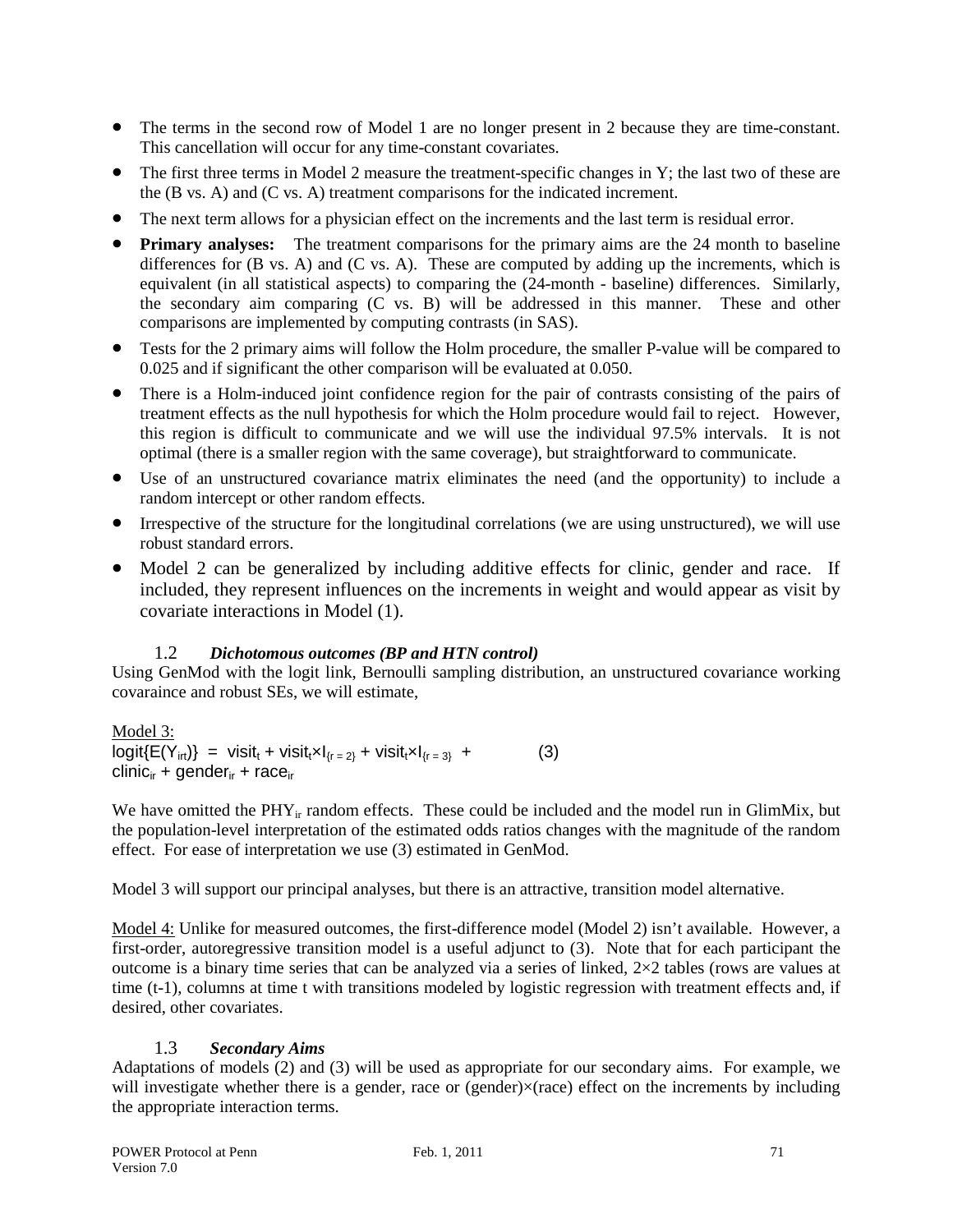# 1.4 *Missed Missing and incomplete data*

Prevention is far superior to a statistical cure, and every effort will be made to collect outcome data on all randomized participants. For example, we will ask medical staff at the clinical practices to obtain weight measurements on individuals who have stopped participating in the trial. Due to the high longitudinal correlation, missed "interior" visits won't decrease information very much for a linear trend. However, they are needed to assess departures from a linear trend.

As detailed in Little and Rubin 2002{{1580 Little RJA, Rubin D 2002; }} and discussed by Mealli {{2184 Mealli,F. 2004; }}, the underlying missing data process determines the biasing effects of missing data and structures valid analytic strategies. If data are missing completely at random, then there is no induced bias and a complete case analysis, while inefficient, is valid. For example, administratively missing data (e.g., a person has been enrolled for only 6 months and so doesn't have 12 month data) will not produce bias.

If the probability of a potential observation being missing depends on what has been observed, but not on what has not been observed, then estimates based on an appropriate analytic model (both the mean and error structure) for the observed data will not be biased. Use of a valid model for the observed data allows the missing data process to be ignored. For example, this situation occurs if the probability of missing a visit or dropping out depends on observed weight change (say, with a higher probability for those who gain weight), but not on the weight that would have been observed had the measurement been taken. In this situation either multiple imputation (MI) or development of a valid statistical model for the observed data (appropriate mean structure and correlation structure) will be valid.

*Missed interior visits:* We will assume that these are missing at random; that analysis of the observed data can be conducted with no adjustments other than those that account for the time interval between occasions when data are obtained.

# **Administrative Censoring and Dropouts**

Our approach will use the weight increments that are available up to the censoring point coupled with a, possibly adjusted, predictive distribution for future increments.

For participants who are *Administratively Censored* (there hasn't been time for more follow-up), we will assume that future increments are drawn from the predictive distribution of future increments based on the "representativeness" assumption. The approach builds up to a 24 month change by using each participant's weight changes for the period of their follow-up. Consider the basic case wherein weights are determined at baseline, at 12 months and 24 months  $(Y_0, Y_{12}, Y_{24})$ . Our primary analysis has as its target  $(Y_{24} - Y_0)$ . The "increments" approach writes:  $(Y_{24} - Y_0) = (Y_{12} - Y_0) + (Y_{24} - Y_{12})$ . The estimated 24-month change produced by appropriately summing all observed increments is equivalent to assuming that dropouts or those otherwise censored would have had future increments that are drawn from individually-tuned, predictive distributions computed using information from all participants as structured by model (2) (those who are censored are "representative"). Use of multiple-imputation or a Bayesian enhancement implemented by Markov Chain Monte Carlo methods, ensures that proper care is taken to account for uncertainty and not to "pretend" that the future increments were actually observed.

*Explicit Dropouts, Losses to Follow-up and Medical Event Censoring:* The foregoing relations allow use to employ a strategy that uses available increments up to the censoring point and then employ multiple imputation based on a predictive distribution for future increments with the mean adjusted to reflect likely non-representativeness. We can adjust the imputations to be "conservative" or "liberal" or reflect finegrained dropout scenarios. To see the flexibility, consider the following approach:

Explicit Dropouts and Losses to Follow-up